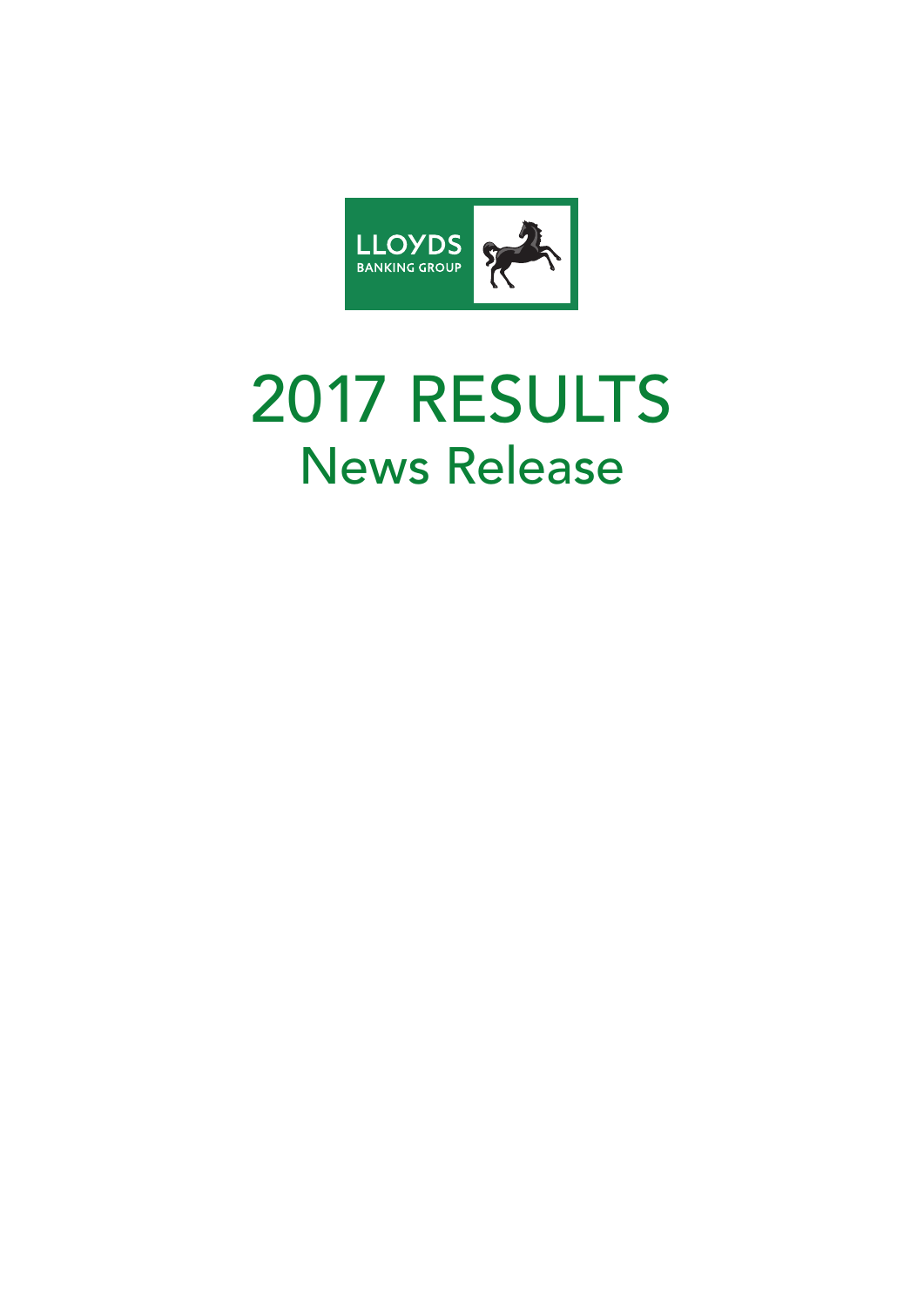#### **BASIS OF PRESENTATION**

This release covers the results of Lloyds Banking Group plc together with its subsidiaries (the Group) for the year ended 31 December 2017.

**Statutory basis:** Audited statutory information is set out on pages 35 to 46. However, a number of factors have had a significant effect on the comparability of the Group's financial position and results. Accordingly, the results are also presented on an underlying basis.

**Underlying basis:** The statutory results are adjusted for certain items which are listed below, to allow a comparison of the Group's underlying performance.

- − losses on redemption of the Enhanced Capital Notes and the volatility in the value of the embedded equity conversion feature;
- − market volatility and asset sales, which includes the effects of certain asset sales, the volatility relating to the Group's own debt and hedging arrangements and that arising in the insurance businesses and insurance gross up;
- − the unwind of acquisition-related fair value adjustments and the amortisation of purchased intangible assets;
- − restructuring costs, comprising severance related costs relating to the Simplification programme, the costs of implementing regulatory reform and ring-fencing; the rationalisation of the non-branch property portfolio; and the integration of MBNA; and
- − payment protection insurance and other conduct provisions.

Unless otherwise stated, income statement commentaries throughout this document compare the year ended 31 December 2017 to the year ended 31 December 2016, and the balance sheet analysis compares the Group balance sheet as at 31 December 2017 to the Group balance sheet as at 31 December 2016.

**Alternative performance measures:** The Group uses a number of alternative performance measures, including underlying profit, in the discussion of its business performance and financial position on page 2 and pages 7 to 27. Further information on these measures is set out on page 47.

**Segment information:** the segment results and balance sheet information have been restated to reflect the previously announced changes to the Group operating structure implemented in September 2017. The underlying profit and statutory results at Group level are unchanged as a result of these restatements.

#### **FORWARD LOOKING STATEMENTS**

This document contains certain forward looking statements with respect to the business, strategy, plans and /or results of Lloyds Banking Group and its current goals and expectations relating to its future financial condition and performance. Statements that are not historical facts, including statements about Lloyds Banking Group's or its directors' and/or management's beliefs and expectations, are forward looking statements. By their nature, forward looking statements involve risk and uncertainty because they relate to events and depend upon circumstances that will or may occur in the future. Factors that could cause actual business, strategy, plans and/or results (including but not limited to the payment of dividends) to differ materially from forward looking statements made by the Group or on its behalf include, but are not limited to: general economic and business conditions in the UK and internationally; market related trends and developments; fluctuations in interest rates, inflation, exchange rates, stock markets and currencies; the ability to access sufficient sources of capital, liquidity and funding when required; changes to the Group's credit ratings; the ability to derive cost savings and other benefits including, but without limitation as a result of any acquisitions, disposals and other strategic transactions; changing customer behaviour including consumer spending, saving and borrowing habits; changes to borrower or counterparty credit quality; instability in the global financial markets, including Eurozone instability, instability as a result of the exit by the UK from the European Union (EU) and the potential for other countries to exit the EU or the Eurozone and the impact of any sovereign credit rating downgrade or other sovereign financial issues; technological changes and risks to the security of IT and operational infrastructure, systems, data and information resulting from increased threat of cyber and other attacks; natural, pandemic and other disasters, adverse weather and similar contingencies outside the Group's control; inadequate or failed internal or external processes or systems; acts of war, other acts of hostility, terrorist acts and responses to those acts, geopolitical, pandemic or other such events; changes in laws, regulations, accounting standards or taxation, including as a result of the exit by the UK from the EU, or a further possible referendum on Scottish independence; changes to regulatory capital or liquidity requirements and similar contingencies outside the Group's control; the policies, decisions and actions of governmental or regulatory authorities or courts in the UK, the EU, the US or elsewhere including the implementation and interpretation of key legislation and regulation together with any resulting impact on the future structure of the Group; the ability to attract and retain senior management and other employees and meet its diversity objectives; actions or omissions by the Group's directors, management or employees including industrial action; changes to the Group's post-retirement defined benefit scheme obligations; the extent of any future impairment charges or write-downs caused by, but not limited to, depressed asset valuations, market disruptions and illiquid markets; the value and effectiveness of any credit protection purchased by the Group; the inability to hedge certain risks economically; the adequacy of loss reserves; the actions of competitors, including non-bank financial services, lending companies and digital innovators and disruptive technologies; and exposure to regulatory or competition scrutiny, legal, regulatory or competition proceedings, investigations or complaints. Please refer to the latest Annual Report on Form 20-F filed with the US Securities and Exchange Commission for a discussion of certain factors together with examples of forward looking statements. Except as required by any applicable law or regulation, the forward looking statements contained in this document are made as of today's date, and Lloyds Banking Group expressly disclaims any obligation or undertaking to release publicly any updates or revisions to any forward looking statements. The information, statements and opinions contained in this document do not constitute a public offer under any applicable law or an offer to sell any securities or financial instruments or any advice or recommendation with respect to such securities or financial instruments.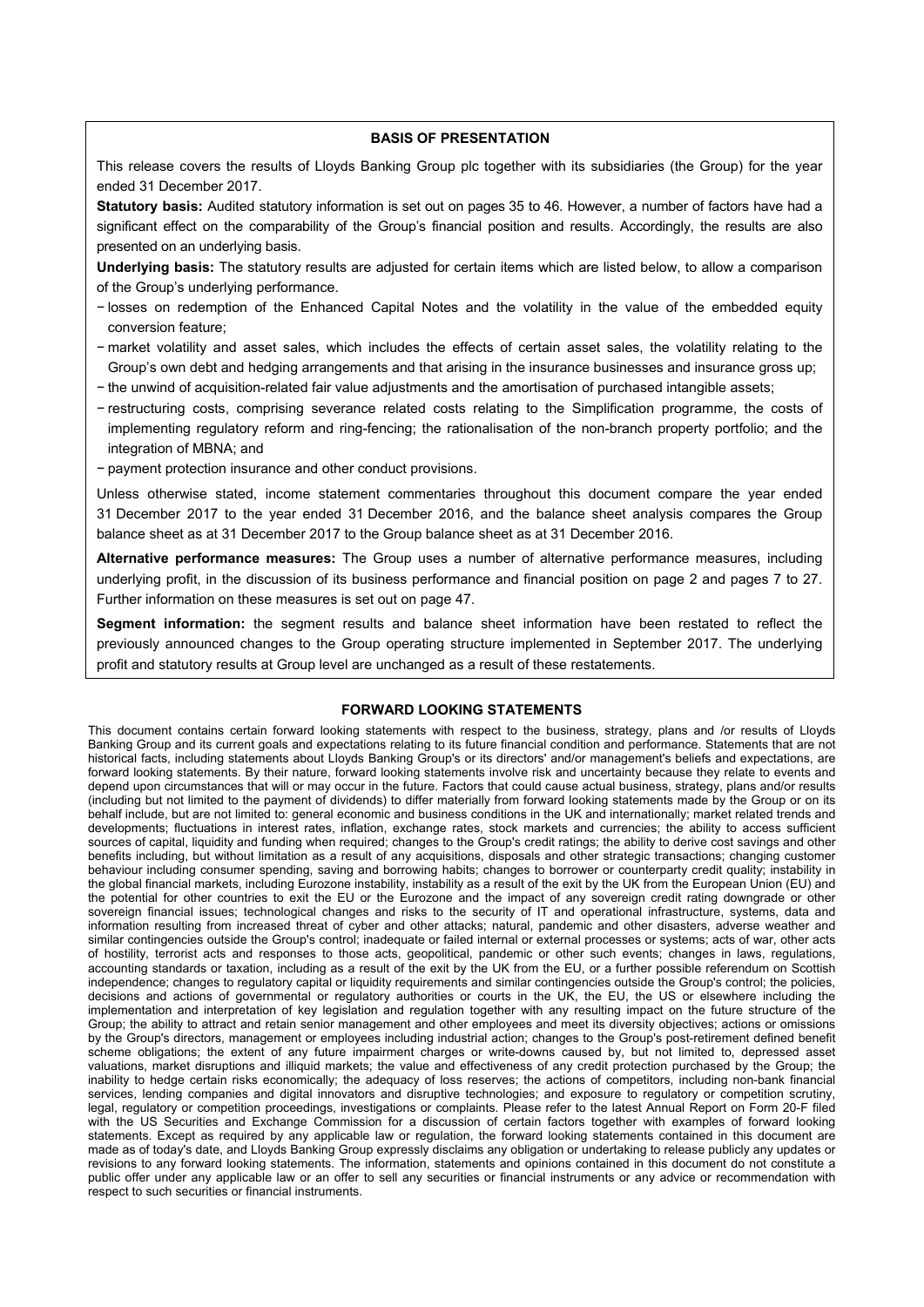# **CONTENTS**

|                                                               | Page                    |
|---------------------------------------------------------------|-------------------------|
| Key highlights                                                | 1                       |
| Consolidated income statement                                 | $\overline{\mathbf{c}}$ |
| Balance sheet and key ratios                                  | $\overline{2}$          |
| Group Chief Executive's statement                             | 3                       |
| Summary of Group results                                      | $\overline{7}$          |
| Divisional results                                            |                         |
| Retail                                                        | 17                      |
| <b>Commercial Banking</b>                                     | 19                      |
| Insurance and Wealth                                          | 21                      |
| <b>Run-off and Central items</b>                              | 23                      |
| Other financial information                                   |                         |
| Reconciliation between statutory and underlying basis results | 24                      |
| Banking net interest margin                                   | 25                      |
| Volatility arising in insurance businesses                    | 26                      |
| Tangible net assets per share                                 | 26                      |
| Return on tangible equity                                     | 27                      |
| Group credit risk portfolio                                   | 28                      |
| Funding and liquidity management                              | 30                      |
| Capital management                                            | 31                      |
| Audited statutory information                                 |                         |
| Primary statements                                            |                         |
| Consolidated income statement                                 | 35                      |
| Consolidated statement of comprehensive income                | 36                      |
| Consolidated balance sheet                                    | 37                      |
| Consolidated statement of changes in equity                   | 39                      |
| Notes to the consolidated financial statements                | 41                      |
| Summary of alternative performance measures                   | 47                      |
| Contacts                                                      | 48                      |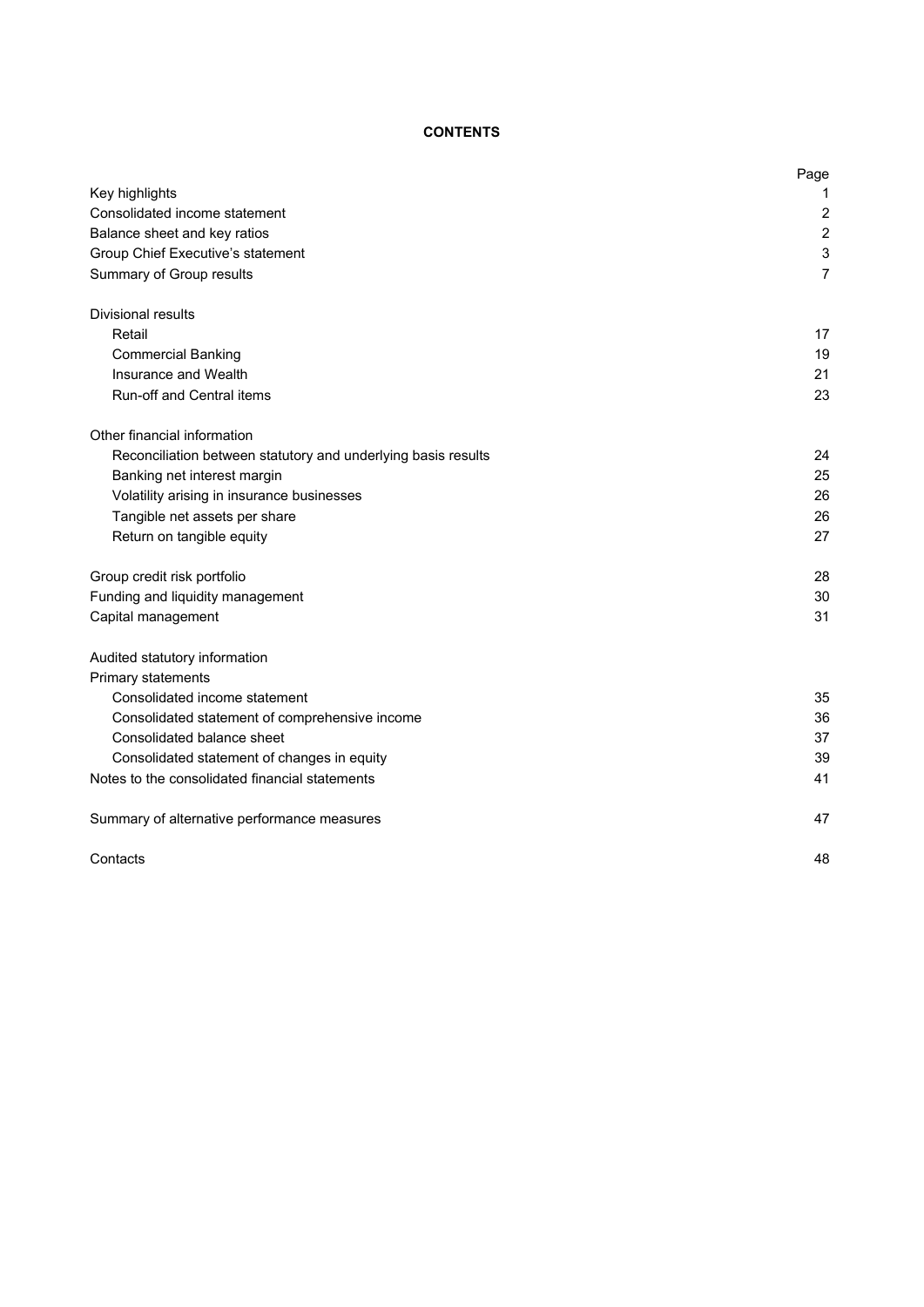## **RESULTS FOR THE FULL YEAR**

'2017 has been a landmark year in which the Group has made significant strategic progress and returned to full private ownership. This is due to the hard work of all our people and I thank them for it. We have delivered another year of strong financial performance with improved profit and returns on both a statutory and underlying basis and have now built the largest and top rated digital bank in the UK. We are therefore well prepared to succeed in a digital world.'

> António Horta-Osório Group Chief Executive

## **Strong financial performance with improved profit and returns on both a statutory and underlying basis**

- Statutory profit before tax at £5.3 billion, 24 per cent higher, with a return on tangible equity of 8.9 per cent
- Underlying profit of £8.5 billion, 8 per cent higher, with an underlying return on tangible equity of 15.6 per cent
- Net income at £17.5 billion, 5 per cent higher with improved net interest income and other income; net interest margin increased to 2.86 per cent
- Positive operating jaws; market leading cost:income ratio improved to 46.8 per cent
- Asset quality remains strong with asset quality ratio of 18 basis points
- Continued lending growth in targeted segments including SME and the open mortgage book
- Strong capital generation of 245 basis points with a CET1 ratio of 15.5 per cent, pre dividend and share buyback
- CET1 capital requirement of c.13 per cent plus a management buffer of around 1 per cent
- Total ordinary dividend of 3.05 pence per share, up 20 per cent on 2016, and a share buyback of up to £1 billion representing an increase in total capital returns of up to 46 per cent. Total capital return of up to £3.2 billion.

## **A landmark year in which the Group made significant strategic progress and returned to full private ownership**

- Successful delivery of second strategic plan: significant improvement in customer service, market leading digital proposition, targeted lending growth and Simplification savings ahead of target
- Completed acquisition of MBNA and announced acquisition of Zurich's workplace pensions and savings business
- Significant progress made against Helping Britain Prosper targets since the beginning of 2015, with more than £35 billion of lending to first-time buyers and support provided to c.350,000 start-up businesses
- Restructured the business and reorganised the leadership team; ready for the next stage of the Group's strategic iourney

## **2018 guidance demonstrates confidence in the Group's future prospects**

- Net interest margin expected to be around 290 basis points
- Cost:income ratio expected to improve further
- Asset quality ratio expected to be less than 30 basis points
- Capital generation expected to be 170 to 200 basis points, pre dividends

## **Transforming the Group for success in a digital world**

*As also announced today, the next phase of our strategy will further transform the Group for success in a digital world. We will build on the strong progress of recent years and leverage the Group's unique strengths. We will be investing over £3 billion in four strategic priorities: further enhancing our leading customer experience; further digitising the Group; maximising the Group's capabilities; and transforming ways of working. These will drive our transformation into a digitised, simple, low risk, customer focused UK financial services provider and deliver:* 

- Sustainable and low risk growth: asset growth in targeted segments, a resilient net interest margin and an asset quality ratio of around 35 basis points through the cycle and less than 30 basis points through the plan period
- Continued development of an integrated Group proposition for retirement savings and investment
- Market leading efficiency: targeting operating costs less than £8 billion in 2020; cost:income ratio in the low 40s exiting 2020 including remediation costs, with improvements in the cost:income ratio every year
- Superior returns and lower cost of equity: targeting strong statutory profit growth and an improved return on tangible equity of 14 to 15 per cent from 2019, on a higher CET1 capital base of c.13 per cent plus a management buffer of around 1 per cent
- Strong CET1 capital generation: targeting 170 to 200 basis points of capital generation per year pre dividend
- Attractive capital distribution policy: progressive and sustainable ordinary dividends whilst maintaining the flexibility to return surplus capital to shareholders.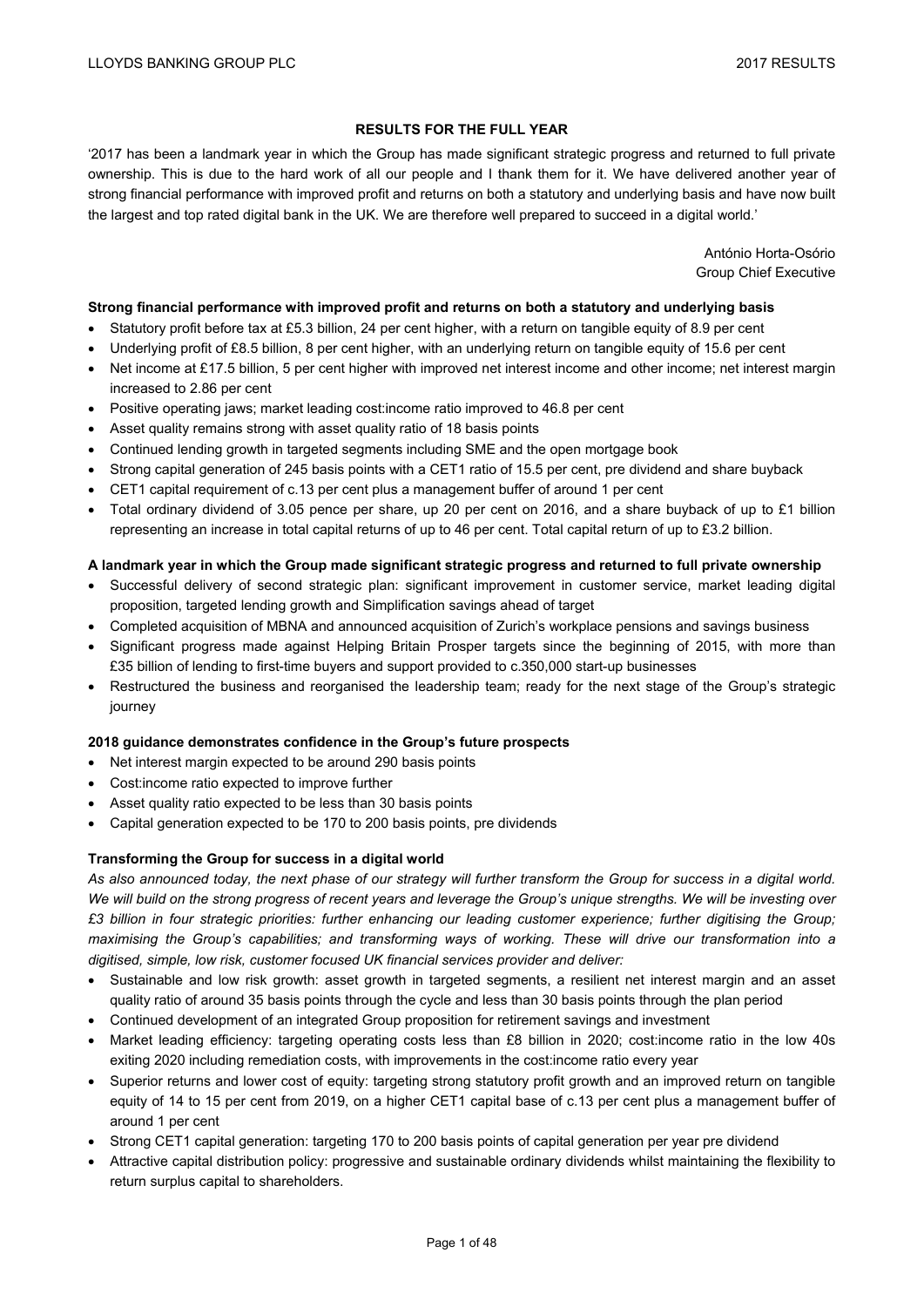|                                                                   | 2017<br>£ million | 2016<br>£ million | Change<br>℅      |
|-------------------------------------------------------------------|-------------------|-------------------|------------------|
| Net interest income                                               | 12,320            | 11,435            | 8                |
| Other income                                                      | 6,205             | 6,065             | 2                |
| <b>Total income</b>                                               | 18,525            | 17,500            | 6                |
| Operating lease depreciation                                      | (1,053)           | (895)             | (18)             |
| Net income                                                        | 17,472            | 16,605            | 5                |
| Operating costs                                                   | (8, 184)          | (8,093)           | (1)              |
| Impairment                                                        | (795)             | (645)             | (23)             |
| <b>Underlying profit</b>                                          | 8,493             | 7,867             | 8                |
|                                                                   |                   |                   |                  |
| Volatility and other items                                        | (703)             | (1, 544)          |                  |
| PPI provision                                                     | (1,650)           | (1,000)           |                  |
| Other conduct provisions                                          | (865)             | (1,085)           |                  |
| <b>Statutory profit before tax</b>                                | 5,275             | 4,238             | 24               |
| Tax expense                                                       | (1, 728)          | (1, 724)          | 41               |
| Profit for the year                                               | 3,547             | 2,514             |                  |
| Earnings per share                                                | 4.4p              | 2.9p              | 52               |
| Dividends per share<br>- ordinary                                 | 3.05 <sub>p</sub> | 2.55p             | 20               |
| - special                                                         |                   | 0.50 <sub>p</sub> |                  |
| Share buyback up to £1 billion                                    | 1.40p             |                   |                  |
| Banking net interest margin                                       | 2.86%             | 2.71%             | 15 <sub>bp</sub> |
| Average interest-earning banking assets                           | £435bn            | £436bn            |                  |
| Cost:income ratio                                                 | 46.8%             | 48.7%             | $(1.9)$ pp       |
| Asset quality ratio                                               | 0.18%             | 0.15%             | 3bp              |
| Return on risk-weighted assets                                    | 3.95%             | 3.55%             | 40bp             |
| Underlying return on tangible equity                              | 15.6%             | 14.1%             | 1.5pp            |
| Return on tangible equity                                         | 8.9%              | 6.6%              | 2.3pp            |
| <b>CONSOLIDATED BALANCE SHEET AND KEY RATIOS</b>                  |                   |                   |                  |
|                                                                   | At 31 Dec<br>2017 | At 31 Dec<br>2016 | Change<br>%      |
| Loans and advances to customers <sup>1</sup>                      | £456bn            | £450bn            | 1                |
| Customer deposits <sup>2</sup>                                    | £416bn            | £413bn            | 1                |
| Loan to deposit ratio                                             | 110%              | 109%              | 1pp              |
| Total assets                                                      | £812bn            | £818bn            | (1)              |
| Pro forma CET1 ratio pre dividend and share buyback <sup>3</sup>  | 15.5%             | 14.1%             | 1.4pp            |
| Pro forma CET1 ratio post dividend <sup>3,4</sup>                 | 14.4%             | 13.0%             | 1.4pp            |
| Pro forma CET1 ratio post dividend and share buyback <sup>3</sup> | 13.9%             | 13.0%             | $0.9$ pp         |
| Transitional total capital ratio <sup>4</sup>                     | 21.2%             | 21.4%             | $(0.2)$ pp       |
| Pro forma UK leverage ratio <sup>3,4, 5</sup>                     | 5.4%              | 5.3%              | 0.1pp            |
| Risk-weighted assets                                              | £211bn            | £216bn            | (2)              |
| Tangible net assets per share pre dividend <sup>6,7</sup>         | 56.5p             | 54.8p             | 1.7p             |
| Tangible net assets per share <sup>7</sup>                        | 53.3p             | 54.8p             | (1.5)p           |

## **CONSOLIDATED INCOME STATEMENT − UNDERLYING BASIS**

1 Excludes reverse repos of £16.8 billion (31 December 2016: £8.3 billion).<br><sup>2</sup> Excludes repos of £2.6 billion (31 December 2016: £2.5 billion).<br><sup>3</sup> The CET1 and leverage ratios at 31 December 2017 and 2016 are reported on Insurance business in February 2018 and February 2017, respectively, in relation to prior year earnings. In addition the CET1 ratios at 31 December 2016 have been adjusted for the acquisition of MBNA.  $\frac{31}{4}$  The 2017 capital and leverage ratios do not, unless otherwise indicated, recognise the share buyback as this will be reflected in 2018.

5 Calculated in accordance with the UK Leverage Ratio Framework. Excludes qualifying central bank claims.<br><sup>6</sup> Pre final 2016 and interim 2017 dividends.

<sup>7</sup> Tangible net assets per share at 31 December 2016 equivalent to 53.4 pence after adjusting for the impact of MBNA.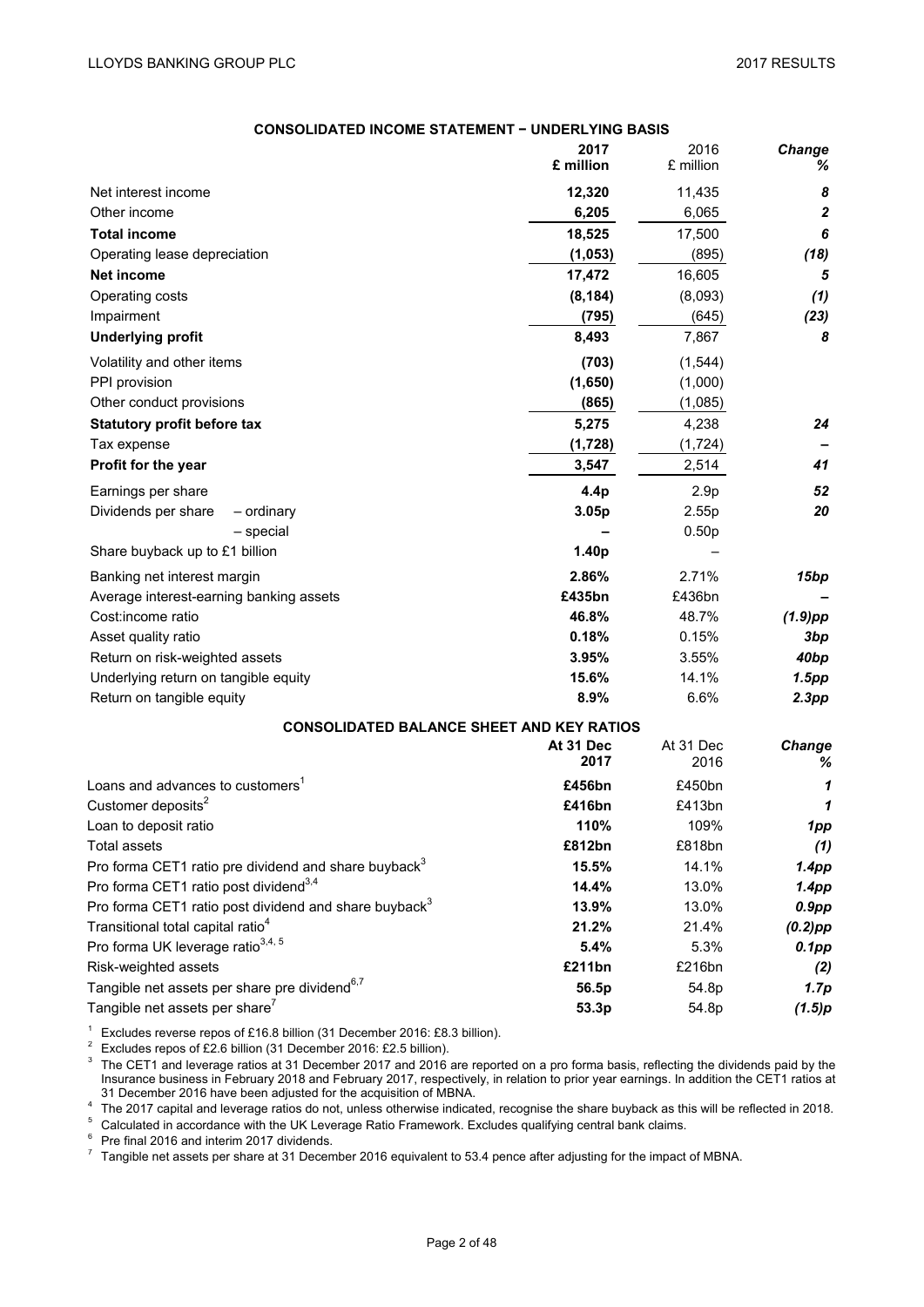## **GROUP CHIEF EXECUTIVE'S STATEMENT**

2017 has been a landmark year for the Group. In May the UK government completed the sell-down of its shares and the Group returned to full private ownership. This was enabled by the significant strategic progress and strong financial performance in recent years and was down to the hard work of all our people and I thank them for it.

During the year we successfully completed the second phase of our strategy with significant improvement in customer service, development of our market leading digital proposition including an open banking platform, targeted growth and delivery of Simplification savings ahead of target. We now have the largest and top rated digital bank in the UK alongside the largest branch network. We also completed the acquisition of MBNA's prime credit card business, the Group's first major acquisition since the financial crisis and announced the acquisition of Zurich's UK workplace pensions and savings business later in the year, giving us a strong platform on which to develop the next stage of our strategy in the financial planning and retirement business.

2017 has also been a pivotal year for the UK. The Bank of England increased the bank rate for the first time in more than 10 years and the government triggered Article 50 and launched EU exit negotiations. Although the precise nature of the UK's future relationship with Europe remains unclear and the economic outlook is therefore uncertain, the economy has been resilient with low unemployment, stable house prices, record employment and GDP growth of 1.8 per cent.

## **Financial performance**

We have delivered another year of strong financial performance in 2017 with increased profits and returns on both a statutory and underlying basis, strong capital generation and increased capital returns.

Statutory profit before tax increased 24 per cent to £5.3 billion, reflecting higher underlying profit and lower below the line charges. Underlying profit was £8.5 billion, an increase of 8 per cent, with improved income and positive operating jaws resulting in an improved cost:income ratio of 46.8 per cent. Asset quality remains strong and the Group's gross asset quality ratio remains unchanged at 28 basis points, while the net asset quality ratio increased to 18 basis points as a result of expected lower releases and write-backs. Additional PPI provisions of £1.7 billion and conduct costs of £865 million were taken in the year. The increased PPI provision reflects increased complaint levels including the impact of the first FCA advertising campaign for the August 2019 industry deadline.

During the year, loans and advances increased to £456 billion with open mortgage book growth, increased SME balances and continued growth in consumer lending whilst also consolidating the MBNA book. Our balance sheet remains strong with a pro forma CET1 ratio of 13.9 per cent (after ordinary dividends and allowing for the share buyback), a total capital ratio of 21.2 per cent and a pro forma UK leverage ratio of 5.4 per cent.

In line with our progressive and sustainable ordinary dividend policy, the Board has recommended a final ordinary dividend of 2.05 pence per share, taking the total ordinary dividend for 2017 to 3.05 pence per share, up 20 per cent on 2016. Given our strong capital generation the Board has also announced its intention to implement a share buyback of up to £1 billion, equivalent to up to 1.4 pence per share.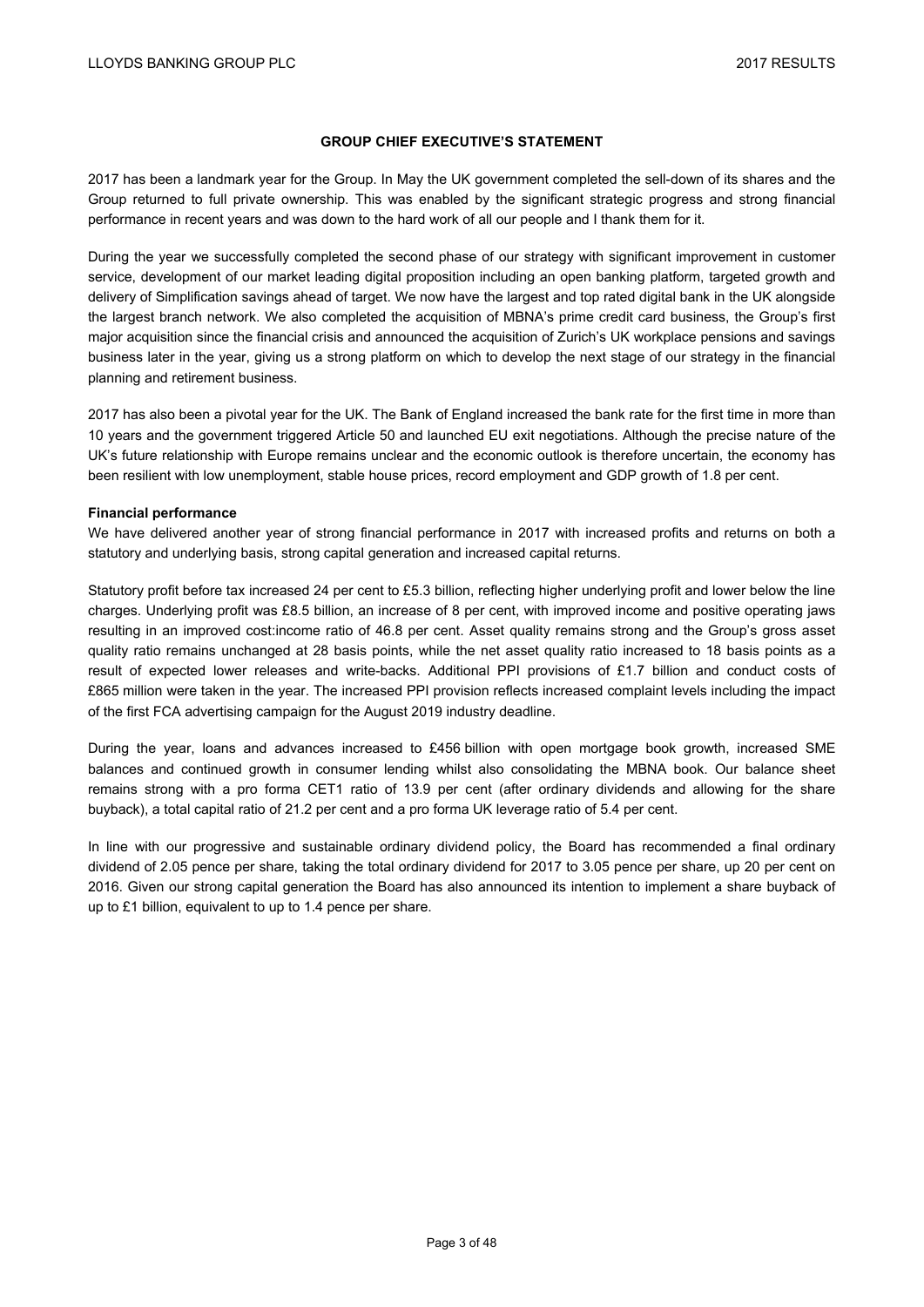## **Strategic progress**

In 2017 we successfully completed the second phase of our strategic plan, achieving our strategic priorities of creating the best customer experience, becoming simpler and more efficient and delivering sustainable growth.

#### *Creating the best customer experience*

We have been committed to meeting customers' evolving needs through our multi-brand and multi-channel approach and as a result customer satisfaction, as measured by net promoter score (NPS), has increased to 62.0 from 58.6 in 2014 and from 42.5 in 2011. We operate the UK's largest branch network and the largest digital bank with 13.4 million active online users, of which 9.3 million are on mobile. We have focused on transforming key customer journeys and have made significant improvements, including faster processing of new mortgage applications and simpler processes for account opening. In addition we have developed an open banking platform in line with regulatory timescales.

We remain committed to delivering the best service for our customers and addressing historic conduct issues. We have continued to pay compensation to victims of the legacy fraud at HBOS Reading, and have now made offers to 57 customers, which represents more than 80 per cent of the customers in the review.

#### *Becoming simpler and more efficient*

Cost management has been a strategic priority and we remain focused on maintaining our competitive advantage in cost leadership. Our Simplification programme has delivered £1.4 billion of run-rate cost savings, ahead of our original £1 billion target, and costs have fallen every year (excluding the impact of MBNA). Our market leading cost:income ratio improved to 46.8 per cent in 2017, with further improvements targeted.

## *Delivering sustainable growth*

When we outlined our strategic vision in October 2014, we targeted sustainable growth in line with our low risk appetite, committing to grow in areas where we were under-represented. We have increased net lending to SME clients by £3 billion since 2014, significantly ahead of the market, while also increasing UK consumer assets by over £6 billion and acquiring the £8 billion MBNA credit card portfolio. In the competitive low growth mortgage market we have focused on protecting margin rather than achieving volume growth over the last couple of years though the open mortgage book returned to growth in 2017. The Group also announced the acquisition of Zurich's workplace pensions and savings business in late 2017.

We remain committed to building the best team, creating an inclusive and diverse workforce that represents a changing Britain. Colleague engagement is at an all-time high, and in line with top performing corporates. In 2017 we were awarded number one employer for lesbian, gay, bisexual and transgender people at the Stonewall Awards and named the world's best bank for diversity and inclusion by Euromoney magazine.

## **Helping Britain Prosper Plan**

In 2014 we launched our Helping Britain Prosper Plan to support the people, businesses and communities in the UK. The financial success of the Group is inextricably linked to the health of the UK and we are working hard to support the whole economy. Since the launch of the plan four years ago, we have lent more than £47 billion to first-time buyers, supported more than 440,000 start-ups, been the largest UK corporate tax payer and donated £72 million to the Group's independent Foundations. Also, in 2017 we have trained over 700,000 individuals, businesses and charities in digital skills. In 2014 we were the first FTSE 100 company to make a commitment on the number of senior positions held by women. At that time women made up 29 per cent of senior management. In 2017 we met our 34 per cent target and we are on track to achieve 40 per cent by 2020. We also recently became the first FTSE 100 company to set a target to increase the proportion of senior roles held by Black, Asian and Minority Ethnic colleagues. Our target is 8 per cent by 2020 for senior managers and 10 per cent for the overall Group.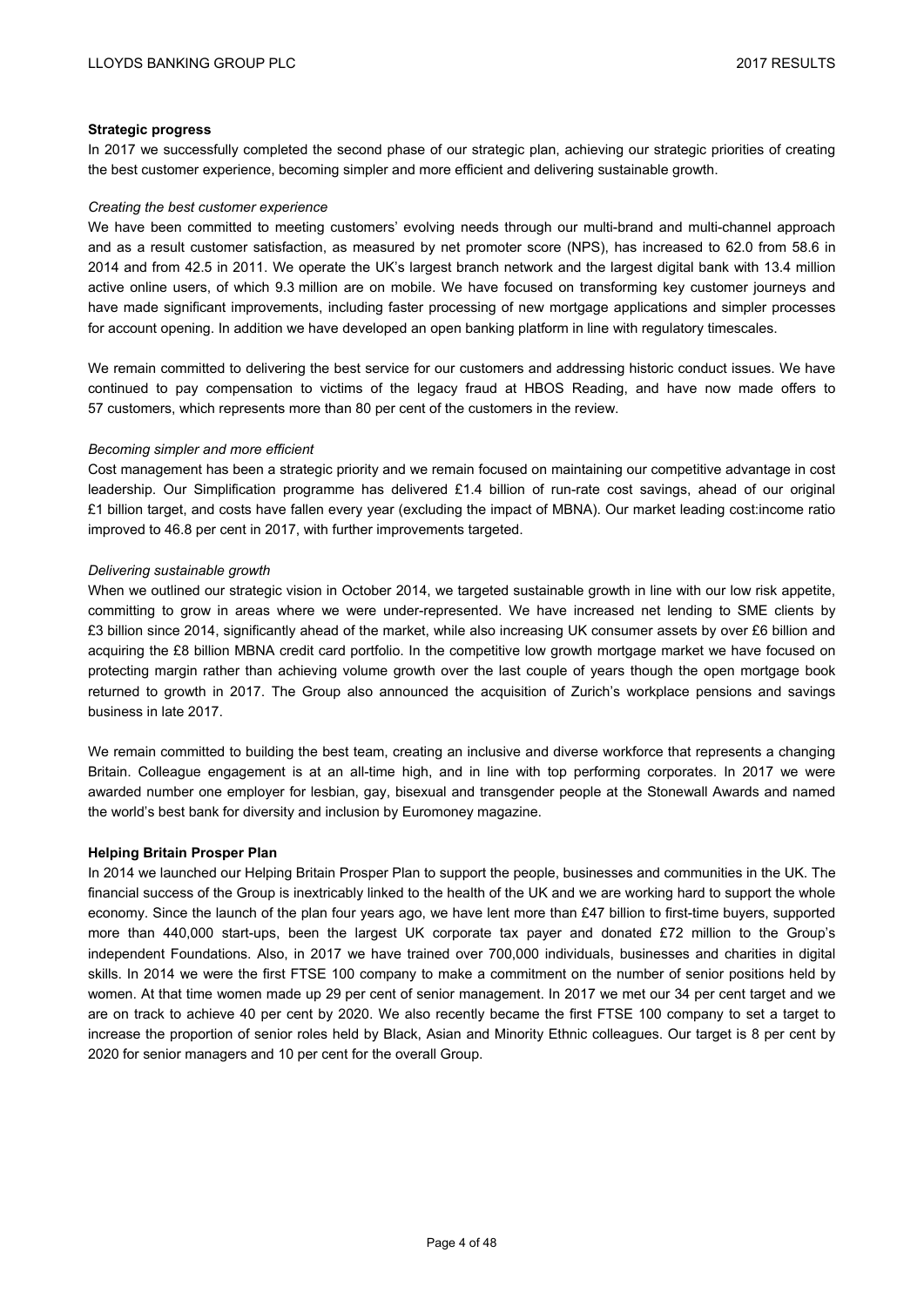## **Strategy overview**

As we look to the future, we see the external environment evolving rapidly. Changing customer behaviours, the pace of technological evolution and changes in regulation all present opportunities. Given our strong capabilities and the significant progress made in recent years we believe we are in a unique position to compete and win in this environment by developing additional competitive advantages. We will continue to transform ourselves to succeed in this digital world and the next phase of our strategy, being announced today, will ensure we have the capabilities to deliver future success.

## **Strategic priorities**

We have identified four strategic priorities focused on the financial needs and behaviours of the customer of the future: further enhancing our leading customer experience; further digitising the Group; maximising Group capabilities; and transforming ways of working. We will invest more than £3 billion in these strategic initiatives through the plan period that will drive our transformation into a digitised, simple, low risk, customer focused UK financial services provider.

## *Delivering a leading customer experience*

We will drive stronger customer relationships through best in class propositions while continuing to provide our customers with brilliant servicing and a seamless experience across all channels. This will include:

- remaining the number 1 digital bank in the UK with open banking functionality;
- unrivalled reach with UK's largest branch network serving complex needs; and
- data-driven and personalised customer propositions.

## *Digitising the Group*

We will deploy new technology to drive additional operational efficiencies that will make banking simple and easier for customers whilst reducing operating costs, pursuing the following initiatives:

- deeper end-to-end transformation targeting over 70 per cent of cost base;
- simplification and progressive modernisation of our data and IT infrastructure; and
- technology enabled productivity improvements across the business.

## *Maximising the Group's capabilities*

We will deepen customer relationships, grow in targeted segments and better address our customers' banking and insurance needs as an integrated financial services provider. This will include:

- increasing Financial Planning and Retirement (FP&R) open book assets by more than £50 billion by 2020 with more than 1 million new pension customers;
- implementing an integrated FP&R proposition with single customer view; and
- start-up, SME and Mid Market net lending growth (more than £6 billion in the plan period).

## *Transforming ways of working*

We are making our biggest ever investment in people, increasing colleague training and development by 50 per cent to 4.4 million hours per annum and embracing new technology to drive better customer outcomes. The hard work, commitment and expertise of our colleagues has enabled us to deliver to date and we will further invest in capabilities and agile working practices. We have already restructured the business and reorganised the leadership team to ensure effective implementation of the new strategy.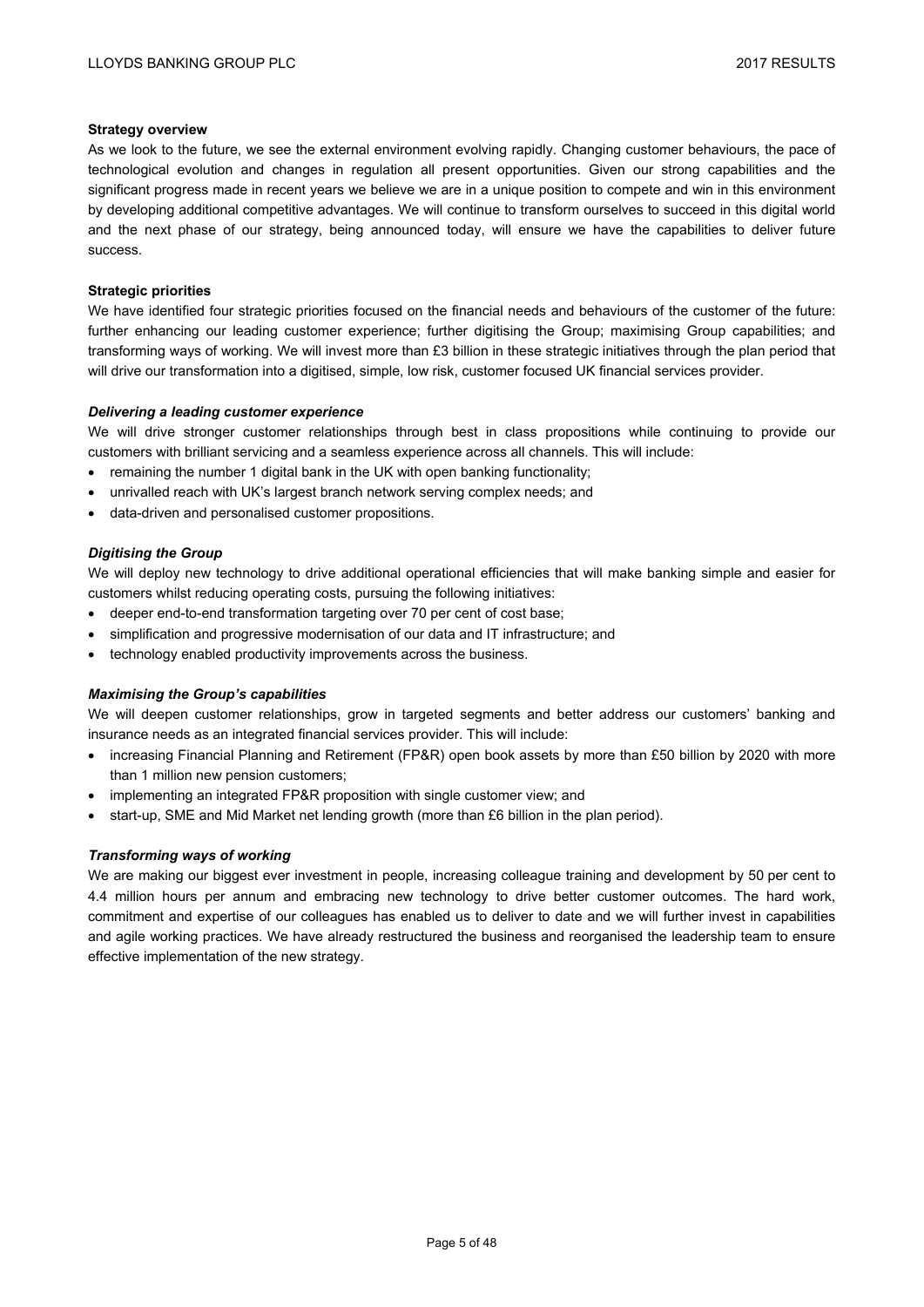## **Financial returns**

The UK economy has proven resilient and going forward our plans and projections assume this performance continues with a steady increase in base rate to 1.25 per cent by the end of 2020.

The strategy outlined today will enable the Group to deliver strong statutory profit growth supported by targeted asset growth in key segments, a resilient net interest margin, lower operating costs, strong asset quality and lower remediation costs, whilst delivering strong capital generation and sustainable and superior shareholder returns.

Costs will continue to be a competitive advantage as we deliver market leading efficiency. We expect operating costs to be less than £8 billion in 2020. We also expect to achieve a cost:income ratio in the low 40s as we exit 2020, including future remediation costs. We continue to expect improvements in the cost:income ratio every year.

Asset quality remains strong and, given our low risk business model and the significant portfolio improvements in recent years, we now expect an asset quality ratio of around 35 basis points through the cycle and less than 30 basis points through the plan period.

We expect to deliver an improved return on tangible equity (RoTE) of 14.0–15.0 per cent from 2019 onwards on a higher CET1 capital base of c.13 per cent plus a management buffer of around 1 per cent.

Capital generation is expected to remain strong with 170-200 basis points of capital generation per year pre dividend and as a result we expect to deliver progressive and sustainable ordinary dividends whilst maintaining the flexibility to return surplus capital to shareholders.

## **Summary**

Our strong foundations, differentiated business model and strategic capabilities combined with the new strategic plan announced today and a highly engaged team positions us well to succeed in a digital world and continue to help Britain prosper.

António Horta-Osório Group Chief Executive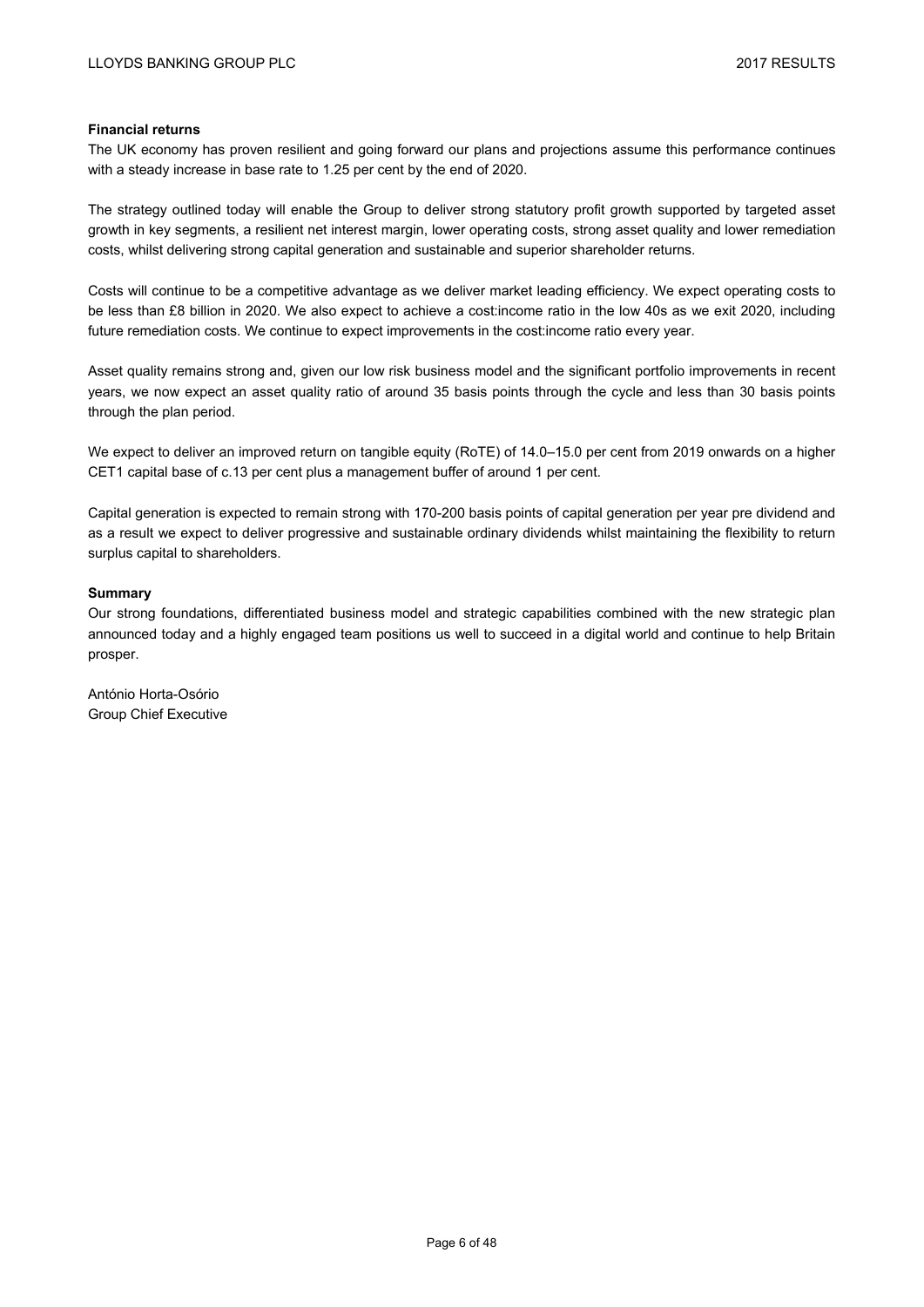## **CHIEF FINANCIAL OFFICER'S REVIEW OF FINANCIAL PERFORMANCE**

#### **Strong financial performance with improved profit and returns on both statutory and underlying bases**

The Group's statutory profit before tax was £5,275 million, 24 per cent higher than in 2016 driven by increased underlying profit and lower volatility and other items which more than offset the increased PPI charge. Statutory profit after tax increased by 41 per cent to £3,547 million (2016: £2,514 million) and the return on tangible equity was 8.9 per cent.

Underlying profit was £8,493 million, 8 per cent higher than 2016 with higher income and positive operating jaws. The underlying return on tangible equity increased to 15.6 per cent. Underlying profit in the fourth quarter was £1,926 million, 7 per cent higher than the same period in 2016 with a 5 per cent increase in net income.

The balance sheet remains strong and the Group generated 245 basis points of CET1 capital in the year. The pro forma CET1 ratio at 31 December 2017 after accruing for ordinary dividends and allowing for the share buyback was 13.9 per cent compared to 13.0 per cent (pro forma after dividends and adjusting for MBNA) at 31 December 2016. The pro forma leverage ratio increased to 5.4 per cent (31 December 2016: 5.3 per cent) and tangible net assets per share were 53.3 pence.

Given the strong capital generation in the year, the Board has recommended a final ordinary dividend of 2.05 pence per share, making a total ordinary dividend of 3.05 pence per share, an increase of 20 per cent on 2016 and in line with our progressive and sustainable ordinary dividend policy. In addition, the Board intends to implement a share buyback of up to £1 billion, equivalent to up to 1.4 pence per share.

#### **Total income**

|                                           | 2017      | 2016      | <b>Change</b>  |
|-------------------------------------------|-----------|-----------|----------------|
|                                           | £ million | £ million | %              |
| Net interest income                       | 12,320    | 11,435    | 8              |
| Other income                              | 6,205     | 6,065     | $\overline{2}$ |
| <b>Total income</b>                       | 18,525    | 17,500    | 6              |
| Operating lease depreciation <sup>1</sup> | (1,053)   | (895)     | (18)           |
| Net income                                | 17,472    | 16,605    | 5              |
| Banking net interest margin               | 2.86%     | 2.71%     | 15bp           |
| Average interest-earning assets           | £434.9bn  | £435.9bn  |                |

<sup>1</sup> Net of profits on disposal of operating lease assets of £32 million (2016: £58 million).

Net income of £17,472 million was 5 per cent higher than in 2016 with an 8 per cent increase in net interest income, which included £430 million from MBNA, and a 2 per cent increase in other income, while operating lease depreciation increased 18 per cent reflecting fleet growth in Lex Autolease.

Net interest income increased by £885 million to £12,320 million. The net interest margin increased by 15 basis points to 2.86 per cent reflecting lower deposit and wholesale funding costs, which more than offset continued pressure on asset margins and also included a 7 basis points benefit from MBNA. Average interest-earning assets were broadly unchanged with reductions in run-off, global corporates and the closed mortgage book offset by MBNA.

The Group expects the net interest margin for 2018 to be around 2.90 per cent, in line with the margin of 2.90 per cent in the fourth quarter of 2017.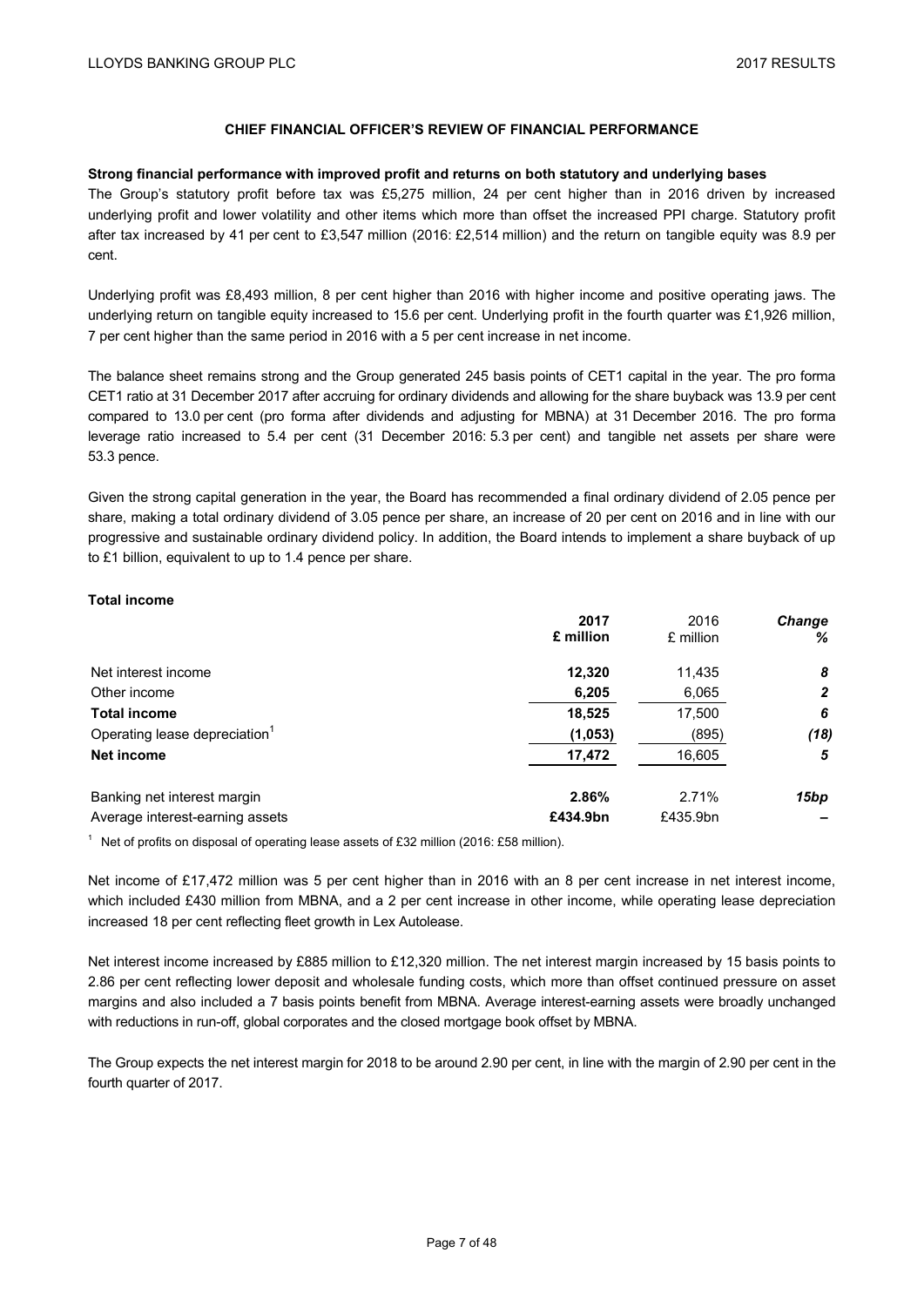The Group manages the risk to its earnings and capital from movements in interest rates centrally by hedging the net liabilities which are stable or less sensitive to movements in rates. These liabilities include certain current account and savings balances, together with the Group's equity. As at 31 December 2017 the Group's hedge had a nominal balance of £165 billion (31 December 2016: £111 billion), broadly in line with the underlying hedgeable balances. The hedge had an average duration of around 3 years and a fixed earnings rate of approximately 1.1 per cent over LIBOR (2016: 1.6 per cent). The benefit from the hedge in the year was £1.9 billion over LIBOR (2016: £1.7 billion).

Other income was £6,205 million, an increase of 2 per cent in the year. The increase reflected continued growth in the Lex Autolease business, the £146 million gain on sale of the Group's interest in Vocalink and £274 million (2016: £112 million) of gains from the sale of £14 billion of gilts and other available-for-sale assets (2016: c.£5 billion). The increase was partly offset by lower income from the run-off portfolio and reduced income from bulk annuities reflecting the timing of transactions.

## **Operating costs**

|                                        | 2017      | 2016      | <b>Change</b> |
|----------------------------------------|-----------|-----------|---------------|
|                                        | £ million | £ million | %             |
| Operating costs                        | 8.184     | 8.093     | (1)           |
| Cost:income ratio                      | 46.8%     | 48.7%     | $(1.9)$ pp    |
| Operating jaws                         | 4%        |           |               |
| Simplification savings annual run-rate | 1.422     | 947       |               |

Operating costs at £8,184 million increased slightly during the year, but excluding MBNA costs of £135 million fell 1 per cent. Savings from Simplification more than offset increased investment in the business and inflation.

In 2017 the Group continued to focus on tight cost control while investing significant amounts in developing its digital capability, improving the branch network and simplifying processes. The Simplification programme has achieved the annual run-rate savings target of £1.4 billion since 2014, ahead of the original £1 billion target.

Our market leading cost:income ratio continues to provide competitive advantage and improved further to 46.8 per cent with positive operating jaws of 4 per cent.

The Group expects operating costs of less than £8 billion in 2020; the Group also expects the cost:income ratio to improve every year and reach the low 40s exiting 2020, including future remediation costs.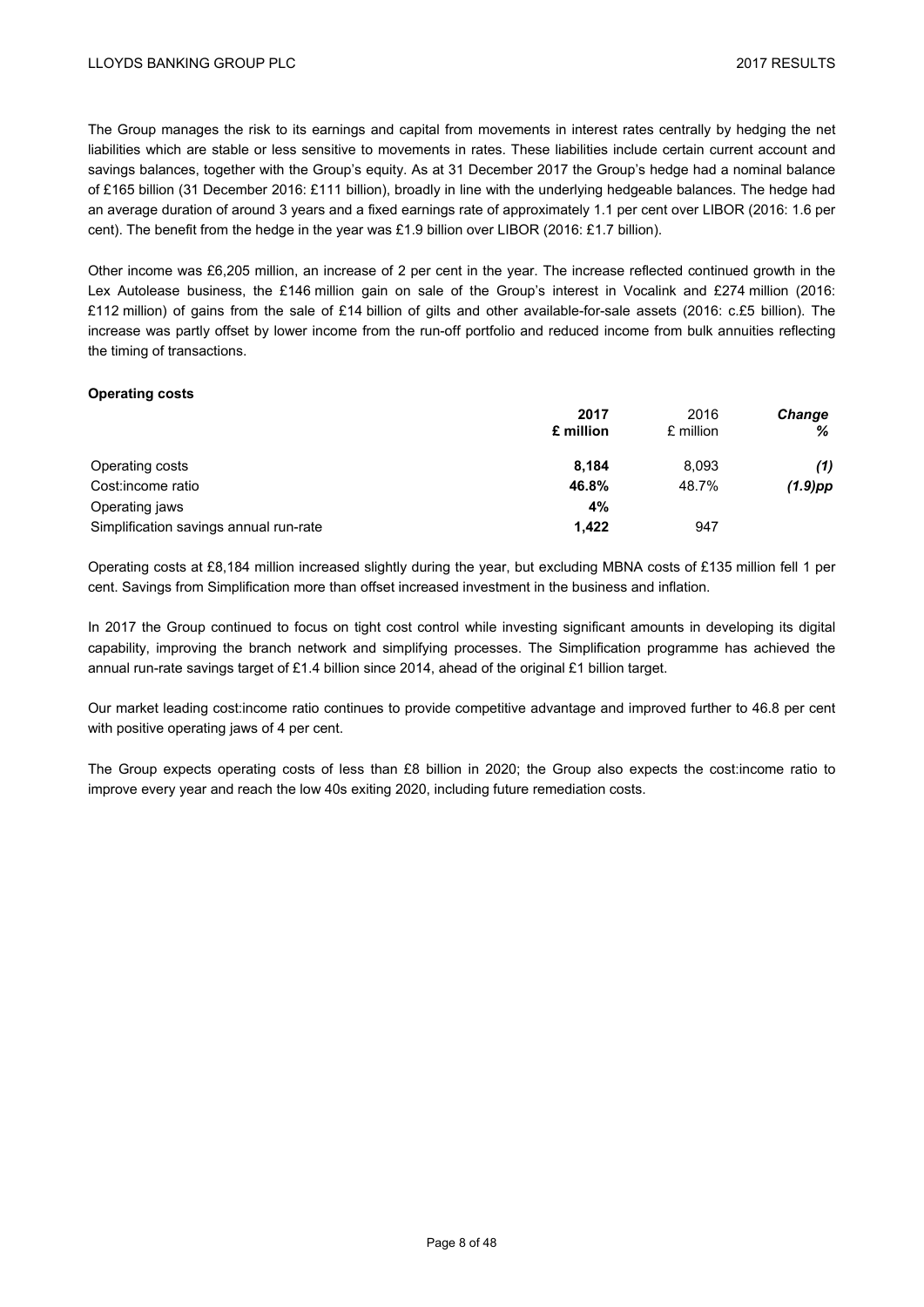## **Impairment**

| 2017<br>£ million | 2016<br>£ million | Change<br>℅         |
|-------------------|-------------------|---------------------|
| 795               | 645               | (23)                |
| 0.18%             | 0.15%             | 3bp                 |
| 0.28%             | 0.28%             |                     |
| At 31 Dec<br>2017 | At 31 Dec<br>2016 | Change              |
| 1.6%<br>45.6%     | 1.8%<br>43.4%     | $(0.2)$ pp<br>2.2pp |
|                   |                   |                     |

Asset quality remains strong with portfolios continuing to benefit from the Group's proactive approach to risk management, continued low interest rates and a resilient UK economy.

The impairment charge increased to £795 million from £645 million in 2016, reflecting lower releases and write-backs and the consolidation of MBNA. The asset quality ratio increased from 15 basis points to 18 basis points reflecting the expected lower provision write-backs and releases while the gross asset quality ratio was stable year-on-year at 28 basis points including the 2 basis points impact of MBNA in 2017.

The Group expects an asset quality ratio of around 35 basis points through the cycle and less than 30 basis points through the plan period and in 2018. The Group continues to expect the asset quality to remain strong but with further reductions in releases and write-backs, however, following the implementation of IFRS 9, the Group anticipates some additional volatility in impairment.

Total impaired loans fell by £0.7 billion to £7.8 billion (31 December 2016: £8.5 billion) and represent 1.6 per cent of closing advances to customers (31 December 2016: 1.8 per cent). Provisions as a percentage of impaired loans increased to 45.6 per cent (31 December 2016: 43.4 per cent).

Overall credit performance in the UK Retail mortgage book remains stable. The average indexed loan to value (LTV) improved to 43.6 per cent (31 December 2016: 44.0 per cent) and the value of lending with an indexed LTV of greater than 80 per cent fell to £30.7 billion (31 December 2016: £32.4 billion). Impaired loans as a percentage of closing advances were 1.3 per cent (31 December 2016: 1.4 per cent).

The UK Motor Finance book continues to benefit from conservative residual values and prudent provisioning and impaired loans as a percentage of closing advances were stable at 1.0 per cent. The credit card book also continued to perform strongly with the MBNA portfolio performing in line with the Group's expectations. Impaired credit card balances as a percentage of closing advances improved to 2.3 per cent (31 December 2016: 3.1 per cent).

The Commercial Banking portfolio continues to benefit from effective risk management, a resilient economic environment and continued low interest rates. Impaired loans as a percentage of closing advances reduced to 1.9 per cent (31 December 2016: 2.1 per cent).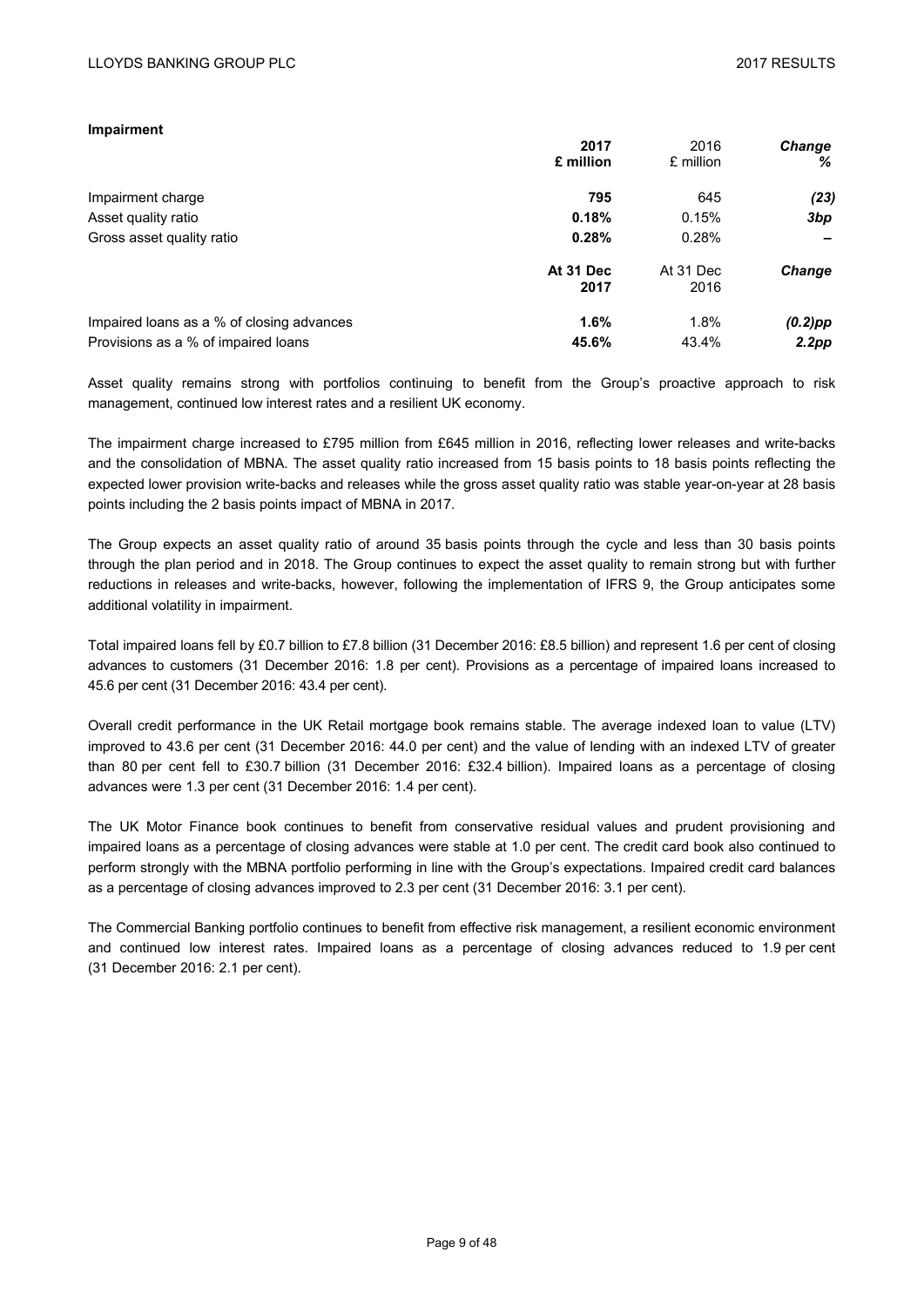## **Statutory profit**

|                                       | 2017<br>£ million | 2016<br>£ million | <b>Change</b><br>℅ |
|---------------------------------------|-------------------|-------------------|--------------------|
| <b>Underlying profit</b>              | 8,493             | 7,867             | 8                  |
| Volatility and other items            |                   |                   |                    |
| <b>Enhanced Capital Notes</b>         |                   | (790)             |                    |
| Market volatility and asset sales     | 279               | 439               |                    |
| Amortisation of purchased intangibles | (91)              | (340)             |                    |
| Restructuring costs                   | (621)             | (622)             |                    |
| Fair value unwind and other           | (270)             | (231)             |                    |
|                                       | (703)             | (1,544)           |                    |
| PPI provision                         | (1,650)           | (1,000)           |                    |
| Other conduct provisions              | (865)             | (1,085)           |                    |
| Statutory profit before tax           | 5,275             | 4,238             | 24                 |
| Tax expense                           | (1,728)           | (1, 724)          |                    |
| Profit for the year                   | 3,547             | 2,514             | 41                 |
|                                       |                   |                   |                    |

Statutory profit before tax increased 24 per cent to £5,275 million (2016: £4,238 million) driven by higher underlying profit and lower volatility and other items. Statutory profit after tax increased by 41 per cent to £3,547 million (2016: £2,514 million).

The charge of £790 million for Enhanced Capital Notes in 2016 represented the write-off of the embedded derivative and premium paid on redemption of the remaining notes.

Market volatility and asset sales of £279 million included positive insurance volatility of £286 million. The credit of £439 million in 2016 included the £484 million gain on sale of the Group's interest in Visa Europe.

Amortisation of purchased intangibles was lower at £91 million (2016: £340 million) as certain intangible assets are now fully amortised.

Restructuring costs were £621 million (2016: £622 million) and included costs relating to the Simplification programme, the rationalisation of the non-branch property portfolio, implementation of the ring-fencing requirements and MBNA integration costs.

The PPI charge of £1,650 million included an additional £600 million in the fourth quarter reflecting an increase in expected weekly complaints from 9,000 to 11,000, which is the average level of complaints for the last nine months. The outstanding balance sheet provision at 31 December 2017 was £2.4 billion.

The other conduct provisions of £865 million included an additional £325 million charged in the fourth quarter which covers a number of items including packaged bank accounts, arrears handling and smaller legacy issues.

## **Taxation**

The tax expense was £1,728 million (2016: £1,724 million) representing an effective tax rate of 33 per cent (2016: 41 per cent). The high effective tax rate largely reflects the restrictions on deductibility of conduct provisions and the banking surcharge. The effective tax rate of 41 per cent in 2016 was higher as it also included the negative impact on the net deferred tax asset of both the change in corporation tax rate and the expected utilisation by the insurance business. The Group expects the effective tax rate to reduce to around 25 per cent by 2020.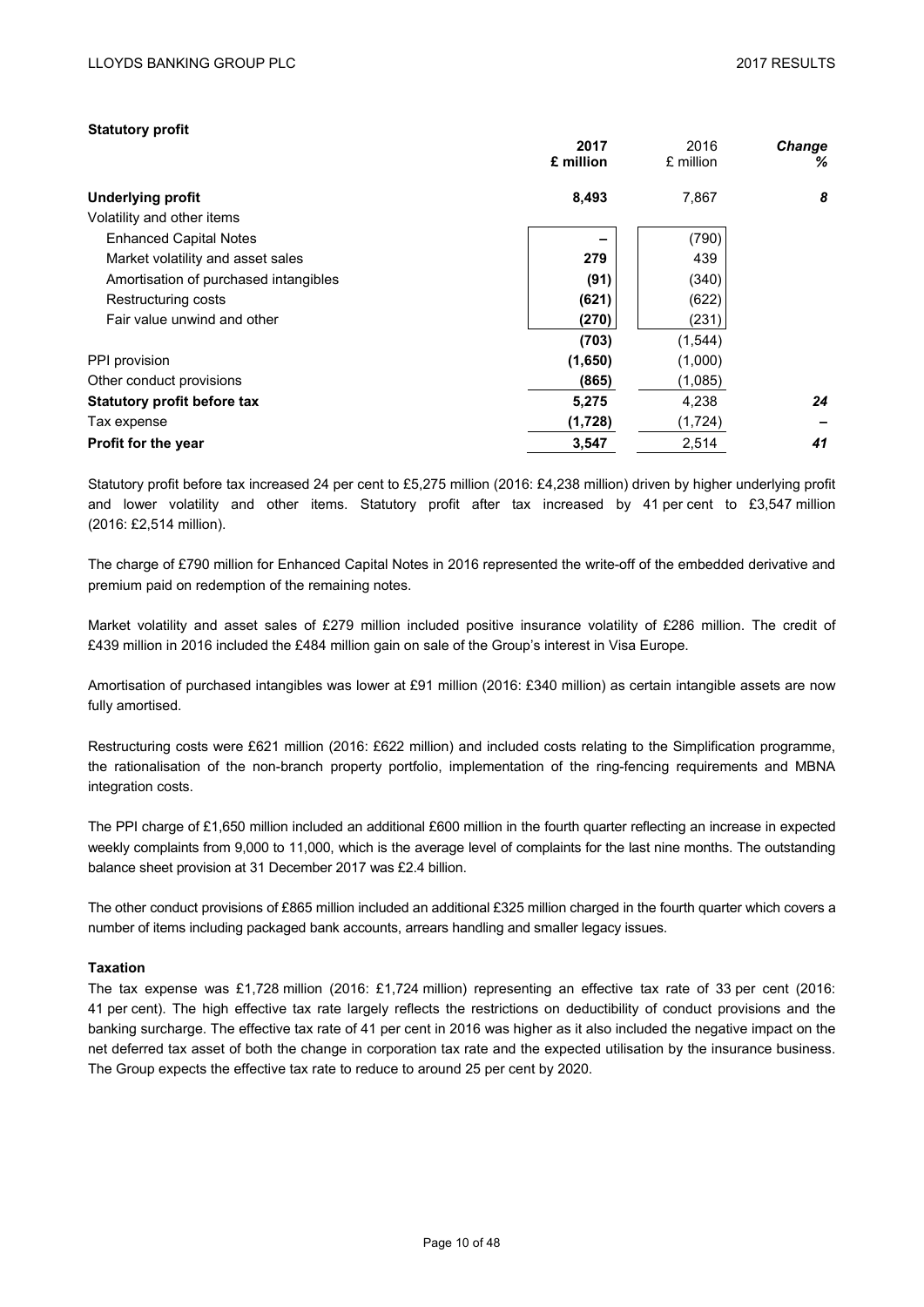## **Return on tangible equity**

The underlying return on tangible equity increased to 15.6 per cent (2016: 14.1 per cent) primarily reflecting increased underlying profit. The return on tangible equity was 8.9 per cent up from 6.6 per cent in 2016, reflecting the increase in statutory profit after tax.

Going forward the Group remains confident in its future prospects and expects the return on tangible equity to trend towards the underlying level and expects to generate a statutory return on tangible equity of between 14.0 and 15.0 per cent in 2019, on a higher capital base.

## **Balance sheet**

|                                                             | At 31 Dec | At 31 Dec | <b>Change</b> |
|-------------------------------------------------------------|-----------|-----------|---------------|
|                                                             | 2017      | 2016      | ℅             |
| Loans and advances to customers <sup>1</sup>                | £456bn    | £450bn    |               |
| Customer deposits <sup>2</sup>                              | £416bn    | £413bn    |               |
| Loan to deposit ratio                                       | 110%      | 109%      | 1pp           |
| Wholesale funding                                           | £101bn    | £111bn    | (9)           |
| Wholesale funding <1 year maturity                          | £29bn     | £35bn     | (19)          |
| Of which money-market funding <1 year maturity <sup>3</sup> | £15bn     | £14bn     | -6            |
| Liquidity coverage ratio – eligible assets                  | £121bn    | £121bn    |               |

<sup>1</sup> Excludes reverse repos of £16.8 billion (31 December 2016: £8.3 billion).

<sup>2</sup> Excludes repos of £2.6 billion (31 December 2016: £2.5 billion).

<sup>3</sup> Excludes balances relating to margins of £2.1 billion (31 December 2016: £3.2 billion) and settlement accounts of £1.5 billion (31 December 2016: £1.8 billion).

Loans and advances to customers increased by 1 per cent to £456 billion compared with £450 billion at 31 December 2016 mainly due to the acquisition of the MBNA prime credit card portfolio (£8 billion), growth in the open mortgage book, UK Motor Finance and SME, partly offset by reductions in run-off and the closed mortgage book.

The loan to deposit ratio was broadly stable at 110 per cent. Wholesale funding reduced by 9 per cent to £101 billion compared with £111 billion at 31 December 2016. In addition, the Group made use of central bank funding schemes and by the end of 2017 the Group had fully utilised its £20 billion capacity from the Bank of England's Term Funding Scheme.

The Group's liquidity surplus exceeds the regulatory minimum and internal risk appetite with a Liquidity Coverage Ratio of 127 per cent based on the EU Delegated Act at 31 December 2017.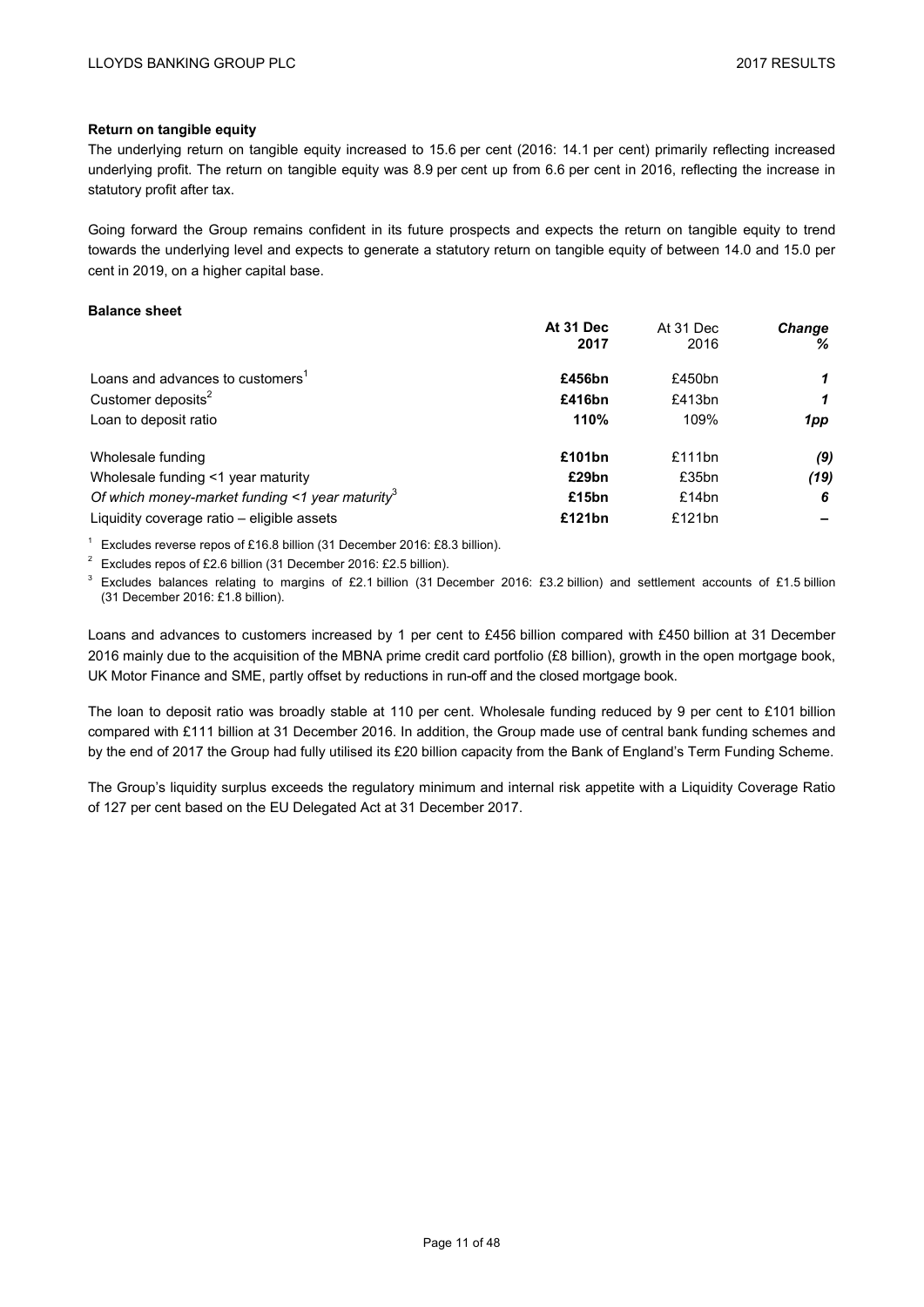## **Capital ratios and risk-weighted assets**

|                                                                   | At 31 Dec | At 31 Dec | <b>Change</b>     |
|-------------------------------------------------------------------|-----------|-----------|-------------------|
|                                                                   | 2017      | 2016      | ℅                 |
| Pro forma CET1 ratio pre dividend and share buyback <sup>1</sup>  | 15.5%     | 14.1%     | 1.4 <sub>pp</sub> |
| Pro forma CET1 ratio post dividend <sup>1,2</sup>                 | 14.4%     | 13.0%     | 1.4 <sub>pp</sub> |
| Pro forma CET1 ratio post dividend and share buyback <sup>1</sup> | 13.9%     | 13.0%     | $0.9$ pp          |
| Transitional tier 1 capital ratio <sup>2</sup>                    | 17.2%     | 17.0%     | $0.2$ pp          |
| Transitional total capital ratio <sup>2</sup>                     | 21.2%     | 21.4%     | $(0.2)$ pp        |
| Pro forma UK leverage ratio <sup>1,2,3</sup>                      | 5.4%      | 5.3%      | $0.1$ pp          |
| Risk-weighted assets                                              | £211bn    | £216bn    | (2)               |
| Shareholders' equity                                              | £44bn     | £43bn     | 1                 |
| Tangible net assets per share pre dividend <sup>4,5</sup>         | 56.5p     | 54.8p     | 1.7p              |
| Tangible net assets per share <sup>5</sup>                        | 53.3p     | 54.8p     | (1.5)p            |

<sup>1</sup> The CET1 and leverage ratios at 31 December 2017 and 2016 are reported on a pro forma basis, reflecting the dividends paid by the Insurance business in February 2018 and February 2017, respectively, in relation to prior year earnings. In addition the CET1 ratios at 31 December 2016 have been adjusted for the acquisition of MBNA.

 $2$  The 2017 capital and leverage ratios do not, unless otherwise indicated, recognise the share buyback as this will be reflected in 2018.

 $3$  Calculated in accordance with the UK Leverage Ratio Framework. Excludes qualifying central bank claims.

<sup>4</sup> Pre final 2016 and interim 2017 dividends.

<sup>5</sup> Tangible net assets per share at 31 December 2016 equivalent to 53.4 pence after adjusting for the impact of MBNA.

The Group's CET1 ratio has strengthened to 15.5 per cent on a pro forma basis before ordinary dividends and the share buyback. After ordinary dividends and allowing for the share buyback, the CET1 ratio remains strong at 13.9 per cent.

The Group generated 245 basis points of CET1 capital (pre ordinary dividends and share buyback) in the year. This included c.250 basis points from underlying capital generation; the Group also had a benefit of c.80 basis points from the reduction in risk-weighted assets and c.40 basis points from market and other movements, which were offset by the c.120 basis point impact of conduct provisions.

The Group remains highly capital generative and continues to expect ongoing capital generation of 170 to 200 basis points per annum.

As reported in the Q3 IMS, the Group's Pillar 2A CET1 requirement has increased by 0.5 per cent to 3 per cent. In addition, the Countercyclical Capital Buffer on UK exposures will be introduced during 2018 and the Systemic Risk Buffer will come into effect in early 2019. The Group is also pleased to announce that the PRA has now completed its annual review of the Group's PRA Buffer requirement. As a consequence, the Board's view of the level of CET1 capital required is c.13 per cent plus a management buffer of around 1 per cent. The Group's CET1 ratio as at 31 December 2017, including the Insurance dividend and after the ordinary dividend and allowing for the share buyback, was 13.9 per cent.

The Group's total capital ratio remains strong at 21.2 per cent which, when combined with eligible senior unsecured securities issued by Lloyds Banking Group plc, has left the Group well positioned to meet its Minimum Requirement for Own Funds and Eligible Liabilities (MREL) from 2020.

The leverage ratio on a pro forma basis increased to 5.4 per cent (31 December 2016: 5.3 per cent), largely reflecting both the increase in fully loaded tier 1 capital and reductions in balance sheet assets.

Tangible net assets per share at 31 December 2016 was 54.8 pence, or 53.4 pence after adjusting for the acquisition of MBNA. The movement from the adjusted 2016 tangible net assets per share to 53.3 pence at 31 December 2017 comprises an increase of 3.1 pence due to the strong financial performance offset by a reduction of 3.2 pence for dividends paid during the year.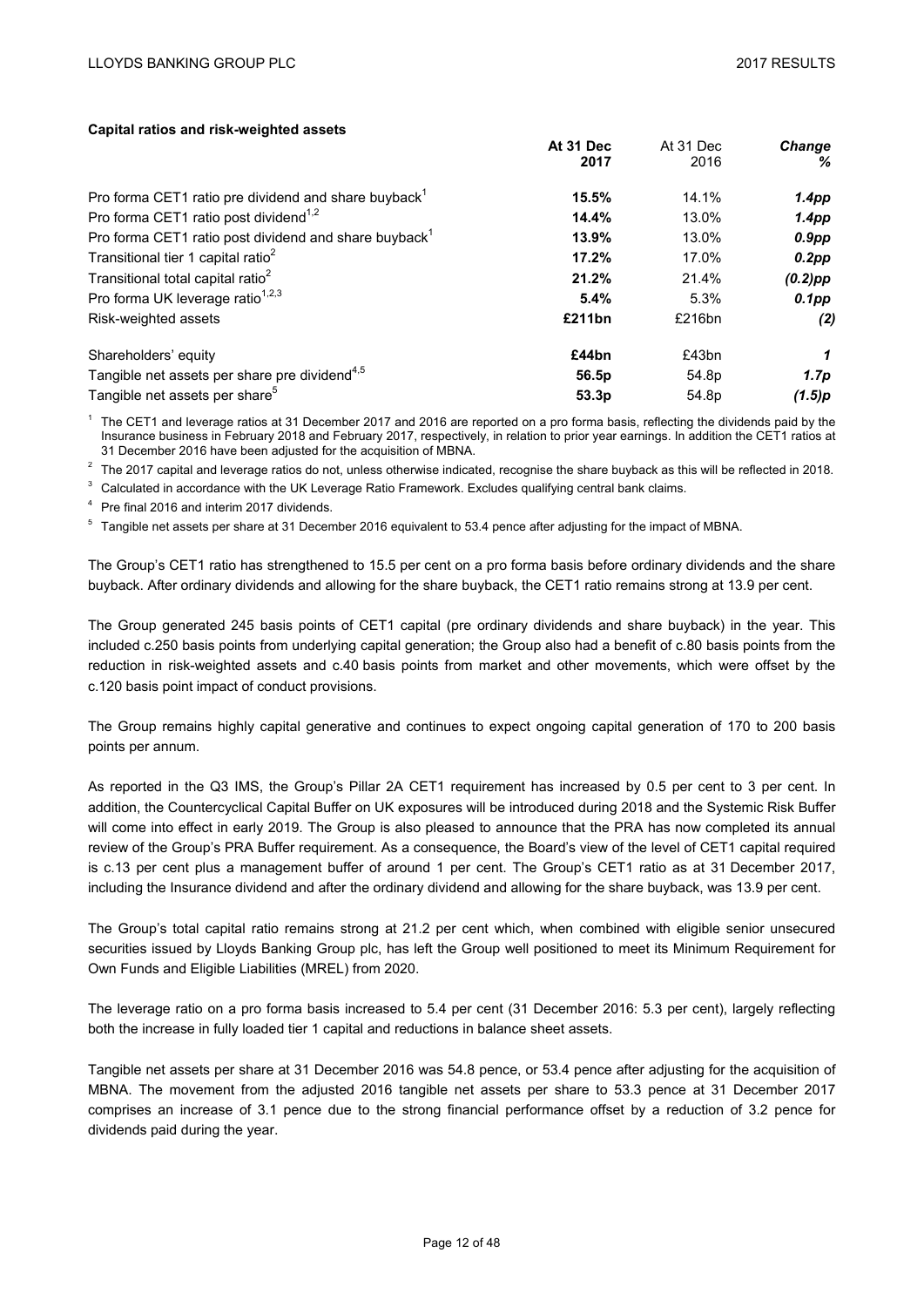## **Dividend**

The Board has recommended a final ordinary dividend of 2.05 pence per share. This is in addition to the interim ordinary dividend of 1.0 pence per share that was announced at the 2017 half year results. The total ordinary dividend per share for 2017 of 3.05 pence per share has increased by 20 per cent from 2.55 pence per share in 2016.

The Board continues to give due consideration at each year end to the return of any surplus capital and for 2017, the Board intends to implement a share buyback of up to £1 billion, equivalent to up to 1.4 pence per share. This represents the return of capital over and above the Board's view of the current level of capital required to grow the business, meet regulatory requirements and cover uncertainties. The share buyback programme will commence in March 2018 and is expected to be completed during the next 12 months.

Given the total ordinary dividend of 3.05 pence per share and the intended share buyback, equivalent to up to 1.4 pence per ordinary share, the total capital return for 2017 will be up to 4.45 pence per share, an increase of up to 46 per cent on the prior year, equivalent to up to £3.2 billion.

In prior years, the Board has distributed surplus capital by means of a special dividend. The Board's current preference is to return surplus capital by way of a buyback programme given the amount of surplus capital (£1 billion in 2017 versus £350 million in 2016), the normalisation of ordinary dividends, our return to full private ownership and the flexibility that a buyback programme offers.

The Group intends to maintain a progressive and sustainable ordinary dividend policy. The rate of growth of the ordinary dividend will be decided by the Board in light of circumstances at the time and, having grown very significantly in the last three years, going forward the ordinary dividend is likely to grow at a more normalised rate, whilst being supplemented by buybacks or special dividends.

## **Pensions**

The Group's defined benefit schemes have been significantly derisked over recent years, including being materially hedged for both interest rates and inflation.

Terms have now been agreed in principle with the Trustee in respect of the valuations of the Group's three main defined benefit pension schemes. The valuations showed an aggregate ongoing funding deficit of £7.3 billion as at 31 December 2016 (£5.2 billion deficit at 30 June 2014). The increase in the ongoing deficit over the period was mainly driven by lower gilt yields, offset primarily by hedging and asset returns.

Under the previous recovery plans, deficit contributions were committed of £0.3 billion in 2018 and 2019 and c.£0.9 billion per annum thereafter. Under the new recovery plans, deficit contributions of £0.4 billion are payable in 2018, £0.6 billion in 2019, £0.8 billion in 2020 and £1.3 billion per annum from 2021 to 2024. The Group also continues to provide security to these pension schemes, with corporate guarantees and collateral pledged, while also making additional annual contributions for future service. All of the Group's defined benefit pension schemes will be located within the ring-fenced bank and these revised contributions are included in the Group's latest capital guidance.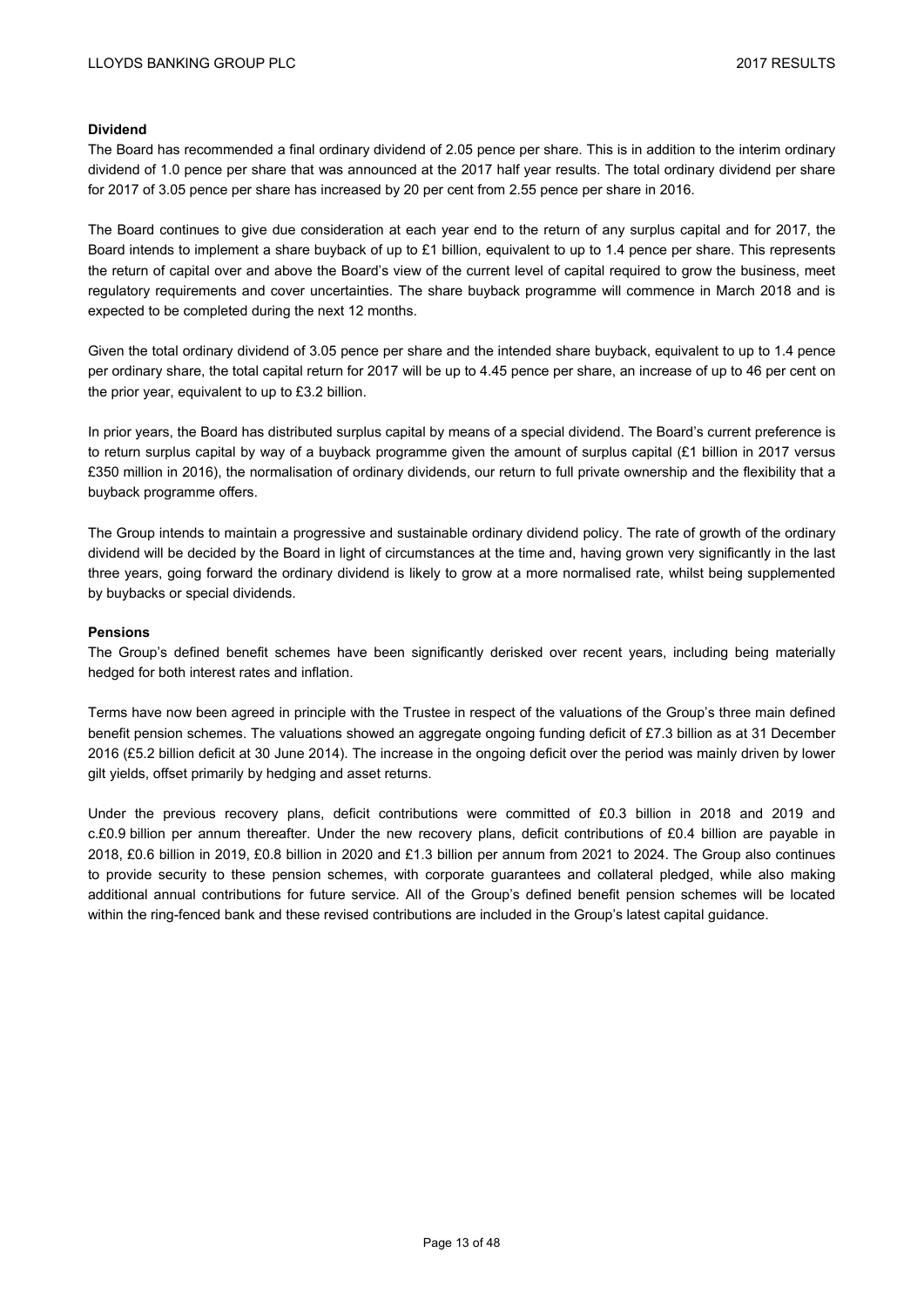## **Ring-fencing**

The Group is making good progress with the implementation of its ring-fencing programme, including the establishment of the non ring-fenced bank, Lloyds Bank Corporate Markets plc (LBCM), and remains on track to meet the legal and regulatory requirements by 1 January 2019. As a predominantly UK retail and commercial bank, the impact on the Group is relatively limited, with minimal impact for the majority of the Group's retail and commercial customers.

Over the course of 2018, in order to comply with the ring-fencing legislation, certain businesses will be transferred out of Lloyds Bank plc and its subsidiaries to other parts of the Group, by means of statutory or contractual transfers. This will include the transfer of certain wholesale and international businesses to Lloyds Bank Corporate Markets and the transfer of Scottish Widows Group and other insurance subsidiaries to Lloyds Banking Group plc.

Due to the Group's UK retail and commercial focus, the vast majority of the Group's business will continue to be held by Lloyds Bank plc and its subsidiaries (together the ring-fenced bank) and as a result these transfers will not have a material impact on the financial strength of Lloyds Bank plc.

## **IFRS 9**

The Group implemented IFRS 9 (Financial Instruments) on 1 January 2018. The adoption of the new Standard resulted in a reduction in shareholders' equity of £1.2 billion largely reflecting an increase in impairment provisions of £1.3 billion. The impact on the Group's CET1 capital ratio before transitional relief at 1 January 2018 was a reduction of c.30 basis points after taking account of the offset against regulatory expected losses. After transitional relief the impact was c.1 basis point.

## **Other matters**

In 2014 the FCA removed the requirement to publish quarterly interim management statements, however the Group has continued to publish detailed statements. Going forward, given the simple and more stable nature of the Group's business, we will review the length and content of the Q1 and Q3 interim management statements.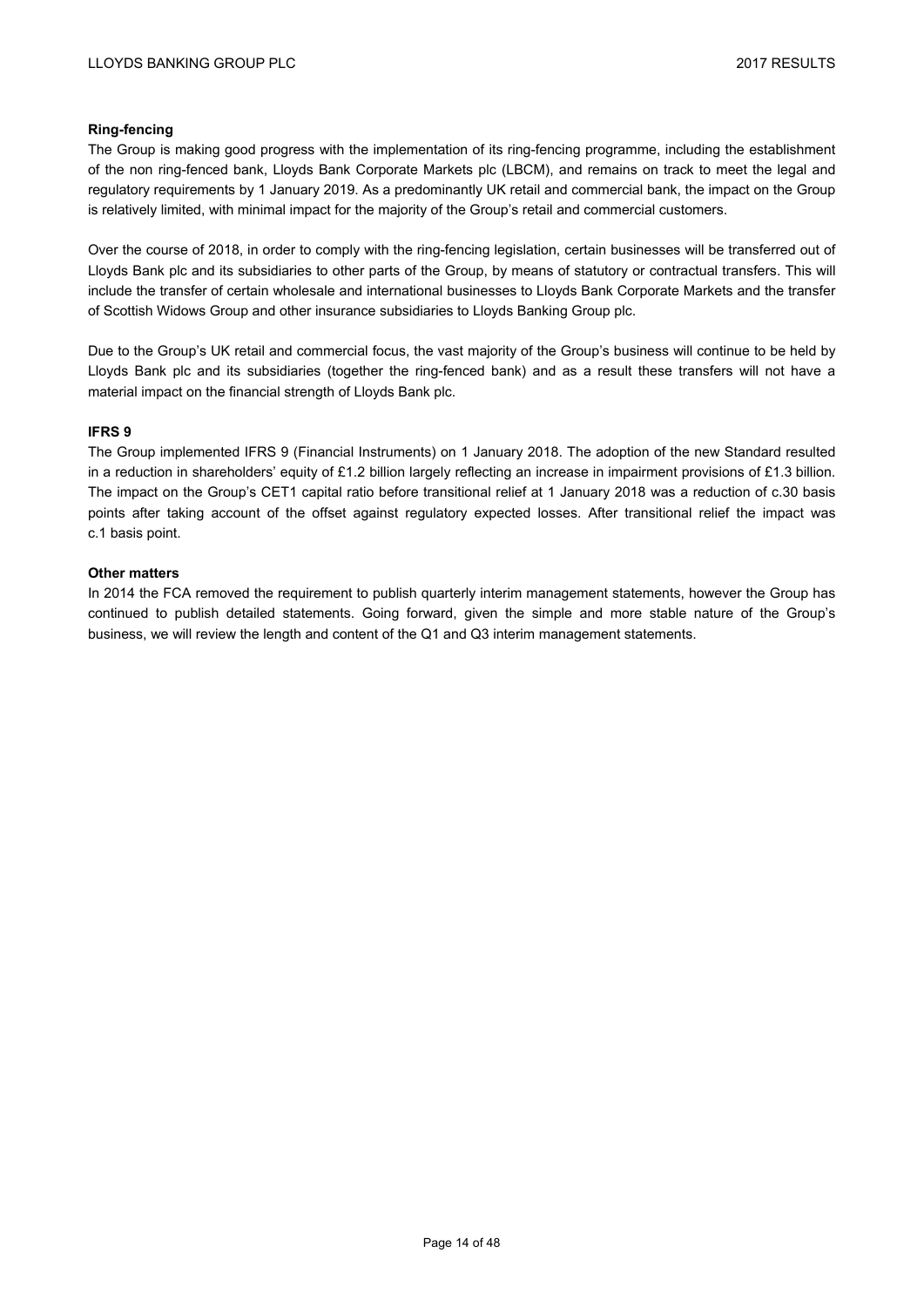# **UNDERLYING BASIS – SEGMENTAL ANALYSIS**

| 2017                                                            | <b>Retail</b><br>£m | Commercial<br><b>Banking</b><br>£m | <b>Insurance</b><br>and Wealth<br>£m | Run-off and<br><b>Central</b><br>items<br>£m | Group<br>£m |
|-----------------------------------------------------------------|---------------------|------------------------------------|--------------------------------------|----------------------------------------------|-------------|
| Net interest income                                             | 8,706               | 3,086                              | 133                                  | 395                                          | 12,320      |
| Other income                                                    | 2,217               | 1,761                              | 1,846                                | 381                                          | 6,205       |
| <b>Total income</b>                                             | 10,923              | 4,847                              | 1,979                                | 776                                          | 18,525      |
| Operating lease depreciation                                    | (946)               | (44)                               |                                      | (63)                                         | (1, 053)    |
| <b>Net income</b>                                               | 9,977               | 4,803                              | 1,979                                | 713                                          | 17,472      |
| Operating costs                                                 | (4, 857)            | (2, 199)                           | (1,040)                              | (88)                                         | (8, 184)    |
| Impairment                                                      | (717)               | (115)                              |                                      | 37                                           | (795)       |
| <b>Underlying profit</b>                                        | 4,403               | 2,489                              | 939                                  | 662                                          | 8,493       |
| Banking net interest margin<br>Average interest-earning banking | 2.61%               | 3.54%                              |                                      |                                              | 2.86%       |
| assets                                                          | £337.4bn            | £86.0bn                            | £0.8bn                               | £10.7bn                                      | £434.9bn    |
| Asset quality ratio                                             | 0.21%               | 0.12%                              |                                      |                                              | 0.18%       |
| Return on risk-weighted assets                                  | 4.92%               | 2.82%                              |                                      |                                              | 3.95%       |
| Loans and advances to customers <sup>1</sup>                    | £339.7bn            | £100.0bn                           | £0.8bn                               | £15.2bn                                      | £455.7bn    |
| Customer deposits <sup>2</sup>                                  | £253.1bn            | £147.6bn                           | £13.8bn                              | £1.0bn                                       | £415.5bn    |
| Risk-weighted assets                                            | £90.8bn             | £85.6bn                            | £1.3bn                               | £33.2bn                                      | £210.9bn    |
| $2016^3$                                                        |                     |                                    |                                      |                                              |             |
| Net interest income                                             | 8,073               | 2,934                              | 80                                   | 348                                          | 11,435      |
| Other income                                                    | 2,162               | 1,756                              | 1,939                                | 208                                          | 6,065       |
| Total income                                                    | 10,235              | 4,690                              | 2,019                                | 556                                          | 17,500      |
| Operating lease depreciation                                    | (775)               | (105)                              |                                      | (15)                                         | (895)       |
| Net income                                                      | 9,460               | 4,585                              | 2,019                                | 541                                          | 16,605      |
| Operating costs                                                 | (4,748)             | (2, 189)                           | (1,046)                              | (110)                                        | (8,093)     |
| Impairment                                                      | (654)               | (17)                               |                                      | 26                                           | (645)       |
| Underlying profit                                               | 4,058               | 2,379                              | 973                                  | 457                                          | 7,867       |
| Banking net interest margin                                     | 2.47%               | 3.36%                              |                                      |                                              | 2.71%       |
| Average interest-earning banking<br>assets                      | £334.5bn            | £89.9bn                            | £0.8bn                               | £10.7bn                                      | £435.9bn    |
| Asset quality ratio                                             | 0.20%               | 0.02%                              |                                      |                                              | 0.15%       |
| Return on risk-weighted assets                                  | 4.85%               | 2.45%                              |                                      |                                              | 3.55%       |
| Loans and advances to customers <sup>2</sup>                    | £330.8bn            | £101.6bn                           | £0.8bn                               | £16.5bn                                      | £449.7bn    |
| Customer deposits <sup>2</sup>                                  | £256.5bn            | £141.3bn                           | £13.8bn                              | £1.4bn                                       | £413.0bn    |
| Risk-weighted assets                                            | £84.6bn             | £92.6bn                            | £1.7bn                               | £36.6bn                                      | £215.5bn    |

<sup>1</sup> Excludes reverse repos of £16.8 billion (31 December 2016: £8.3 billion).

<sup>2</sup> Excludes repos of £2.6 billion (31 December 2016: £2.5 billion).

<sup>3</sup> Restated. See basis of presentation on the inside front cover.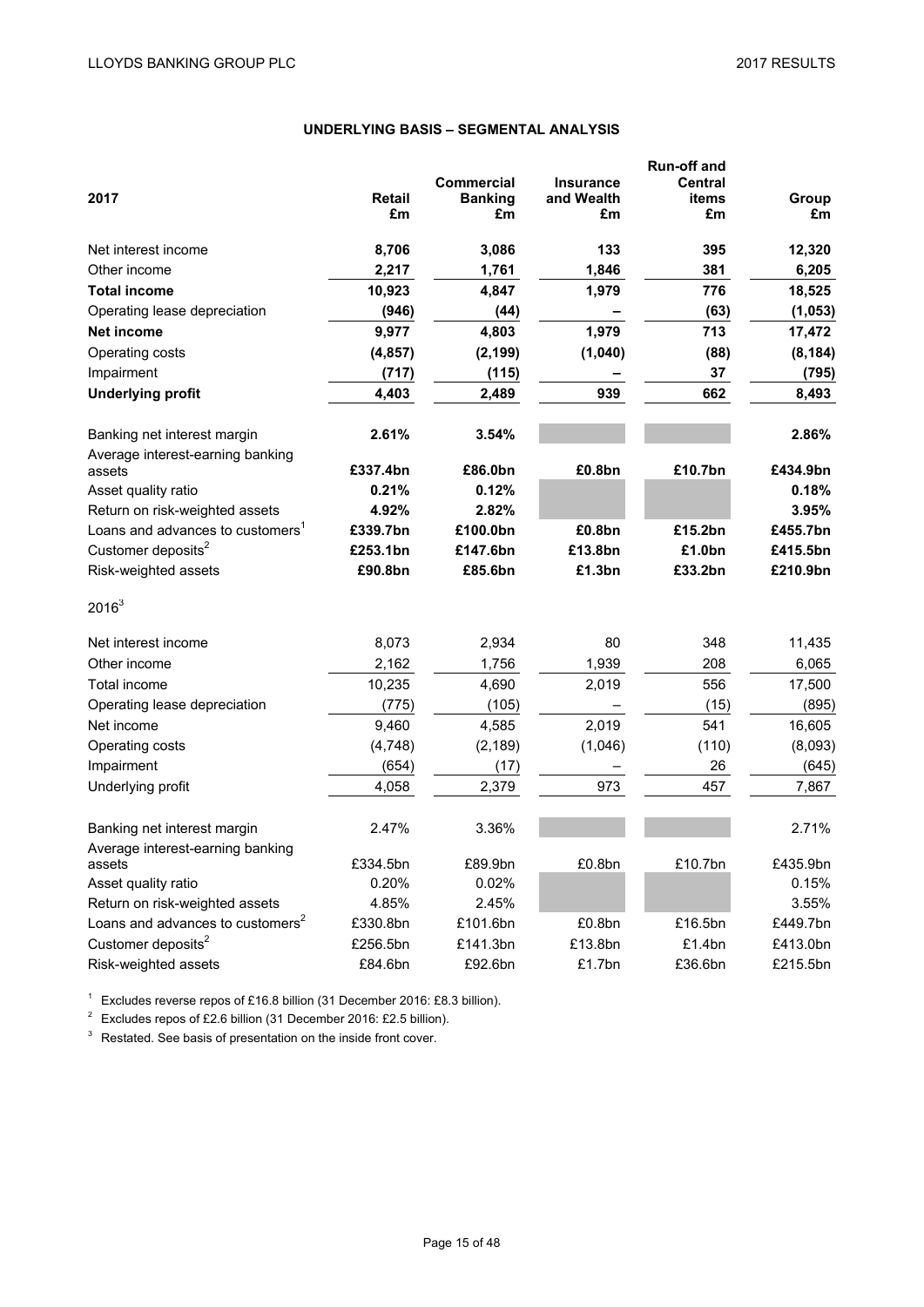# **UNDERLYING BASIS – QUARTERLY INFORMATION**

|                              | Quarter  | Quarter  | Quarter  | Quarter  | Quarter  |
|------------------------------|----------|----------|----------|----------|----------|
|                              | ended    | ended    | ended    | ended    | ended    |
|                              | 31 Dec   | 30 Sept  | 30 June  | 31 Mar   | 31 Dec   |
|                              | 2017     | 2017     | 2017     | 2017     | 2016     |
|                              | £m       | £m       | £m       | £m       | £m       |
| Net interest income          | 3,203    | 3,192    | 2,997    | 2,928    | 2,805    |
| Other income                 | 1,429    | 1,428    | 1,866    | 1,482    | 1,545    |
| <b>Total income</b>          | 4,632    | 4,620    | 4,863    | 4,410    | 4,350    |
| Operating lease depreciation | (284)    | (274)    | (263)    | (232)    | (226)    |
| <b>Net income</b>            | 4,348    | 4,346    | 4,600    | 4,178    | 4,124    |
| Operating costs              | (2, 165) | (2,001)  | (2,050)  | (1,968)  | (2, 134) |
| Impairment                   | (257)    | (270)    | (141)    | (127)    | (196)    |
| <b>Underlying profit</b>     | 1,926    | 2,075    | 2,409    | 2,083    | 1,794    |
| Volatility and other items   | (221)    | (124)    | (129)    | (229)    | (346)    |
| PPI provision                | (600)    |          | (700)    | (350)    |          |
| Other conduct provisions     | (325)    |          | (340)    | (200)    | (475)    |
| Statutory profit before tax  | 780      | 1,951    | 1,240    | 1,304    | 973      |
| Banking net interest margin  | 2.90%    | 2.90%    | 2.83%    | 2.80%    | 2.68%    |
| Average interest-earning     |          |          |          |          |          |
| banking assets               | £439.2bn | £438.3bn | £431.0bn | £430.9bn | £434.0bn |
| Cost: income ratio           | 49.8%    | 46.0%    | 44.6%    | 47.1%    | 51.7%    |
| Asset quality ratio          | 0.23%    | 0.24%    | 0.13%    | 0.12%    | 0.17%    |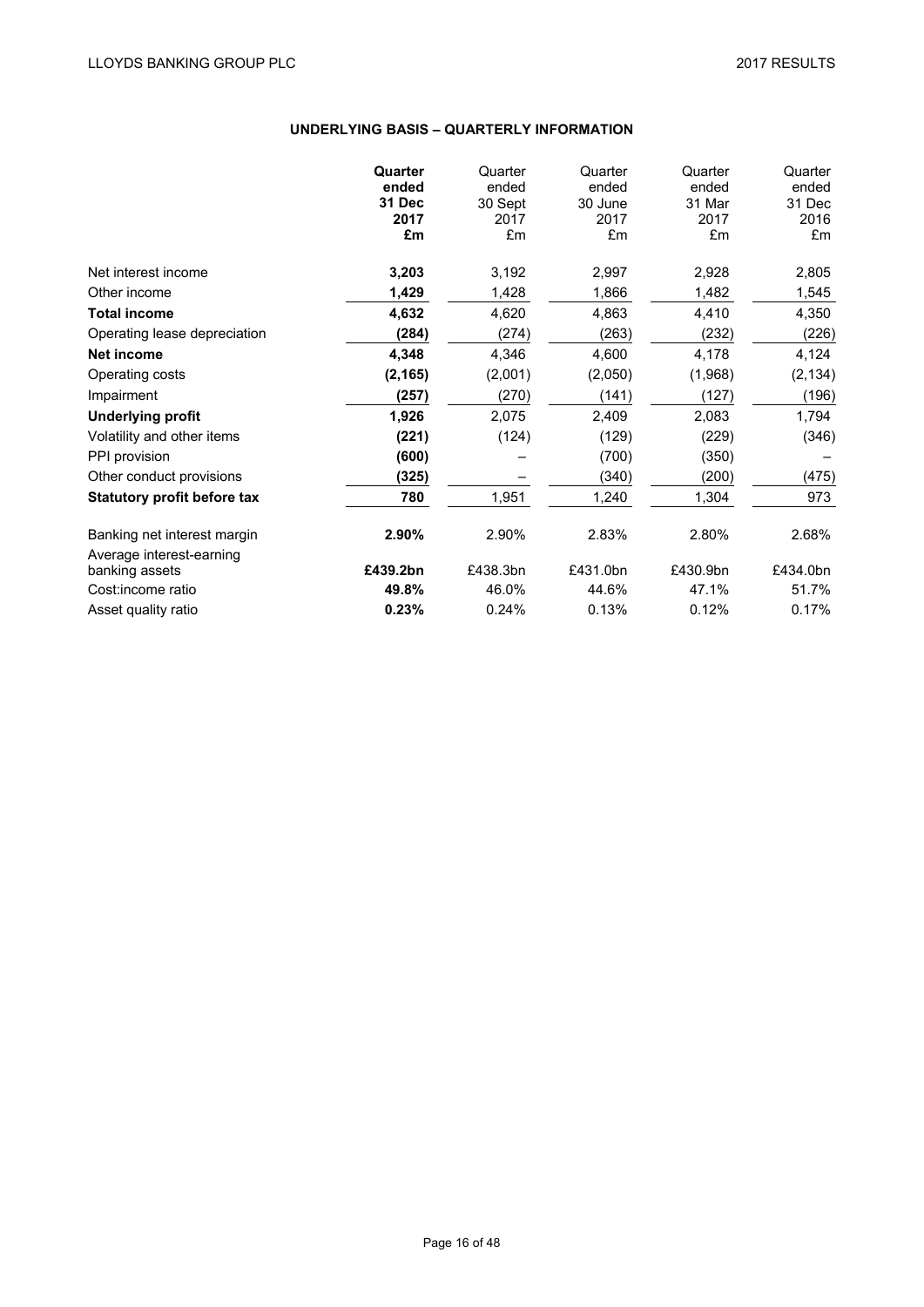## **DIVISIONAL RESULTS RETAIL**

Retail offers a broad range of financial service products, including current accounts, savings, mortgages, credit cards, motor finance and unsecured loans to personal and business banking customers. Its aim is to be the best bank for customers in the UK, by building deep and enduring relationships that deliver value to customers, and by providing them with greater choice and flexibility. Retail operates a multi-brand and multi-channel strategy and continues to simplify the business and provide more transparent products, helping to improve service levels and reduce conduct risks, whilst working within a prudent risk appetite.

## **Progress against strategic priorities**

*Creating the best customer experience* 

- Delivered a new approach to current account overdrafts that is simple, clear and puts customers in control as well as redesigning the account opening journey to reduce account opening times.
- Largest UK digital bank with 13.4 million active online users including 9.3 million mobile users.
- Now able to provide bespoke financial support to customers suffering from cancer, following training from Macmillan.
- Retail complaint volumes (excluding PPI) down 17 per cent compared to 2016.

## *Becoming simpler and more efficient*

- Maintained the UK's largest branch network, with 21 per cent market share. Responding to changing customer usage and preferences resulted in an overall net reduction in branches, the introduction of new branch formats in selected locations and an increase in mobile branches to 28, supporting 169 communities.
- Improved digital capability simplifying processes for customers:
	- $\circ$  Rolled out over 4,440 iPad Pros across our branches, integrating the multi-channel customer experience
	- $\circ$  Simplified online processes for mortgage intermediaries to offer a faster service
	- o Customers now able to check both loan and credit card eligibility up front

## *Delivering sustainable growth*

- Successfully completed the acquisition of MBNA from Bank of America, consolidating the Group's position as Britain's largest prime credit card issuer, with 25 per cent market share of balances.
- Continued to support first-time home buyers, lending £13 billion compared to the £10 billion target.
- Supported over 124,000 start-up businesses, exceeding the commitment to support 100,000.
- Lex Autolease exceeded its five year ambition to grow its fleet by 100,000 vehicles, cementing its position as the UK's leading vehicle leasing company.

## **Financial performance**

- 2017 results include completion of the acquisition of MBNA on 1 June. MBNA has performed ahead of expectations and generated incremental income of £448 million, operating costs of £135 million and impairments of £118 million.
- Underlying profit increased 9 per cent to £4,403 million.
- Net interest income increased 8 per cent (3 per cent excluding MBNA) reflecting a 14 basis points improvement in net interest margin, driven by deposit repricing offsetting mortgage margin pressures.
- Other income was 3 per cent higher, driven by fleet growth in Lex Autolease. Operating lease depreciation increased reflecting fleet growth and increased conservatism in residual value management.
- Operating costs increased 2 per cent to £4,857 million. Excluding MBNA, costs decreased by 1 per cent driven by efficiency savings partly offset by increased investment spend and pay related growth.
- Impairment charges increased 10 per cent to £717 million. Excluding MBNA, impairments were £55 million lower than in 2016, reflecting the resilient economic environment. Asset quality ratio excluding MBNA was down 2 basis points.
- Loans and advances to customers were up 3 per cent to £339.7 billion (including MBNA £8 billion) driven by the Black Horse business and growth in the open mortgage book, up £1.0 billion to £267.1 billion.
- Customer deposits were down 1 per cent to £253.1 billion, with a continued reduction in tactical balances.
- Risk-weighted assets increased by £6.2 billion to £90.8 billion following the acquisition of MBNA.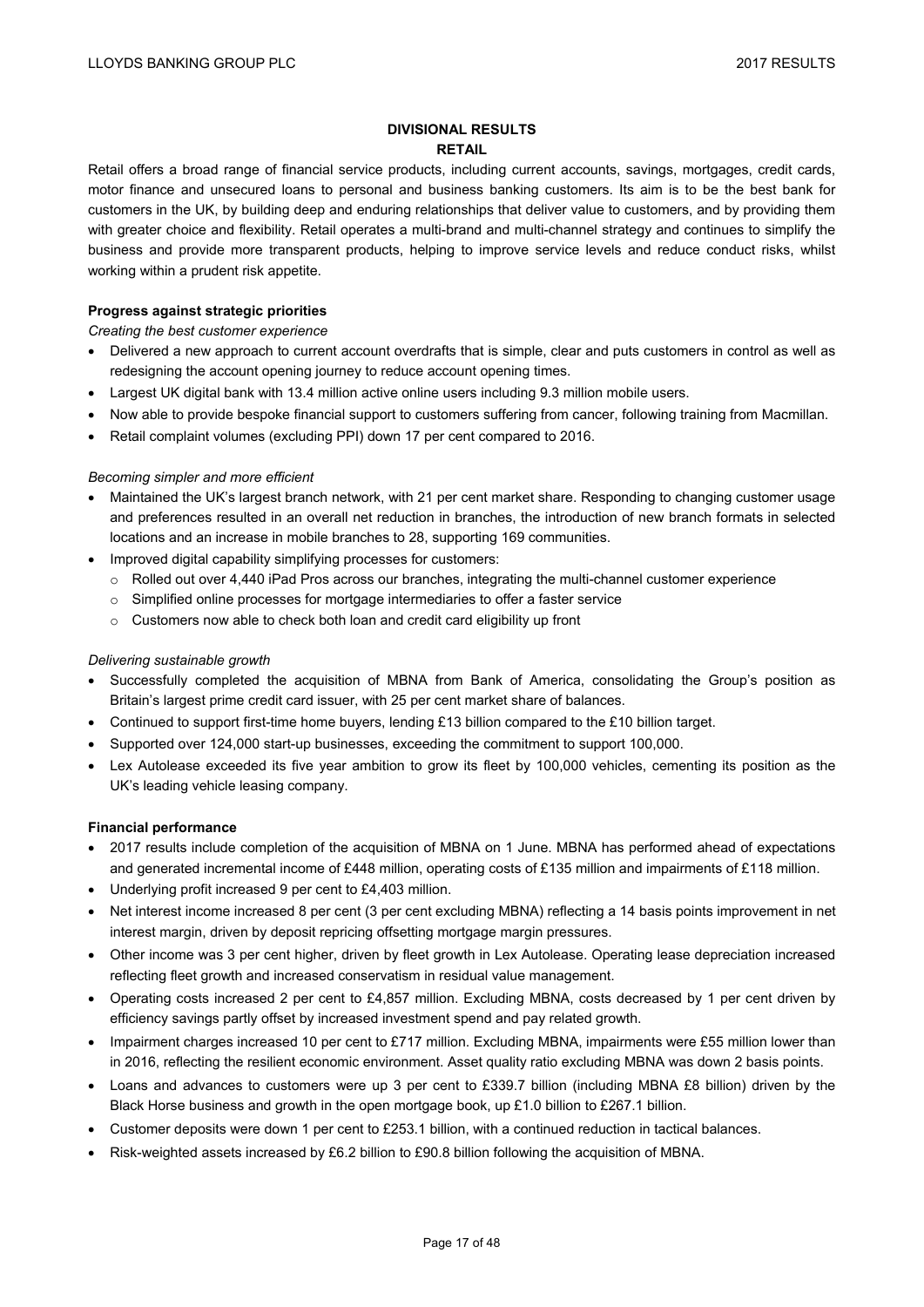| Performance summary |
|---------------------|
|---------------------|

|                                         | 2017        | 2016 <sup>1</sup>        | Change         |
|-----------------------------------------|-------------|--------------------------|----------------|
|                                         | £m          | £m                       | %              |
| Net interest income                     | 8,706       | 8,073                    | 8              |
| Other income                            | 2,217       | 2,162                    | 3              |
| <b>Total income</b>                     | 10,923      | 10,235                   | $\overline{7}$ |
| Operating lease depreciation            | (946)       | (775)                    | (22)           |
| <b>Net income</b>                       | 9,977       | 9,460                    | 5              |
| Operating costs                         | (4, 857)    | (4,748)                  | (2)            |
| Impairment                              | (717)       | (654)                    | (10)           |
| <b>Underlying profit</b>                | 4,403       | 4,058                    | 9              |
| Banking net interest margin             | 2.61%       | 2.47%                    | 14bp           |
| Average interest-earning banking assets | £337.4bn    | £334.5bn                 | 1              |
| Asset quality ratio                     | 0.21%       | 0.20%                    | 1bp            |
| Impaired loans as % of closing advances | 1.4%        | 1.5%                     | $(0.1)$ pp     |
| Return on risk-weighted assets          | 4.92%       | 4.85%                    | 7bp            |
|                                         | At 31 Dec   | At 31 Dec                |                |
|                                         | 2017<br>£bn | 2016 <sup>1</sup><br>£bn | Change<br>℅    |
|                                         |             |                          |                |
| Open mortgage book                      | 267.1       | 266.1                    |                |
| Closed mortgage book                    | 23.6        | 26.7                     | (12)           |
| Credit cards                            | 18.1        | 9.7                      | 87             |
| Loans                                   | 7.9         | 7.7                      | 3              |
| <b>UK Motor Finance</b>                 | 13.6        | 11.4                     | 19             |
| Europe $2$                              | 7.1         | 6.3                      | 13             |
| Other                                   | 2.3         | 2.9                      | (21)           |
| Loans and advances to customers         | 339.7       | 330.8                    | 3              |
| Operating lease assets                  | 4.7         | 4.1                      | 15             |
| <b>Total customer assets</b>            | 344.4       | 334.9                    | 3              |
| Relationship balances                   | 240.0       | 239.3                    |                |
| <b>Tactical balances</b>                | 13.1        | 17.2                     | (24)           |
| <b>Customer deposits</b>                | 253.1       | 256.5                    | (1)            |
| Risk-weighted assets                    | 90.8        | 84.6                     | $\overline{7}$ |

 $1$  Restated. See basis of presentation on the inside front cover.

<sup>2</sup> Includes the Netherlands mortgage lending business.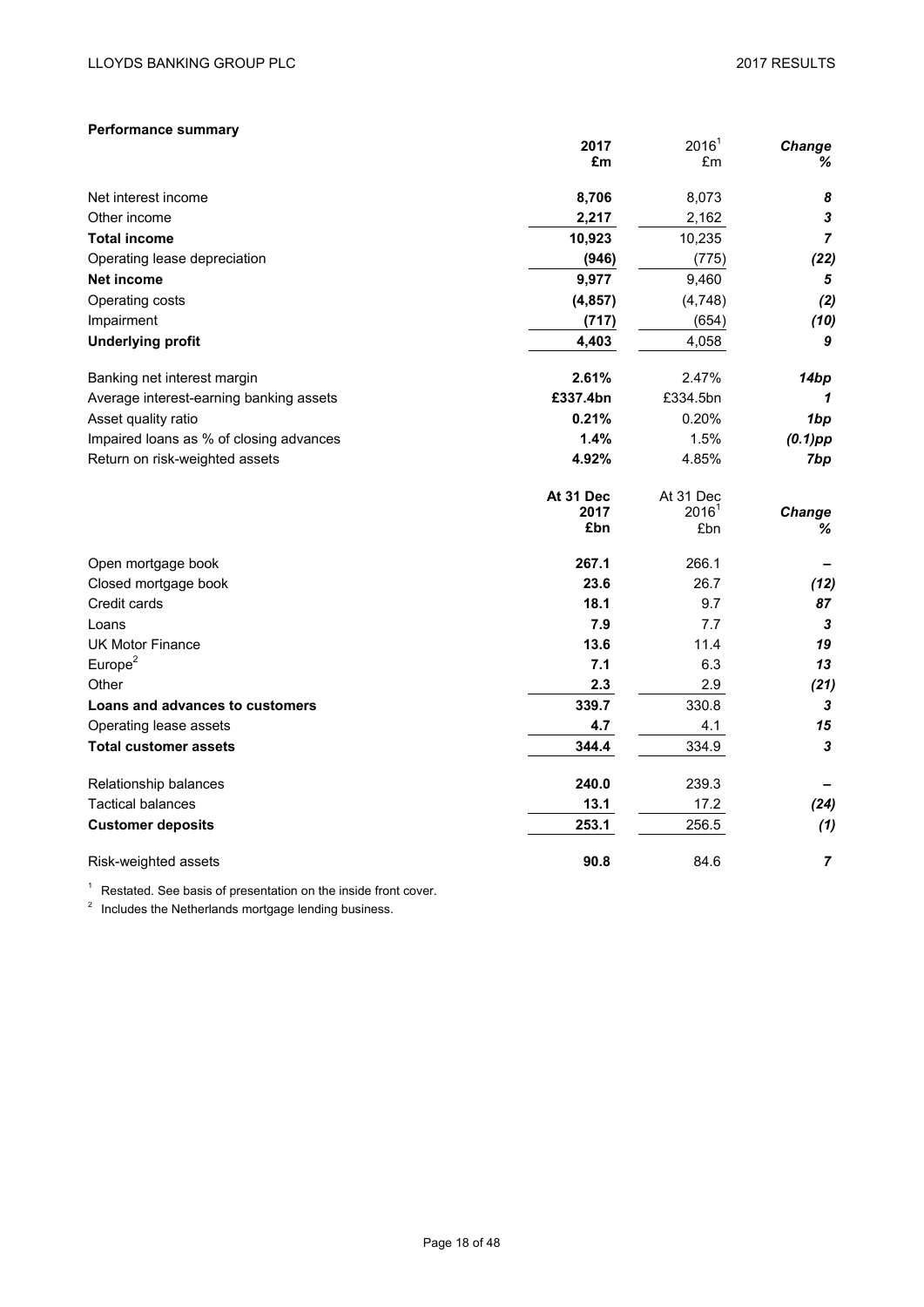## **COMMERCIAL BANKING**

Commercial Banking has a client-led, low risk, capital efficient strategy, helping UK-based clients and international clients with a link to the UK. Through its four client facing segments – SME, Mid Markets, Global Corporates and Financial Institutions – it provides clients with a range of products and services such as lending, transactional banking, working capital management, risk management and debt capital markets services.

## **Progress against strategic priorities**

Commercial Banking delivered a return on risk-weighted assets of 2.82 per cent in 2017, exceeding the commitment of a return of 2.40 per cent, while continuing to focus on improving the client experience and grow lending in key client segments.

## *Creating the best customer experience*

- Awarded Business Bank of the Year at the FDs' Excellence Awards for the 13th consecutive year; scoring highest against peers across all assessment criteria; service, relationship managers and value for money.
- Supported c.6,800 clients in 2017 to export for the first time and helped clients break into new markets through the International Trade Portal.

## *Becoming simpler and more efficient*

- Over 16,000 SME business accounts opened using the transformed end-to-end process in 2017.
- The transformed process includes additional digital functionality, such as the option to review and approve banking agreements online and upload signatures.

## *Delivering sustainable growth*

- Following the launch of the Green Loan Initiative in 2016, the Group has provided in excess £0.5 billion of green lending, improving the energy efficiency of over 5 million square feet of real estate.
- Exceeded the £4 billion Helping Britain Prosper funding commitment for manufacturing businesses, for the four years to 2017. In addition, continued to support the Lloyds Bank Advanced Manufacturing Training Centre, investing £1 million a year since 2014; and to date have trained over 500 manufacturing graduates, engineers and apprentices, building towards the target of 1,000 by 2020.
- SME lending up 2 per cent, outperforming the market and providing valuable support to the economy.

## **Financial performance**

- Underlying profit increased 5 per cent to £2,489 million, driven by income growth and active cost management, delivering improvement in cost:income ratio to 45.8 per cent.
- Return on risk-weighted assets of 2.82 per cent, reflecting proactive portfolio optimisation and increased profit.
- $\bullet$  Income increased by 3 per cent to £4,847 million with broad based franchise growth.
- Net interest margin increased 18 basis points to 3.54 per cent as a result of lower funding costs.
- Other income resilient at £1,761 million (2016: £1,756 million), with fewer significant transactions in the second half of the year and reduced client activity compared to 2016.
- Operating lease depreciation reduced due to lower accelerated charges compared with 2016.
- Continued investment in the business offset by efficiencies, leading to flat operating costs.
- The increase in impairment charge to £115 million and asset quality ratio to 12 basis points is due to a lower level of write-backs and provision releases and also includes a single large corporate impairment.
- Loans and advances decreased 2 per cent to £100.0 billion, with year-on-year lending growth of 2 per cent in SME remaining at above market growth levels, offset by reductions in Global Corporates.
- Deposits increased by 4 per cent to £147.6 billion, with continued momentum in attracting high quality transactional banking deposits.
- Continued portfolio optimisation, including capital efficient securitisation activity, to achieve an 8 per cent reduction in risk-weighted assets to £85.6 billion.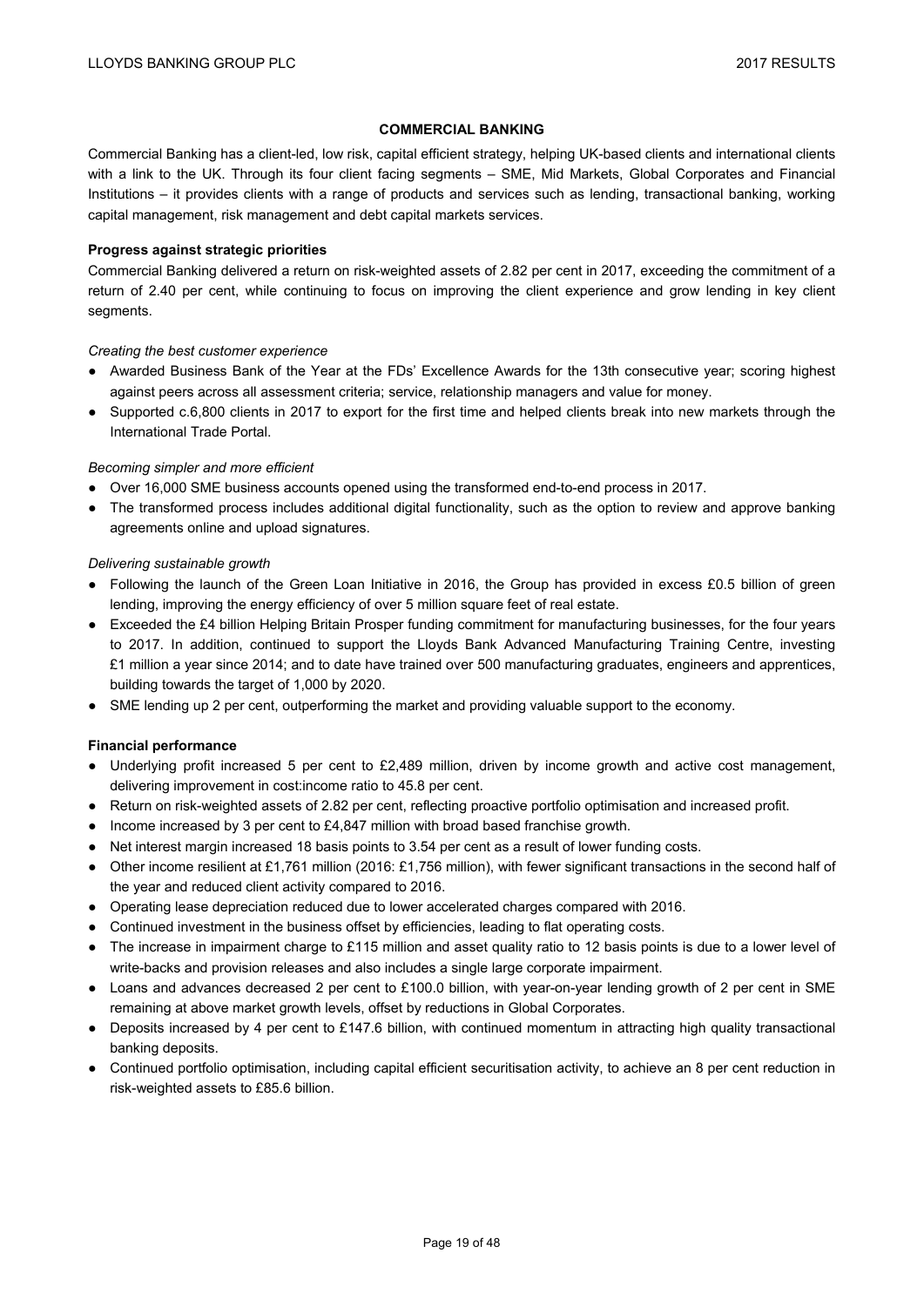## **Performance summary**

|                                               | 2017      | 2016 <sup>1</sup> | Change           |
|-----------------------------------------------|-----------|-------------------|------------------|
|                                               | £m        | £m                | ℅                |
| Net interest income                           | 3,086     | 2,934             | 5                |
| Other income                                  | 1,761     | 1,756             |                  |
| <b>Total income</b>                           | 4,847     | 4,690             | 3                |
| Operating lease depreciation                  | (44)      | (105)             | 58               |
| <b>Net income</b>                             | 4,803     | 4,585             | 5                |
| Operating costs                               | (2, 199)  | (2, 189)          |                  |
| Impairment charge                             | (115)     | (17)              |                  |
| <b>Underlying profit</b>                      | 2,489     | 2,379             | 5                |
| Banking net interest margin                   | 3.54%     | 3.36%             | 18bp             |
| Average interest-earning banking assets       | £86.0bn   | £89.9bn           | (4)              |
| Asset quality ratio                           | 0.12%     | 0.02%             | 10 <sub>bp</sub> |
| Impaired loans as % of closing advances       | 1.9%      | 2.1%              | $(0.2)$ pp       |
| Return on risk-weighted assets                | 2.82%     | 2.45%             | 37bp             |
|                                               | At 31 Dec | At 31 Dec         |                  |
|                                               | 2017      | 2016 <sup>1</sup> | Change           |
|                                               | £bn       | £bn               | ℅                |
| <b>SME</b>                                    | 30.7      | 30.2              | $\boldsymbol{2}$ |
| Mid Corporates                                | 19.9      | 19.5              | $\boldsymbol{2}$ |
| <b>Other Mid Markets</b>                      | 14.3      | 15.0              | (5)              |
| <b>Mid Markets</b>                            | 34.2      | 34.5              | (1)              |
| Other $2$                                     | 41.8      | 43.4              | (4)              |
| Loans sold to Insurance business <sup>3</sup> | (6.7)     | (6.5)             |                  |
| Loans and advances to customers               | 100.0     | 101.6             | (2)              |
| Customer deposits                             | 147.6     | 141.3             | 4                |
| Risk-weighted assets                          | 85.6      | 92.6              | (8)              |

<sup>1</sup> Restated. See basis of presentation on the inside front cover.

<sup>2</sup> Mainly lending to Global Corporates and Financial Institutions clients.<br><sup>3</sup> The customer segment belances include lower risk leaps that were

 $3$  The customer segment balances include lower risk loans that were originated by Commercial Banking and subsequently sold to the Insurance business to back annuitant liabilities. These loans are reported in Central items but have been included in this table to aid comparison with prior periods.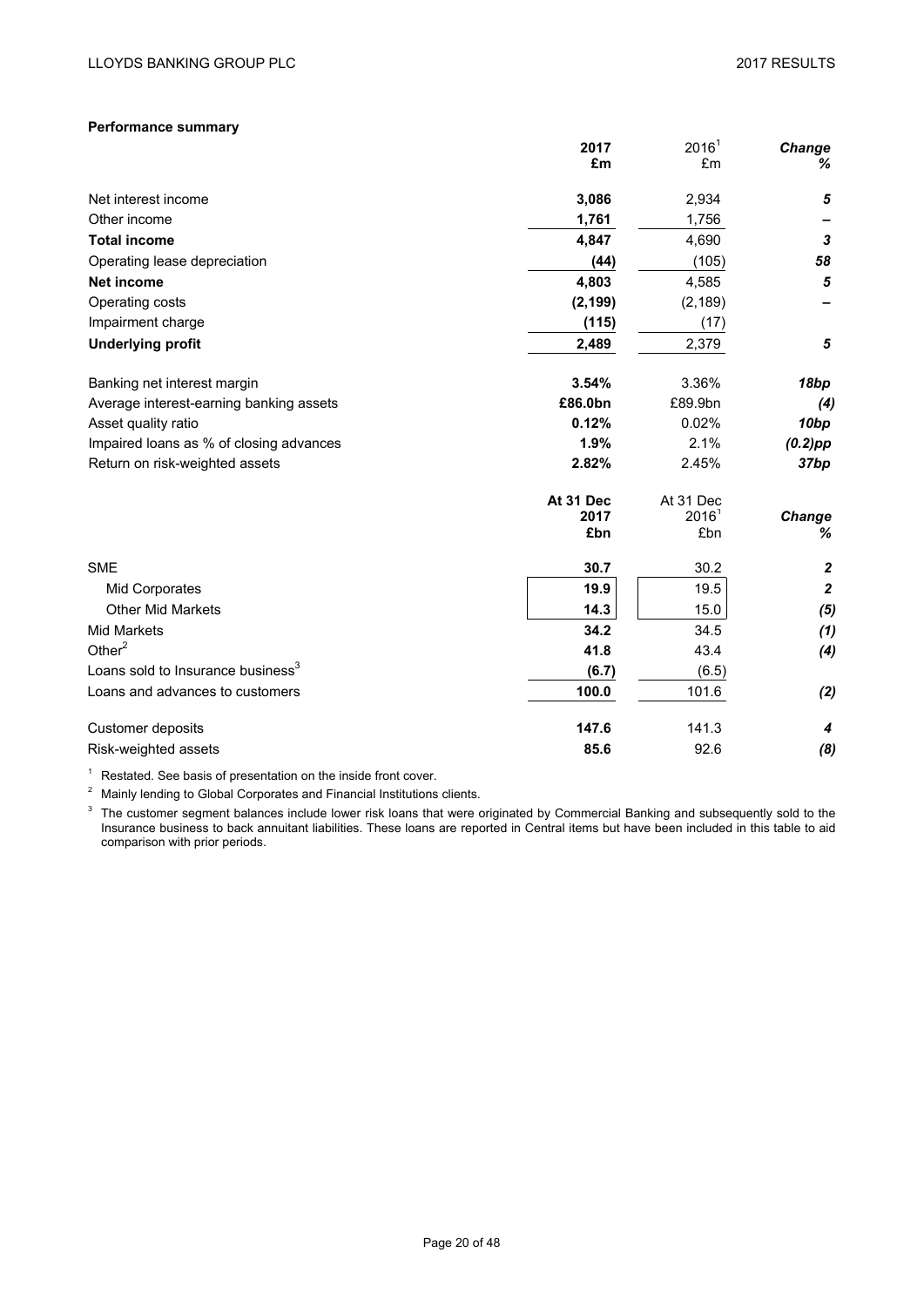## **INSURANCE AND WEALTH**

Insurance and Wealth offers insurance, investment and wealth management products and services. It supports over 9 million customers with total customer assets under administration of £145 billion and annualised annuity payments to customers in retirement of c.£1 billion. The division's strategic aim is to be the best insurer and wealth management business in the UK. It is committed to providing trusted, value for money products and services to meet the needs of its customers.

## **Progress against strategic priorities**

The Group continues to direct significant investment towards developing Insurance and Wealth, seeking to grow in areas where it has competitive advantage and is under-represented, for the benefit of both customers and shareholders.

## *Creating the best customer experience*

- Scottish Widows won 'Company of the Year' and 5 star service awards in individual categories of Life and Pensions and Investments at the Financial Adviser Service Awards 2017.
- Home insurance net promoter scores increased by 10 per cent and life, pensions and investments by 13 per cent.
- Improved the Wealth customer experience, through reduction in time taken to provide customer advice by up to 40 per cent, which allows the Group to help more customers.

## *Becoming simpler and more efficient*

- Simplifying insurance systems and processes through long-term partnerships with Diligenta and Jardine Lloyd Thomson, enabling customers to better manage their policies with Scottish Widows.
- Following its launch in 2016, the employer digital service now reaches all eligible workplace schemes, significantly reducing processing time for monthly pension scheme management.

## *Delivering sustainable growth*

- Announced the acquisition of Zurich's UK workplace pensions and savings business, which has customer funds of £21 billion and c.595,000 customers. The acquisition will enhance Scottish Widows' current offering, giving a strong platform on which to develop the next stage of its strategy in financial planning and retirement.
- Helping Britain prosper by funding £670 million of long duration loans in the year to finance affordable housing, infrastructure and commercial real estate projects whilst supporting a growing annuitant portfolio.
- Since market entry in 2015, we have written £2.5 billion of bulk annuity business (of which £0.6 billion in 2017) and continue to see significant demand from UK defined benefit pension schemes using bulk annuities to manage risk.
- Workplace, planning and retirement customer assets under administration increased by 15 per cent to £43 billion reflecting net inflows and positive market movements.
- Wealth customer assets increased by 7 per cent to £25 billion, reflecting positive market movements.

## **Financial performance**

- Income in insurance and overall costs remained flat, with higher investment costs offset by lower business as usual costs. Underlying profit has decreased by 3 per cent to £939 million as a result of lower Wealth income.
- Total life and pensions sales increased by 12 per cent, driven by 29 per cent increase across workplace, planning and retirement and protection, partly offset by lower bulk annuity sales where we have maintained a strong pricing discipline whilst actively quoting in a very competitive market.
- The total underwritten household premiums decreased by 12 per cent reflecting the highly competitive marketplace, despite achieving an increase in underwritten new business premiums of 12 per cent supported by the new flexible Direct proposition launched during 2016.

## **Insurance capital**

- Estimated pre final dividend Solvency II ratio is unchanged at 160 per cent (31 December 2016: 160 per cent) and represents the shareholder view of Solvency II surplus. The ratio reflects in-year earnings, capital management actions and favourable market movements offset by capital invested in new business and dividends paid in the year.
- Capital management actions include successful conclusion of a £1.3 billion annuitant longevity reinsurance transaction with Prudential Insurance Company of America.
- Estimated excess capital of £890 million was generated in 2017 from which dividends totalling £575 million were paid in the year with a further dividend of £600 million paid to the Group in February 2018.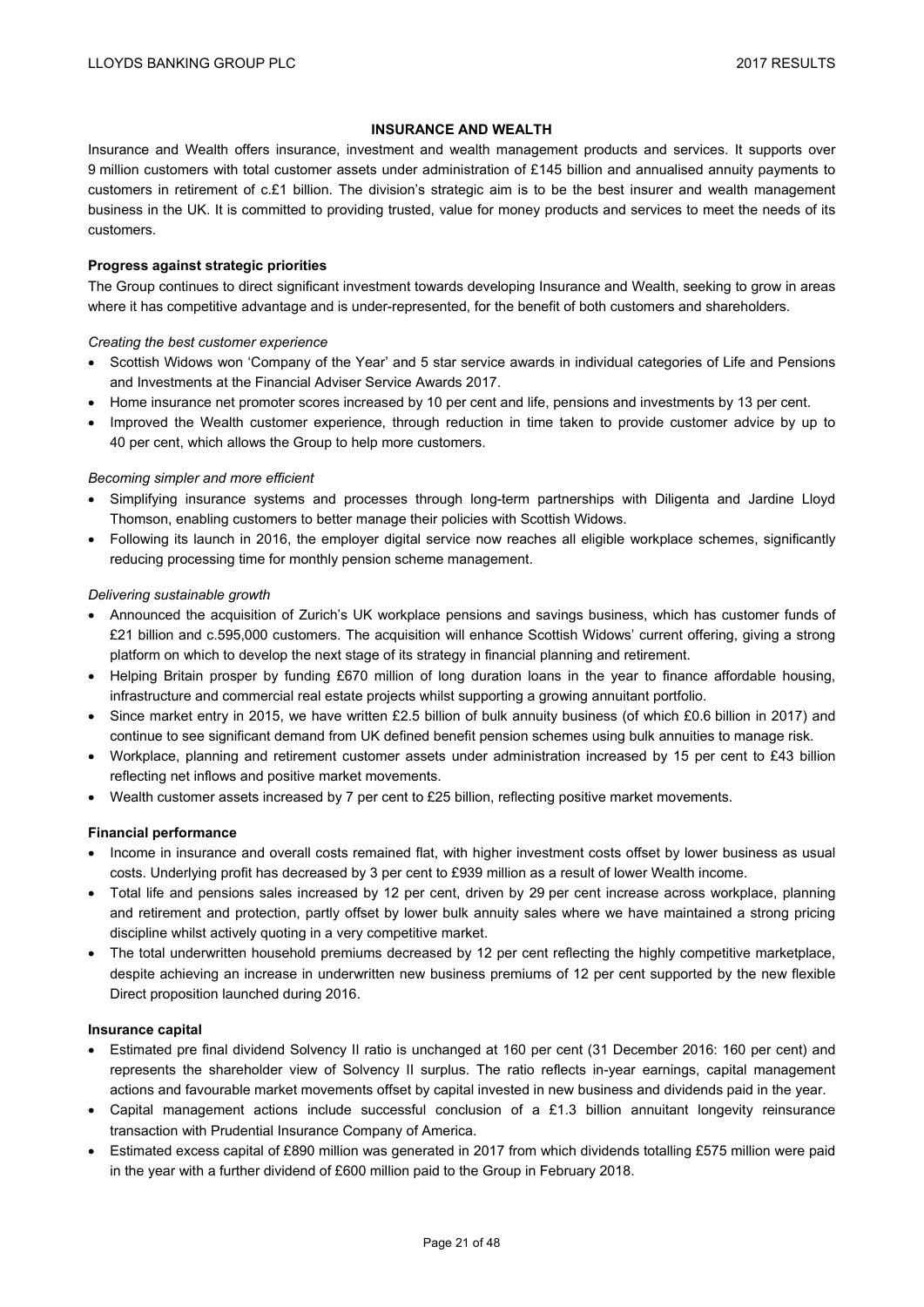## **Performance summary**

|                                                       | 2017<br>£m | 2016 <sup>1</sup><br>£m | Change<br>% |
|-------------------------------------------------------|------------|-------------------------|-------------|
| Net interest income                                   | 133        | 80                      | 66          |
| Other income                                          | 1,846      | 1,939                   | (5)         |
| <b>Total income</b>                                   | 1,979      | 2,019                   | (2)         |
| Operating costs                                       | (1,040)    | (1,046)                 | 1           |
| <b>Underlying profit</b>                              | 939        | 973                     | (3)         |
| Life and pensions sales $(PVNBP)^2$                   | 9,951      | 8,919                   | 12          |
| General insurance underwritten new GWP <sup>3</sup>   | 84         | 75                      | 12          |
| General insurance underwritten total GWP <sup>3</sup> | 733        | 831                     | (12)        |
| General insurance combined ratio                      | 87%        | 85%                     | 2pp         |
|                                                       | At 31 Dec  | At 31 Dec               |             |
|                                                       | 2017       | 2016 <sup>1</sup>       | Change      |
|                                                       | £bn        | £bn                     | %           |
| Insurance Solvency II ratio <sup>4</sup>              | 160%       | 160%                    |             |
| Wealth loans and advances to customers                | 0.8        | 0.8                     |             |
| Wealth customer deposits                              | 13.8       | 13.8                    |             |
| Wealth risk-weighted assets                           | 1.3        | 1.7                     | (24)        |
| Total customer assets under administration            | 145.4      | 137.8                   | 6           |

#### **Income by product group**

|                              | 2017            |                 | 2016 <sup>1</sup> |            |          |       |
|------------------------------|-----------------|-----------------|-------------------|------------|----------|-------|
|                              | <b>New</b>      | <b>Existing</b> |                   | <b>New</b> | Existing |       |
|                              | <b>business</b> | <b>business</b> | Total             | business   | business | Total |
|                              | £m              | £m              | £m                | £m         | £m       | £m    |
| Workplace                    | 107             | 96              | 203               | 123        | 103      | 226   |
| Planning and retirement      | 95              | 91              | 186               | 109        | 95       | 204   |
| <b>Bulk annuities</b>        | 54              | 26              | 80                | 121        | 16       | 137   |
| Protection                   | 13              | 20              | 33                | 19         | 17       | 36    |
| Longstanding LP&I            | 12              | 440             | 452               | 9          | 441      | 450   |
|                              | 281             | 673             | 954               | 381        | 672      | 1,053 |
| Life and pensions experience |                 |                 |                   |            |          |       |
| and other items              |                 |                 | 358               |            |          | 202   |
| General insurance            |                 |                 | 298               |            |          | 354   |
|                              |                 |                 | 1,610             |            |          | 1,609 |
| Wealth                       |                 |                 | 369               |            |          | 410   |
| <b>Total income</b>          |                 |                 | 1,979             |            |          | 2,019 |
|                              |                 |                 |                   |            |          |       |

<sup>1</sup> Restated. See basis of presentation on the inside front cover.

<sup>2</sup> Present value of new business premiums.

<sup>3</sup> Gross written premiums.

<sup>4</sup> Equivalent regulatory view of ratio (including With Profits funds) is 154 per cent at 31 December 2017 (31 December 2016: 154 per cent).

Excluding bulk annuities and 2016 with profits fund annuity transfer within planning and retirement, new business income remains stable, reflecting lower margins as a result of the competitive environment and strengthening of underlying assumptions. Existing business income is flat with positive impact of economics offset by legacy products run-off.

Experience and other items contributed a net benefit of £358 million (2016: £202 million), including benefits as a result of changes to longevity assumptions. These include both experience in the annuity portfolio and the adoption of a new industry model reflecting an updated view of future life expectancy.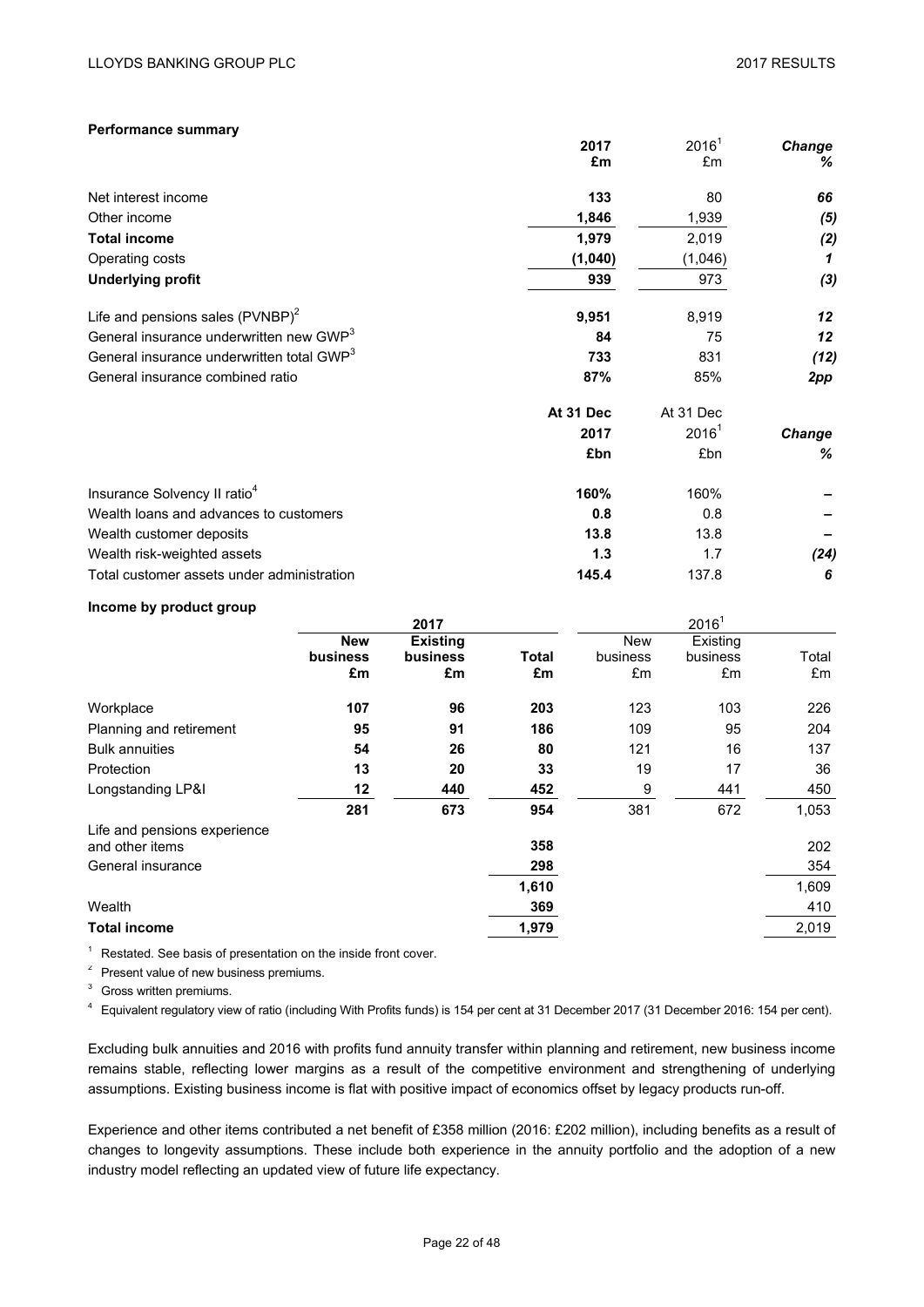## **RUN-OFF AND CENTRAL ITEMS**

## **RUN-OFF**

|                                 | 2017      | 2016      | <b>Change</b> |
|---------------------------------|-----------|-----------|---------------|
|                                 | £m        | £m        | ℅             |
| Net interest income             | (91)      | (110)     | 17            |
| Other income                    | 42        | 120       | (65)          |
| <b>Total income</b>             | (49)      | 10        |               |
| Operating lease depreciation    | (63)      | (15)      |               |
| Net income                      | (112)     | (5)       |               |
| Operating costs                 | (54)      | (77)      | 30            |
| Impairment release              | 41        | 26        | 58            |
| <b>Underlying loss</b>          | (125)     | (56)      |               |
|                                 | At 31 Dec | At 31 Dec |               |
|                                 | 2017      | 2016      | Change        |
|                                 | £bn       | £bn       | %             |
| Loans and advances to customers | 8.1       | 9.6       | (16)          |
| Total assets                    | 9.1       | 11.3      | (19)          |
| Risk-weighted assets            | 7.3       | 8.5       | (14)          |

The lower income and costs reflect further reductions in the run-off portfolios. The run-off portfolio largely comprises the Group's Irish mortgage book and a number of other corporate and specialist finance portfolios.

# **CENTRAL ITEMS**

|                          | 2017<br>£m | 2016 <sup>1</sup><br>£m  |
|--------------------------|------------|--------------------------|
| Total income             | 825        | 546                      |
| Costs                    | (34)       | (33)                     |
| Impairment               | (4)        | $\overline{\phantom{0}}$ |
| <b>Underlying profit</b> | 787        | 513                      |

 $1$  Restated. See basis of presentation on the inside front cover.

Central items includes income and expenditure not attributed to divisions, including the costs of certain central and head office functions and the Group's private equity business, Lloyds Development Capital.

Total income increased to £825 million (2016: £546 million) largely as a result of the gains on sales of liquid assets including gilts of £274 million (2016: £112 million) and the gain of £146 million on the sale of the Group's interest in Vocalink.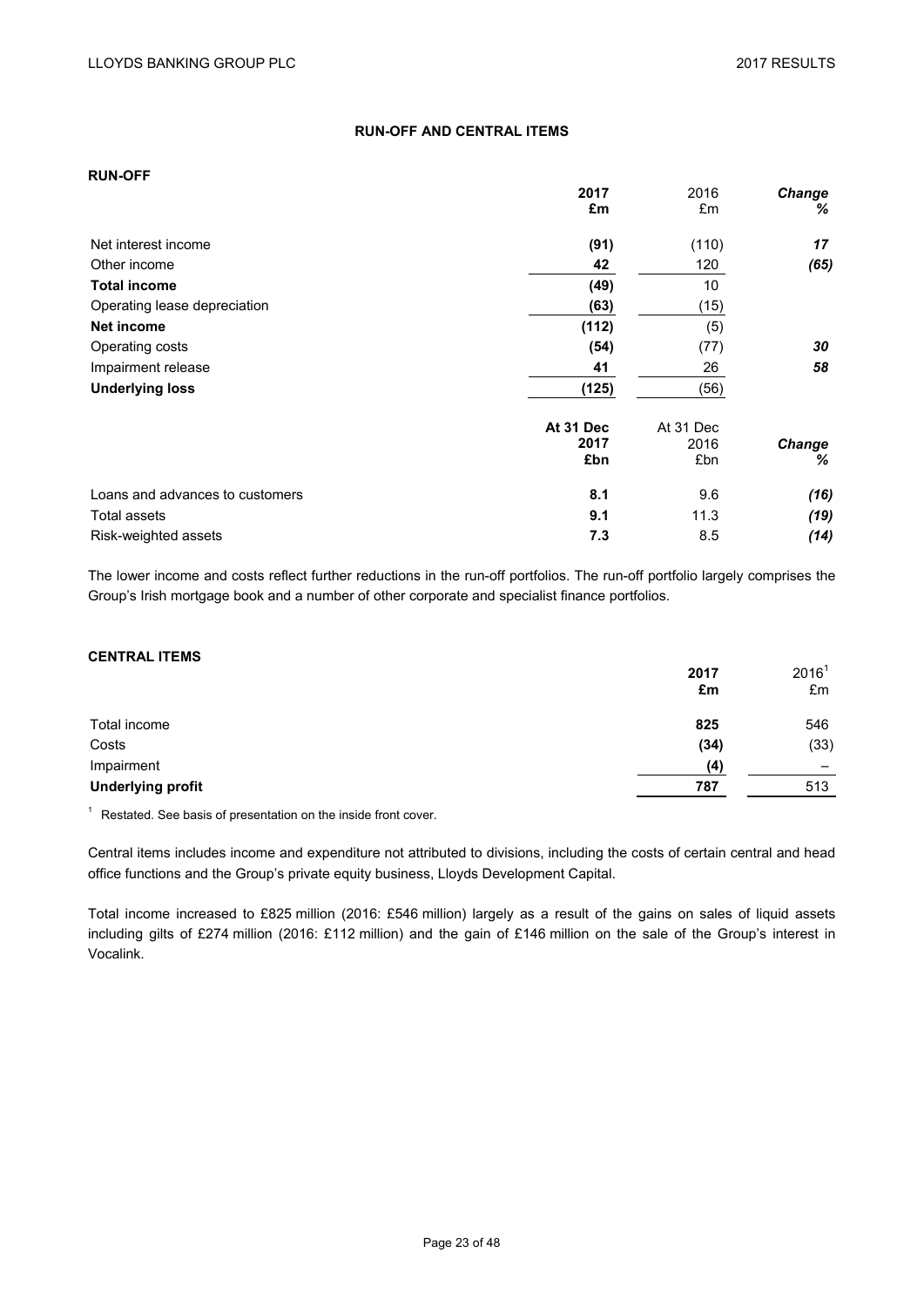## **OTHER FINANCIAL INFORMATION**

## **1. Reconciliation between statutory and underlying basis results**

The tables below set out the reconciliation from the statutory results to the underlying basis results, the principles of which are set out on the inside front cover.

|                                       | Removal of:      |                      |                  |            |              |                   |
|---------------------------------------|------------------|----------------------|------------------|------------|--------------|-------------------|
|                                       |                  | <b>Volatility</b>    |                  |            | <b>Other</b> |                   |
|                                       | <b>Statutory</b> | and other            | <b>Insurance</b> |            | conduct      | <b>Underlying</b> |
|                                       | basis            | items <sup>1,2</sup> | gross $up3$      | <b>PPI</b> | provisions   | basis             |
| 2017                                  | £m               | £m                   | £m               | £m         | £m           | £m                |
| Net interest income                   | 10,912           | 228                  | 1,180            |            |              | 12,320            |
| Other income, net of insurance claims | 7,747            | (186)                | (1, 356)         |            |              | 6,205             |
| <b>Total income</b>                   | 18,659           | 42                   | (176)            |            |              | 18,525            |
| Operating lease depreciation          |                  | (1, 053)             |                  |            |              | (1, 053)          |
| <b>Net income</b>                     | 18,659           | (1,011)              | (176)            |            |              | 17,472            |
| Operating expenses <sup>4</sup>       | (12, 696)        | 1,821                | 176              | 1,650      | 865          | (8, 184)          |
| Impairment                            | (688)            | (107)                |                  |            |              | (795)             |
| <b>Profit before tax</b>              | 5,275            | 703                  |                  | 1,650      | 865          | 8,493             |
| 2016                                  |                  |                      |                  |            |              |                   |
| Net interest income                   | 9,274            | 263                  | 1,898            |            |              | 11,435            |
| Other income, net of insurance claims | 7,993            | 121                  | (2, 110)         |            | 61           | 6,065             |
| Total income                          | 17,267           | 384                  | (212)            |            | 61           | 17,500            |
| Operating lease depreciation          |                  | (895)                |                  |            |              | (895)             |
| Net income                            | 17,267           | (511)                | (212)            |            | 61           | 16,605            |
| Operating expenses <sup>4</sup>       | (12, 277)        | 1,948                | 212              | 1,000      | 1,024        | (8,093)           |
| Impairment                            | (752)            | 107                  |                  |            |              | (645)             |
| Profit before tax                     | 4,238            | 1,544                | —                | 1,000      | 1,085        | 7,867             |

In the vear ended 31 December 2017 this comprises the effects of asset sales (gain of £30 million); volatile items (gain of £263 million); liability management (loss of £14 million); the amortisation of purchased intangibles (£91 million); restructuring costs (£621 million, principally comprising costs relating to the Simplification programme; the rationalisation of the non-branch property portfolio, the work on implementing the ring-fencing requirements and the integration of MBNA); and the fair value unwind and other items (loss of £270 million).

<sup>2</sup> In the year ended 31 December 2016 this comprises the write-off of the ECN embedded derivative and premium paid on redemption of the remaining notes in the first quarter (loss of £790 million); the effects of asset sales (gain of £217 million); volatile items (gain of £99 million); liability management (gain of £123 million); the amortisation of purchased intangibles (£340 million); restructuring costs (£622 million, principally comprising the severance related costs related to phase II of the Simplification programme); and the fair value unwind and other items (loss of £231 million).

<sup>3</sup> The Group's insurance businesses' income statements include income and expenditure which are attributable to the policyholders of the Group's long-term assurance funds. These items have no impact in total upon the profit attributable to equity shareholders and, in order to provide a clearer representation of the underlying trends within the business, these items are shown net within the underlying results.

<sup>4</sup> The statutory basis figure is the aggregate of operating costs and operating lease depreciation.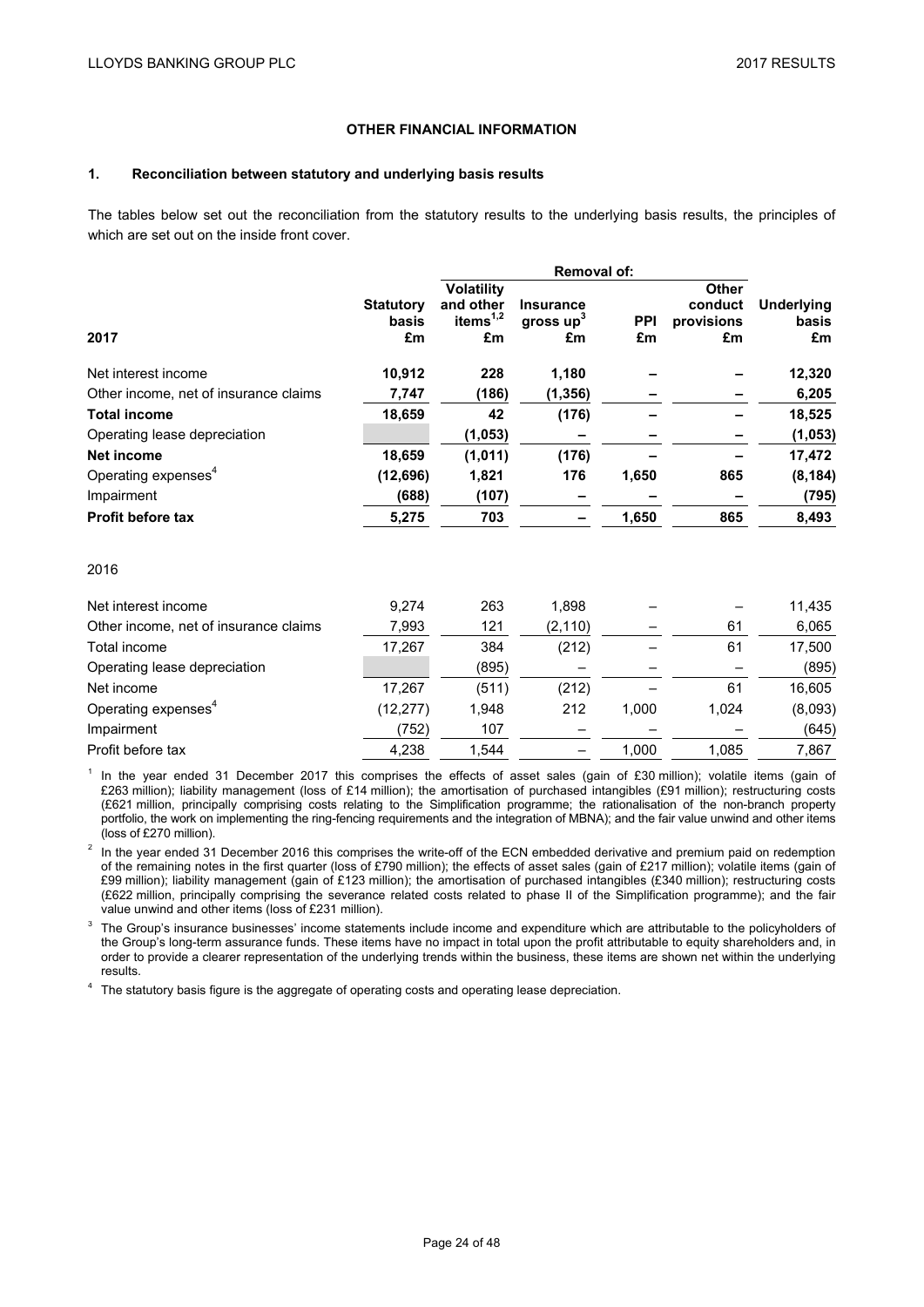## **2. Banking net interest margin**

The net interest margin is calculated by dividing underlying banking net interest income by average interest-earning banking assets.

Non-banking net interest income largely comprises subordinated debt costs incurred by the Insurance business. Non-banking assets largely comprise fee based loans and advances within Commercial Banking and loans sold by Commercial Banking and Retail to Insurance and Wealth to back annuitant liabilities.

The table below shows the reconciliation between statutory net interest income and the underlying banking net interest income.

|                                                | 2017<br>£m | 2016<br>£m |
|------------------------------------------------|------------|------------|
| Group net interest income – statutory basis    | 10.912     | 9.274      |
| Insurance gross up                             | 1,180      | 1,898      |
| Volatility and other items                     | 228        | 263        |
| Group net interest income – underlying basis   | 12.320     | 11,435     |
| Non-banking net interest income                | 111        | 391        |
| Banking net interest income - underlying basis | 12,431     | 11,826     |
| Average interest-earning banking assets        | £434.9bn   | £435.9bn   |
| <b>Banking net interest margin</b>             | 2.86%      | 2.71%      |

The table below shows the reconciliation between net loans and advances and average interest-earning banking assets.

|                                                           | Quarter<br>ended<br><b>31 Dec</b><br>2017<br>£bn | Quarter<br>ended<br>30 Sept<br>2017<br>£bn | Quarter<br>ended<br>30 Jun<br>2017<br>£bn | Quarter<br>ended<br>31 Mar<br>2017<br>£bn | Quarter<br>ended<br>31 Dec<br>2016<br>£bn |
|-----------------------------------------------------------|--------------------------------------------------|--------------------------------------------|-------------------------------------------|-------------------------------------------|-------------------------------------------|
| Net loans and advances to customers <sup>1</sup>          | 455.7                                            | 454.6                                      | 453.2                                     | 444.7                                     | 449.7                                     |
| Impairment provision and fair value adjustments           | 3.2                                              | 3.4                                        | 3.3                                       | 3.6                                       | 3.7                                       |
| Non-banking items:                                        |                                                  |                                            |                                           |                                           |                                           |
| Fee based loans and advances                              | (8.1)                                            | (7.4)                                      | (7.4)                                     | (8.5)                                     | (9.4)                                     |
| Sale of assets to Insurance                               | (6.9)                                            | (6.8)                                      | (6.8)                                     | (6.6)                                     | (6.7)                                     |
| Other non-banking                                         | (4.0)                                            | (4.7)                                      | (4.2)                                     | (3.4)                                     | (5.0)                                     |
| Gross banking loans and advances                          | 439.9                                            | 439.1                                      | 438.1                                     | 429.8                                     | 432.3                                     |
| Averaging                                                 | (0.7)                                            | (0.8)                                      | (7.1)                                     | 1.1                                       | 1.7                                       |
| Average interest-earning banking assets (qtr)             | 439.2                                            | 438.3                                      | 431.0                                     | 430.9                                     | 434.0                                     |
| Average interest-earning banking assets<br>(year to date) | 434.9                                            | 433.4                                      | 430.9                                     | 430.9                                     | 435.9                                     |

<sup>1</sup> Excludes reverse repos of £16.8 billion (31 December 2016: £8.3 billion).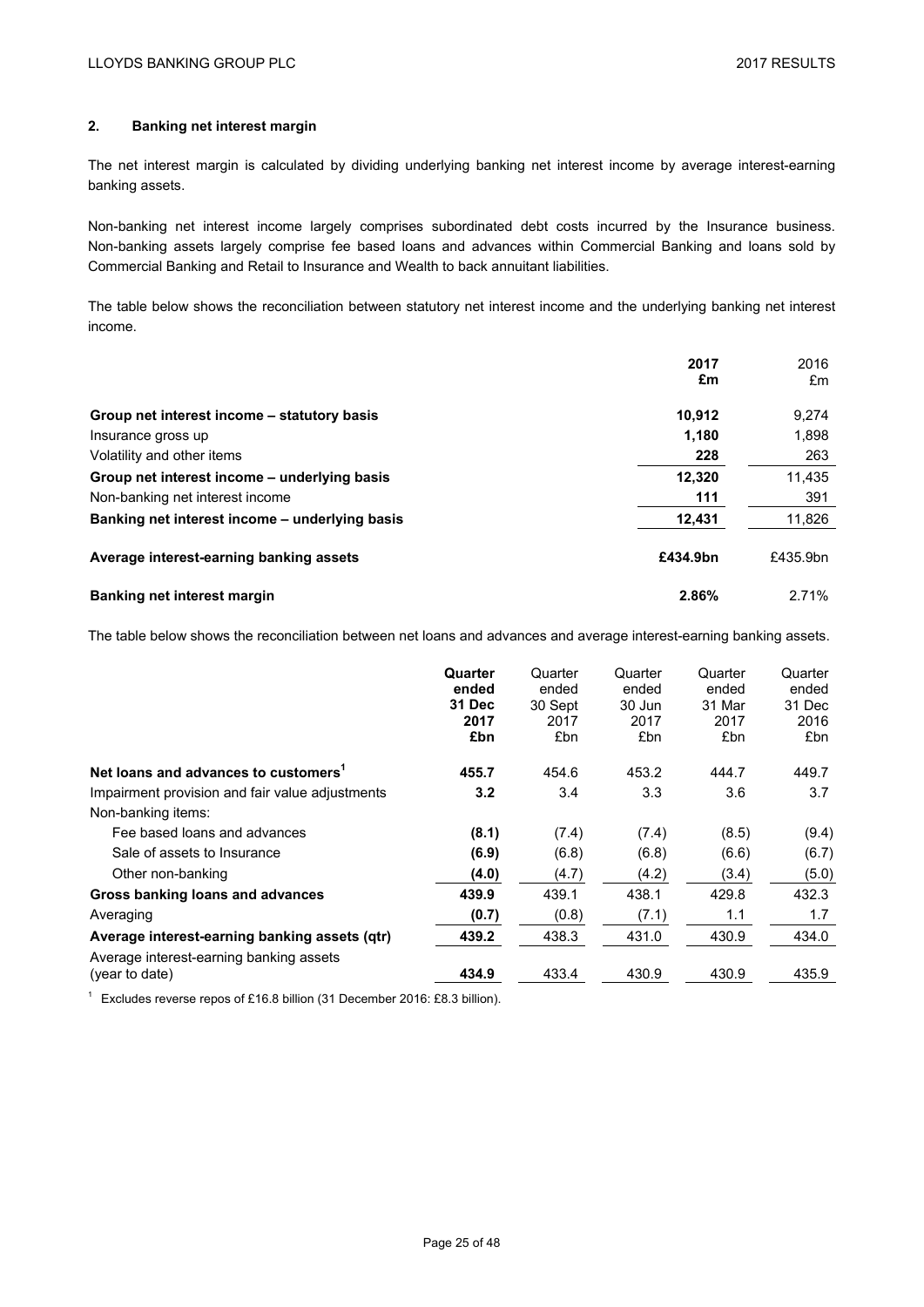# **3. Volatility arising in insurance businesses**

Volatility included in the Group's statutory results before tax comprises the following:

|                                   | 2017<br>£m | 2016<br>£m |
|-----------------------------------|------------|------------|
| Insurance volatility              | 196        | (152)      |
| Policyholder interests volatility | 190        | 241        |
| <b>Total volatility</b>           | 386        | 89         |
| Insurance hedging arrangements    | (100)      | (180)      |
| Total                             | 286        | (91)       |

## **Insurance volatility**

The Group's insurance business has policyholder liabilities that are supported by substantial holdings of investments. IFRS requires that the changes in both the value of the liabilities and investments are reflected within the income statement. The value of the liabilities does not move exactly in line with changes in the value of the investments. As the investments are substantial, movements in their value can have a significant impact on the profitability of the Group. Management believes that it is appropriate to disclose the Insurance and Wealth division's results on the basis of an expected return in addition to results based on the actual return. The impact of the actual return on these investments differing from the expected return is included within insurance volatility.

## **4. Tangible net assets per share**

The table below sets out a reconciliation of the Group's shareholders' equity to its tangible net assets.

|                                                         | 2017    | 2016    |
|---------------------------------------------------------|---------|---------|
|                                                         | £m      | £m      |
| Shareholders' equity                                    | 43,551  | 43,020  |
| Goodwill                                                | (2,310) | (2,016) |
| Intangible assets                                       | (2,835) | (1,681) |
| Purchased value of in-force business                    | (306)   | (340)   |
| Other, including deferred tax effects                   | 254     | 170     |
| <b>Tangible net assets</b>                              | 38,354  | 39,153  |
| Ordinary shares in issue, excluding own shares          | 71,944m | 71.413m |
| Tangible net assets per share                           | 53.3p   | 54.8p   |
| Tangible net assets per share pre dividend <sup>1</sup> | 56.5p   | 54.8p   |
|                                                         |         |         |

Pre final 2016 and interim 2017 dividends.

Tangible net assets per share at 31 December 2016 was 54.8 pence, or 53.4 pence after adjusting for the acquisition of MBNA. The movement from the adjusted 2016 tangible net assets per share to 53.3 pence at 31 December 2017 comprises an increase of 3.1 pence due to the strong financial performance offset by a reduction of 3.2 pence for dividends paid during the year.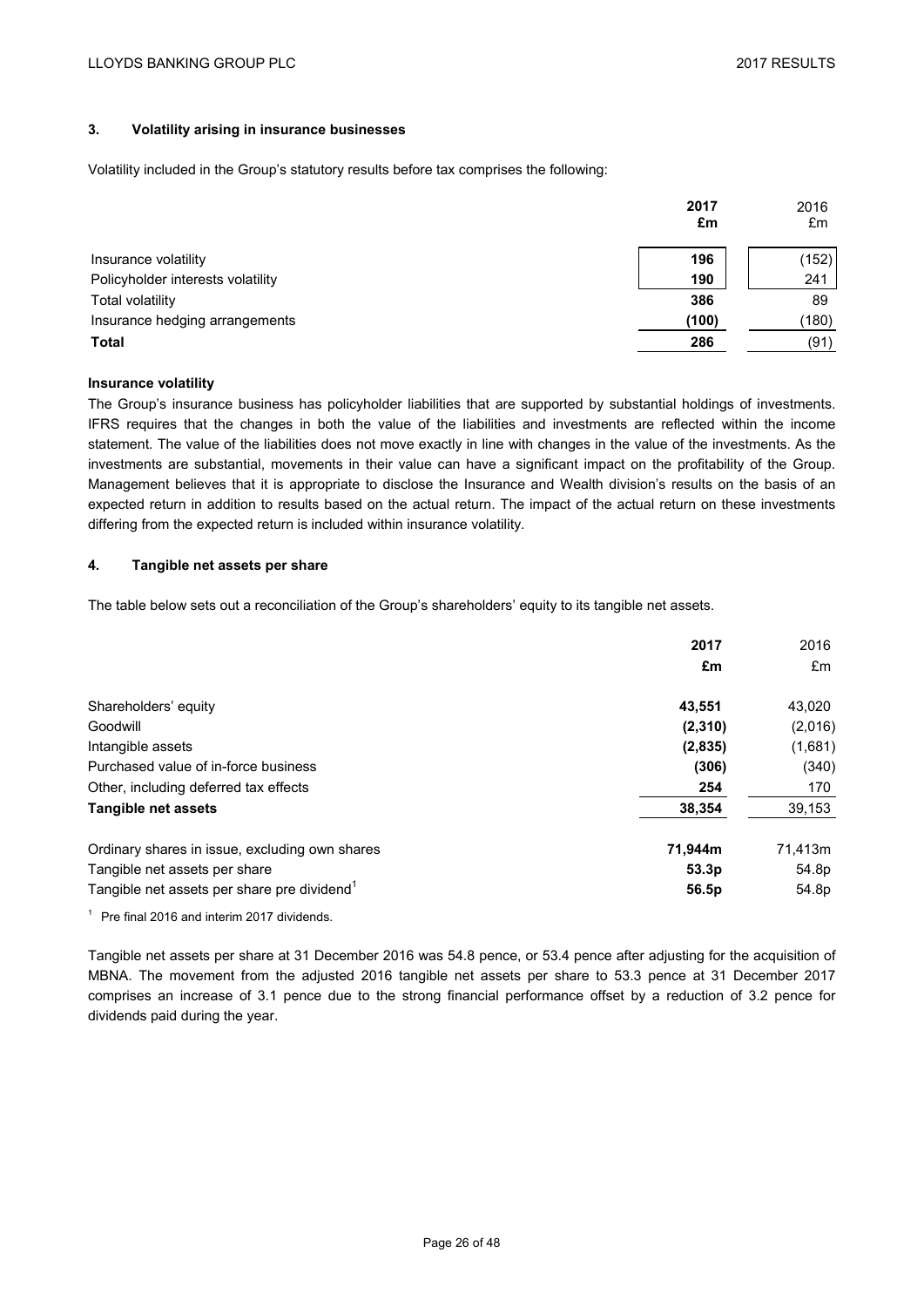# **5. Return on tangible equity**

The Group's underlying return on tangible equity was 15.6 per cent (2016: 14.1 per cent) and statutory return on tangible equity was 8.9 per cent, 2.3 percentage points higher year-on-year as a result of higher underlying profit and lower volatility and other items.

|                                                                      | 2017  | 2016  |
|----------------------------------------------------------------------|-------|-------|
| Underlying return on tangible equity                                 |       |       |
| Average shareholders' equity (£bn)                                   | 43.4  | 42.7  |
| Average intangible assets (£bn)                                      | (4.6) | (3.8) |
| Average tangible equity (£bn)                                        | 38.8  | 38.9  |
| Underlying profit after tax (£m)                                     | 6,244 | 5,731 |
| Add back amortisation of intangible assets (post tax) (£m)           | 219   | 174   |
| Less profit attributable to other equity holders $(\text{Em})$       | (313) | (321) |
| Less profit attributable to non-controlling interests $(\text{Em})$  | (90)  | (101) |
| Adjusted underlying profit after tax (£m)                            | 6,060 | 5,483 |
| Underlying return on tangible equity                                 | 15.6% | 14.1% |
| Statutory return on tangible equity                                  |       |       |
| Group statutory profit after tax (£m)                                | 3,547 | 2,514 |
| Add back amortisation of intangible assets (post tax) (£m)           | 219   | 174   |
| Add back amortisation of purchased intangible assets (post tax) (£m) | 101   | 299   |
| Less profit attributable to other equity holders (£m)                | (313) | (321) |
| Less profit attributable to non-controlling interests $(\text{Em})$  | (90)  | (101) |
| Adjusted statutory profit after tax (£m)                             | 3,464 | 2,565 |
| Statutory return on tangible equity                                  | 8.9%  | 6.6%  |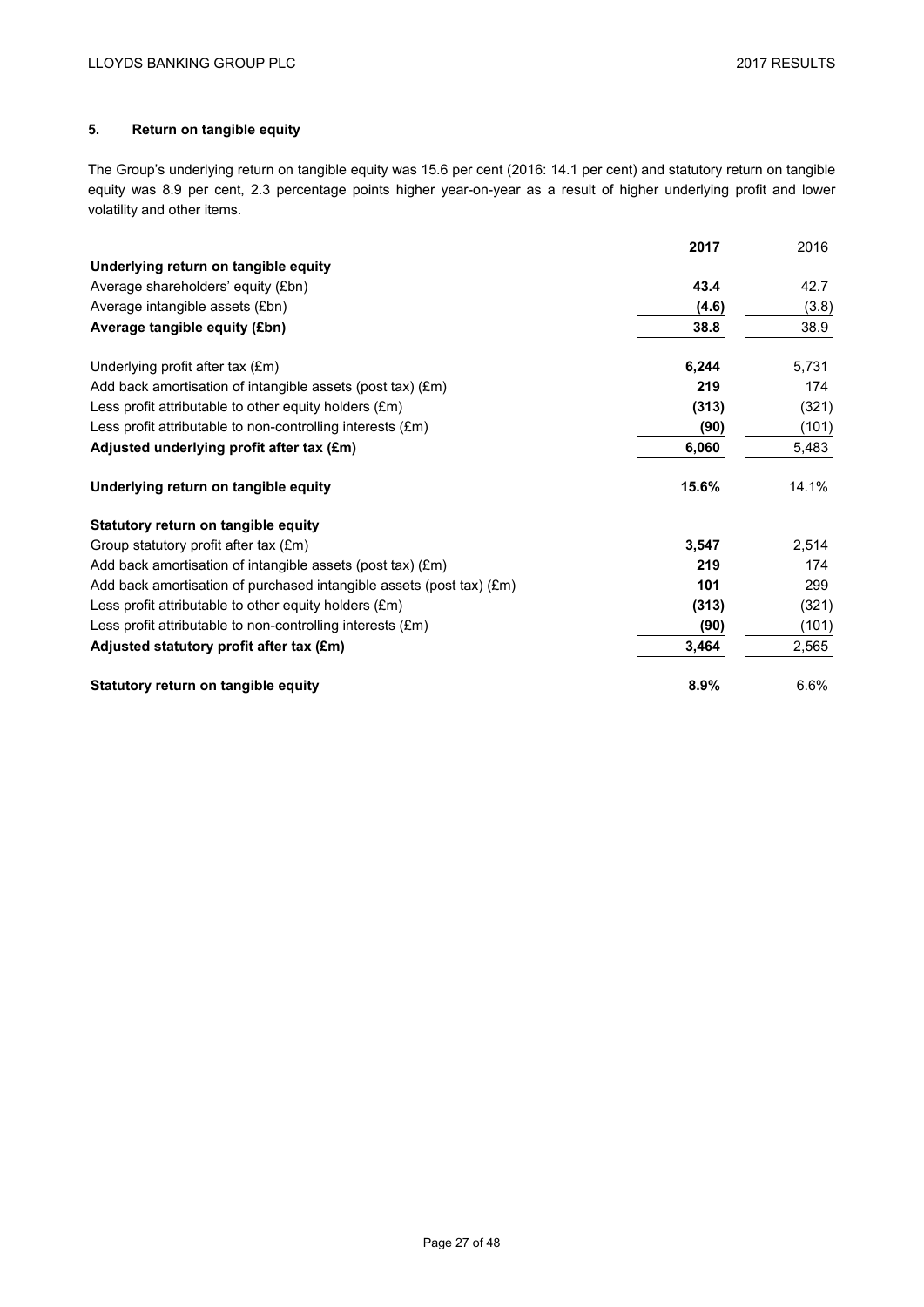# **GROUP CREDIT RISK PORTFOLIO**

#### **Overview**

- Asset quality remains strong with portfolios continuing to benefit from the Group's proactive approach to risk management, continued low interest rates and a resilient UK economic environment.
- Gross impairment charges remain broadly flat, including the acquisition of MBNA.
- Gross asset quality ratio (excluding releases and write-backs) was stable at 28 basis points.
- The net impairment charge increased to £795 million in 2017 compared to £645 million in 2016, reflecting expected lower provision releases and write-backs and the acquisition of MBNA (£118 million). The net asset quality ratio for 2017 was 18 basis points (2016: 15 basis points).
- The Group expects an asset quality ratio of around 35 basis points through the cycle and less than 30 basis points through the plan period and in 2018.
- Impaired loans as a percentage of closing loans and advances reduced to 1.6 per cent (31 December 2016: 1.8 per cent) with impaired loans down £0.7 billion to £7.8 billion (31 December 2016: £8.5 billion), with reductions across Retail, Commercial Banking and Run-off divisions. As at 31 December Retail impaired loans were £104 million lower at £4,951 million, despite including £151 million relating to the acquisition of MBNA. Commercial Banking impaired loans reduced by £270 million to £1,927 million, driven by impaired loan repayments and reductions, partly offset by a large newly impaired loan.

## **Low risk culture and prudent risk appetite**

- The Group continues to take a prudent approach to credit risk, with robust credit quality and affordability controls at origination and a prudent through the cycle credit risk appetite. The Group's portfolios are well positioned against an uncertain economic outlook and potential market volatility.
- The Group continues to grow lending to key segments while maintaining prudent credit criteria.
- The Group's effective risk management ensures early identification and management of customers and counterparties who may be showing signs of distress.
- Sector concentrations within the lending portfolios are closely monitored and controlled, with mitigating actions taken where appropriate. Sector and product caps limit exposure to certain higher risk and vulnerable sectors and asset classes. In particular:
	- o The average indexed LTV of the UK Retail mortgage portfolio improved to 43.6 per cent (31 December 2016: 44.0 per cent) and the percentage of Secured loans and advances with an indexed LTV greater than 100 per cent was 0.6 per cent (31 December 2016: 0.7 per cent). The average LTV for new UK Retail mortgages written in 2017 was 63.0 per cent (31 December 2016: 64.4 per cent).
	- $\circ$  The value of UK Retail mortgage lending with an indexed LTV of greater than 80 per cent fell to £30,680 million (31 December 2016: £32,395 million).
	- o Total UK Direct Real Estate gross lending across the Group was £17.9 billion at 31 December 2017 (31 December 2016: £19.9 billion) and includes Commercial Banking lending of £17.3 billion, and £0.2 billion within Retail Business Banking (within Retail). The Group's legacy run-off direct real estate portfolio has continued to fall and was £0.4 billion at 31 December 2017.
	- o Run-off net external assets stood at £9.1 billion at 31 December 2017, down from £11.3 billion at 31 December 2016. The portfolio represents only 1.8 per cent of the overall Group's loans and advances (31 December 2016: 2.1 per cent).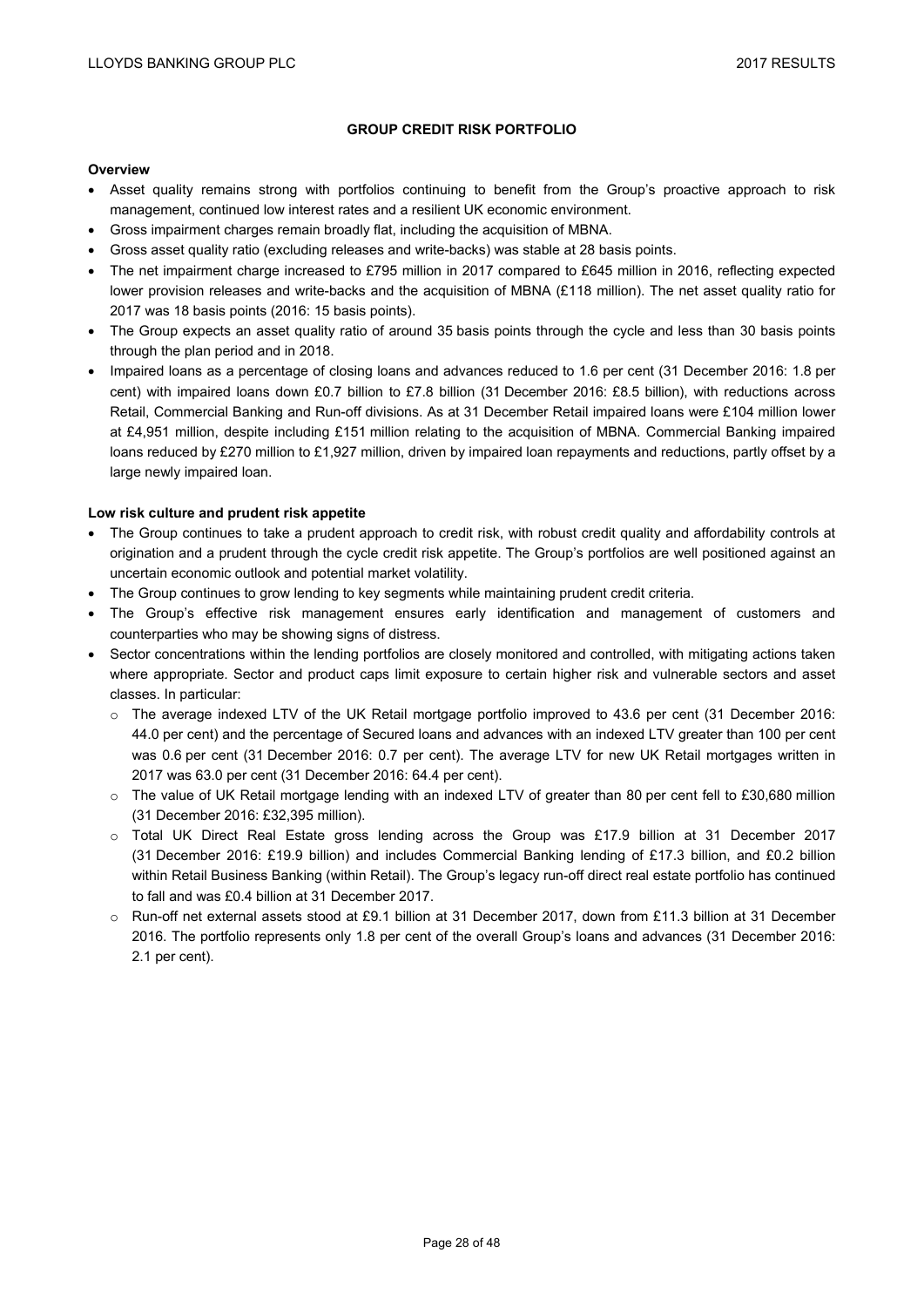## **Impairment charge by division**

| 2017                      | Loans and<br>advances to<br>customers<br>£m | <b>Debt securities</b><br>classified as<br>loans and<br>receivables<br>£m | Available<br>-for-sale<br>financial<br>assets<br>£m | Other<br>credit risk<br>provisions<br>£m | Total<br>£m | 20161<br>£m |
|---------------------------|---------------------------------------------|---------------------------------------------------------------------------|-----------------------------------------------------|------------------------------------------|-------------|-------------|
| Retail                    | 717                                         |                                                                           |                                                     |                                          | 717         | 654         |
| <b>Commercial Banking</b> | 117                                         |                                                                           | 3                                                   | (5)                                      | 115         | 17          |
| Insurance and Wealth      |                                             |                                                                           |                                                     |                                          |             |             |
| Run-off                   | (31)                                        | (6)                                                                       |                                                     | (4)                                      | (41)        | (26)        |
| Central items             | 1                                           |                                                                           | 3                                                   |                                          | 4           |             |
| Total impairment charge   | 804                                         | (6)                                                                       | 6                                                   | (9)                                      | 795         | 645         |
| Asset quality ratio       |                                             |                                                                           |                                                     |                                          | 0.18%       | 0.15%       |
| Gross asset quality ratio |                                             |                                                                           |                                                     |                                          | 0.28%       | 0.28%       |

 $1$  Restated. See basis of presentation on the inside front cover.

## **Group impaired loans and provisions Impairment** Constructions and the state of the state of the state of the state of the state of the state of the state of the state of the state of the state of the state of the state of

|                                            |                  |                 | <b>Impaired</b> |                         | provisions         |
|--------------------------------------------|------------------|-----------------|-----------------|-------------------------|--------------------|
|                                            | <b>Loans and</b> |                 | loans as %      |                         | as % of            |
|                                            | advances to      | <b>Impaired</b> | of closing      | Impairment              | impaired           |
|                                            | customers        | loans           | advances        | provisions <sup>1</sup> | loans <sup>2</sup> |
| At 31 December 2017                        | £m               | £m              | %               | £m                      | %                  |
|                                            |                  |                 |                 |                         |                    |
| Retail                                     | 341,705          | 4,951           | 1.4             | 2,147                   | 46.1               |
| <b>Commercial Banking</b>                  | 100,812          | 1,927           | 1.9             | 830                     | 43.1               |
| Insurance and Wealth                       | 818              | 28              | 3.4             | 9                       | 32.1               |
| Run-off                                    | 8,533            | 935             | 11.0            | 456                     | 48.8               |
| Reverse repos and other items <sup>3</sup> | 23,886           |                 |                 |                         |                    |
| <b>Total gross lending</b>                 | 475,754          | 7,841           | 1.6             | 3,442                   | 45.6               |
| Impairment provisions                      | (3, 442)         |                 |                 |                         |                    |
| Fair value adjustments <sup>4</sup>        | 186              |                 |                 |                         |                    |
| <b>Total Group</b>                         | 472,498          |                 |                 |                         |                    |
| At 31 December 2016 <sup>5</sup>           |                  |                 |                 |                         |                    |
| Retail                                     | 332,953          | 5,055           | 1.5             | 2,011                   | 42.9               |
| <b>Commercial Banking</b>                  | 102,398          | 2,197           | 2.1             | 828                     | 37.7               |
| Insurance and Wealth                       | 812              | 26              | 3.2             | 11                      | 42.3               |
| Run-off                                    | 10,259           | 1,217           | 11.9            | 682                     | 56.0               |
| Reverse repos and other items <sup>3</sup> | 15,249           |                 |                 |                         |                    |
| Total gross lending                        | 461,671          | 8,495           | 1.8             | 3,532                   | 43.4               |
| Impairment provisions                      | (3,532)          |                 |                 |                         |                    |
| Fair value adjustments <sup>4</sup>        | (181)            |                 |                 |                         |                    |
| <b>Total Group</b>                         | 457,958          |                 |                 |                         |                    |

 $1$  Impairment provisions include collective unidentified impairment provisions.

 $2$  Impairment provisions as a percentage of impaired loans are calculated excluding loans in recoveries in Retail (31 December 2017: £291 million; 31 December 2016: £365 million)

<sup>3</sup> Includes £6.9 billion (December 2016: £6.7 billion) of lower risk loans sold by Commercial Banking and Retail to Insurance and Wealth to back annuitant liabilities.

<sup>4</sup> The Group made adjustments to reflect the HBOS and MBNA loans and advances at fair value on acquisition. At 31 December 2017, the remaining fair value adjustment was £186 million comprising a positive adjustment of £270 million in respect of the MBNA assets and a negative adjustment of £84 million in respect of the HBOS assets. The fair value unwind in respect of impairment losses incurred was £85 million for the year ended 31 December 2017 (31 December 2016: £70 million). The fair value adjustment in respect of loans and advances is expected to continue to decrease in future years and will reduce to zero over time.

<sup>5</sup> Restated. See basis of presentation on the inside front cover.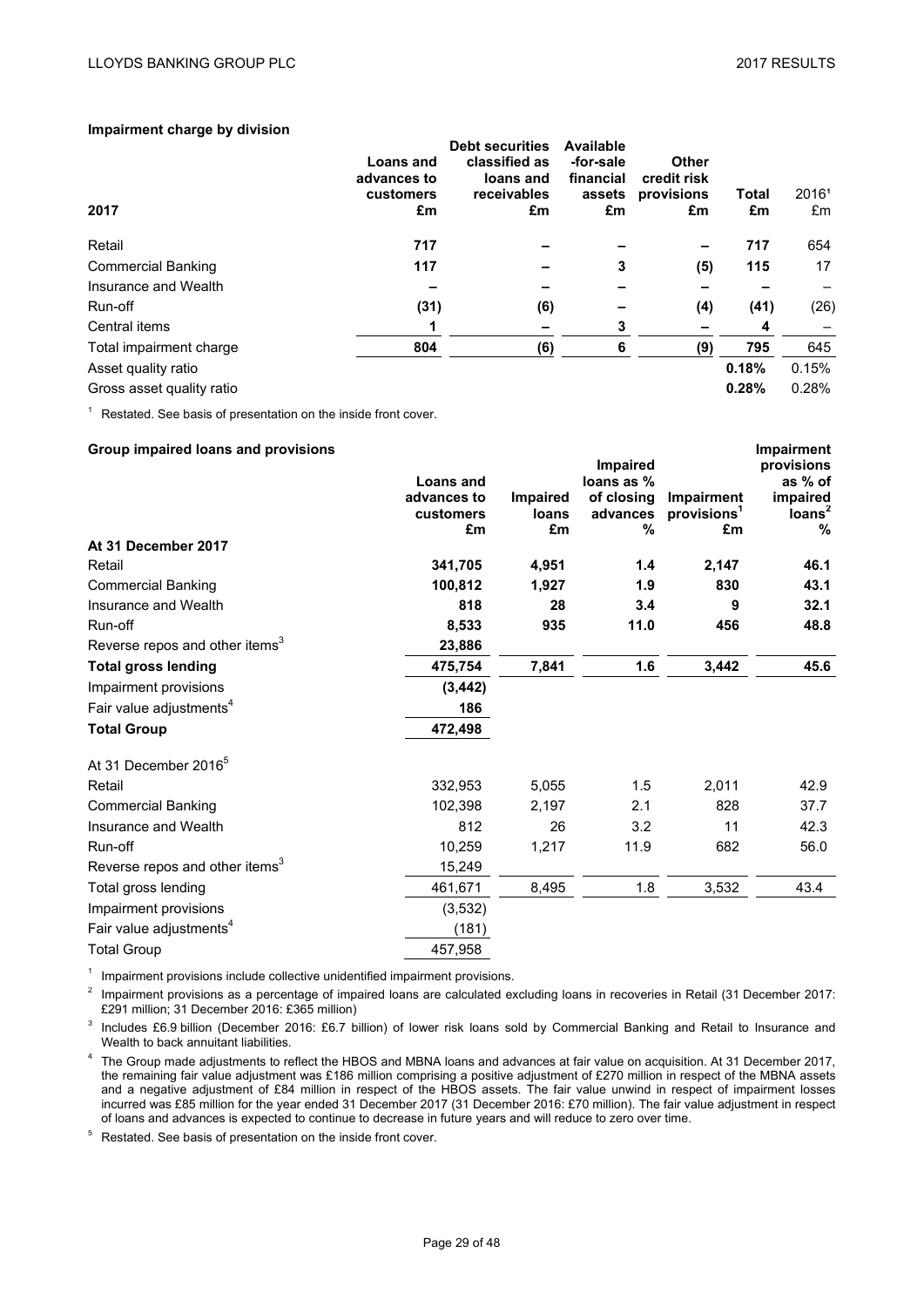## **FUNDING AND LIQUIDITY MANAGEMENT**

The Group has maintained its strong funding and liquidity position with a loan to deposit ratio of 110 per cent at 31 December 2017 (109 per cent as at 31 December 2016).

During 2017, the Group drew down a further £15.4 billion under the Bank of England's Term Funding Scheme (TFS), now fully utilised at £20 billion as at 31 December 2017. The amount outstanding under the Bank of England's Funding for Lending Scheme (FLS) is £25.1 billion as at 31 December 2017 (£30.1 billion as at 31 December 2016).

As a result, wholesale funding has decreased by £9.7 billion to £101.1 billion as at 31 December 2017, with the amount maturing in less than one year falling to £28.5 billion as at 31 December 2017 (£35.1 billion as at 31 December 2016). In 2017, the Group issued term funding of £10.2 billion and following the full utilisation of the TFS, would expect term issuance volumes in 2018 to return to a steady-state requirement of between £15 billion and £20 billion per annum.

The Group's strong balance sheet and funding and liquidity position has been reflected in positive movements in the Group's credit ratings in 2017. During the second half of the year, Moody's upgraded Lloyds Bank plc's long-term rating by one notch to 'Aa3'. In addition, S&P improved Lloyds Bank plc's outlook to 'positive' to reflect the Group's improved bail-in capital position following recent Lloyds Banking Group plc issuance.

The Group's liquidity surplus continues to exceed the regulatory minimum and internal risk appetite, with a Liquidity Coverage Ratio of 127 per cent as at 31 December 2017 based on the EU Delegated Act.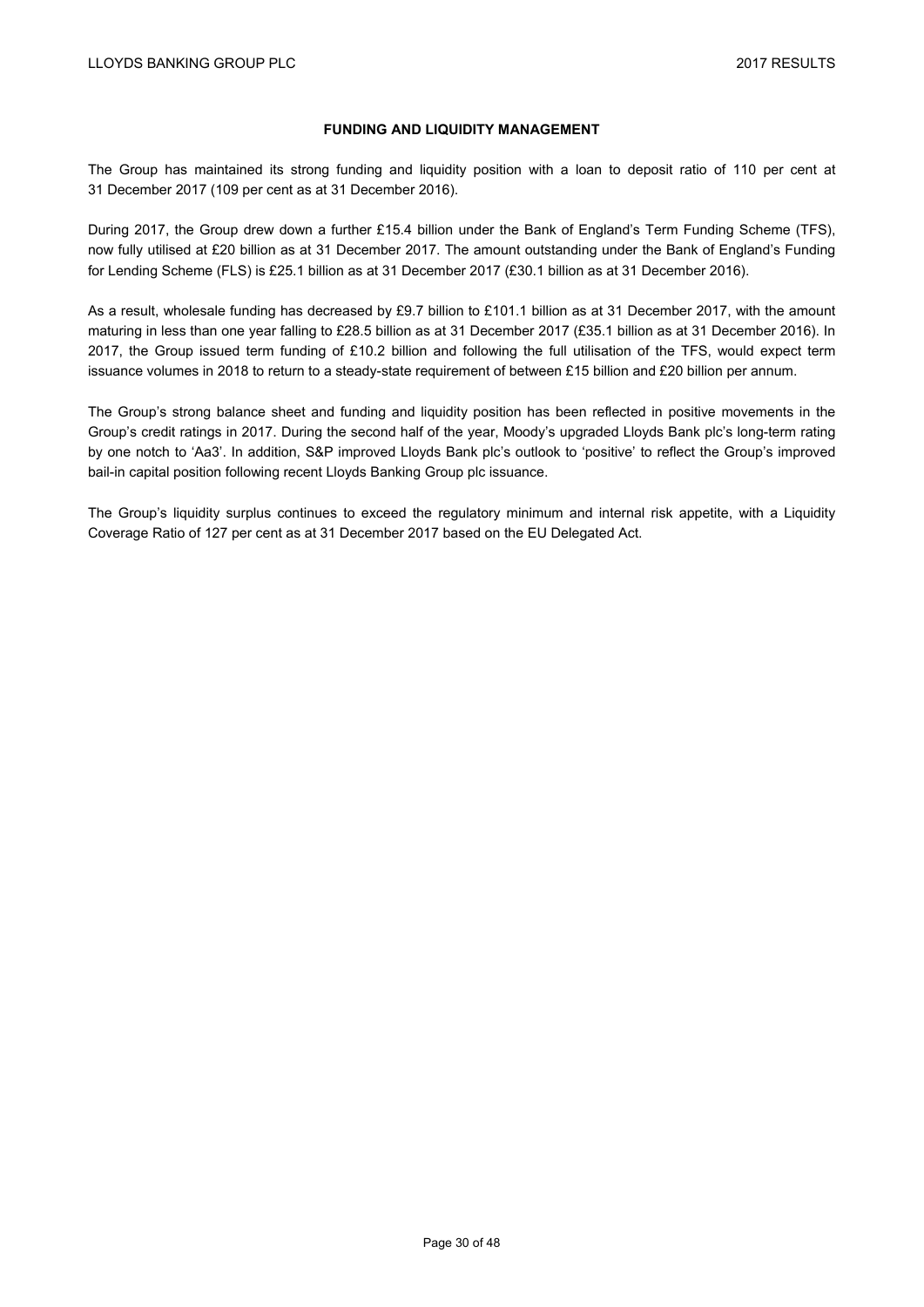## **CAPITAL MANAGEMENT**

## **Analysis of capital position**

Excluding the capital impact of the acquisition of MBNA on 1 June 2017, the Group generated 2.45 per cent of CET1 capital on a pro forma basis before ordinary dividends and allowing for the share buyback, primarily as a result of:

- Strong underlying capital generation of 2.5 per cent, largely driven by underlying profits (2.2 per cent) and the dividend paid by the Insurance business in February 2018 in relation to 2017 earnings (0.3 per cent);
- A reduction in risk-weighted assets (prior to the impact of the acquisition of MBNA) resulting in an increase of 0.8 per cent, primarily reflecting updates made to both mortgage and unsecured retail IRB models, continued active portfolio management, foreign exchange movements, disposals and capital efficient securitisation activity, partly offset through targeted growth in key customer segments;
- The impact of market and other movements, generating an increase of 0.4 per cent, partially reflecting positive movements in available-for-sale assets and the defined benefit pension schemes;
- Offset by a reduction of (1.2) per cent for conduct provisions.

In addition, the Group utilised the 0.8 per cent of CET1 capital retained at 31 December 2016 to cover the acquisition of MBNA.

Overall the Group's CET1 ratio has strengthened to 15.5 per cent on a pro forma basis before ordinary dividends and the share buyback. After ordinary dividends the Group's CET1 ratio was 14.4 per cent on a pro forma basis. In addition the Board intends to implement a share buyback programme of up to £1 billion, equivalent to up to 1.4 pence per share. The buyback will impact the Group's capital position in 2018 and is expected to reduce CET1 capital by c.50 basis points. Allowing for this at 31 December 2017 the pro forma CET1 ratio would be 13.9 per cent (31 December 2016: 13.0 per cent pro forma after dividends and adjusting for MBNA).

The accrual for foreseeable dividends reflects the recommended final ordinary dividend of 2.05 pence per share.

The transitional total capital ratio, after ordinary dividends reduced by 0.2 per cent to 21.2 per cent, largely reflecting amortisation on dated tier 2 instruments and foreign exchange movements on tier 1 and tier 2 instruments, offset by the increase in CET1 capital and the reduction in risk-weighted assets.

Applying the Bank of England's Minimum Requirement for Own Funds and Eligible Liabilities (MREL) policy to current capital requirements, the Group's indicative MREL requirement, excluding regulatory capital buffers, is as follows:

- From 2020, 2 times Pillar 1 plus Pillar 2A, equivalent to 21.4 per cent of risk-weighted assets
- From 2022, 2 times Pillar 1 plus 2 times Pillar 2A, equivalent to 26.8 per cent of risk-weighted assets

The Bank of England will review the calibration of MREL in 2020 before setting final end-state requirements to be met from 2022. This review will take into consideration any changes to the capital framework, including the finalisation of Basel III.

During 2017, the Group issued £8.5 billion (sterling equivalent as at 31 December 2017) of senior unsecured securities from Lloyds Banking Group plc which, while not included in total capital, are eligible to meet MREL. Combined with previous issuances made during 2016 the Group remains comfortably positioned to meet MREL requirements from 2020 and, as at 31 December 2017, had a transitional MREL ratio of 25.7 per cent of risk-weighted assets.

The UK leverage ratio, after ordinary dividends, increased from 5.3 per cent on a pro forma basis to 5.4 per cent on a pro forma basis, largely reflecting the increase in fully loaded tier 1 capital and the underlying reduction in balance sheet assets, net of qualifying central bank claims and deconsolidation adjustments.

An analysis of the Group's capital position as at 31 December 2017 is presented in the following section on both a CRD IV transitional arrangements basis and a CRD IV fully loaded basis.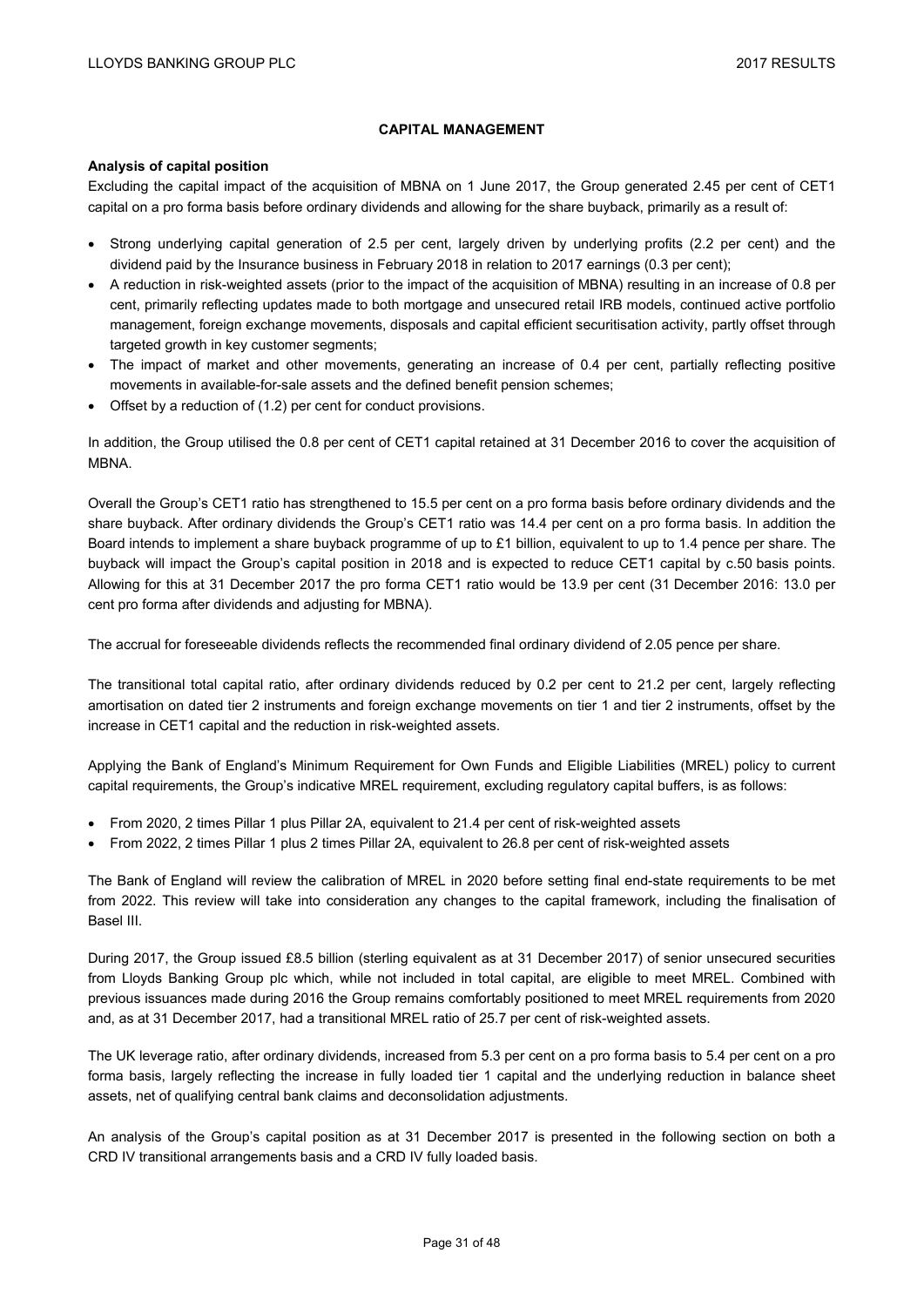The table below summarises the consolidated capital position of the Group.

|                                                         | <b>Transitional</b> |                   | <b>Fully loaded</b> |                   |
|---------------------------------------------------------|---------------------|-------------------|---------------------|-------------------|
|                                                         | At 31 Dec<br>2017   | At 31 Dec<br>2016 | At 31 Dec<br>2017   | At 31 Dec<br>2016 |
| <b>Capital resources</b>                                | £m                  | £m                | £m                  | £m                |
| <b>Common equity tier 1</b>                             |                     |                   |                     |                   |
| Shareholders' equity per balance sheet                  | 43,551              | 43,020            | 43,551              | 43,020            |
| Adjustment to retained earnings for foreseeable         |                     |                   |                     |                   |
| dividends                                               | (1, 475)            | (1,568)           | (1, 475)            | (1, 568)          |
| Deconsolidation adjustments <sup>1</sup>                | 1,301               | 1,342             | 1,301               | 1,342             |
| Adjustment for own credit                               | 109                 | 87                | 109                 | 87                |
| Cash flow hedging reserve                               | (1, 405)            | (2, 136)          | (1,405)             | (2, 136)          |
| Other adjustments                                       | (177)               | (276)             | (177)               | (276)             |
|                                                         | 41,904              | 40,469            | 41,904              | 40,469            |
| less: deductions from common equity tier 1              |                     |                   |                     |                   |
| Goodwill and other intangible assets                    | (2,966)             | (1,623)           | (2,966)             | (1,623)           |
| Prudent valuation adjustment                            | (556)               | (630)             | (556)               | (630)             |
| Excess of expected losses over impairment provisions    |                     |                   |                     |                   |
| and value adjustments                                   | (498)               | (602)             | (498)               | (602)             |
| Removal of defined benefit pension surplus              | (541)               | (267)             | (541)               | (267)             |
| Securitisation deductions                               | (191)               | (217)             | (191)               | (217)             |
| Significant investments <sup>1</sup>                    | (4, 250)            | (4, 282)          | (4, 250)            | (4, 282)          |
| Deferred tax assets                                     | (3, 255)            | (3, 564)          | (3, 255)            | (3, 564)          |
| Common equity tier 1 capital                            | 29,647              | 29,284            | 29,647              | 29,284            |
| <b>Additional tier 1</b>                                |                     |                   |                     |                   |
| Other equity instruments                                | 5,330               | 5,320             | 5,330               | 5,320             |
| Preference shares and preferred securities <sup>2</sup> | 4,503               | 4,998             |                     |                   |
| Transitional limit and other adjustments                | (1,748)             | (1,692)           |                     |                   |
|                                                         | 8,085               | 8,626             | 5,330               | 5,320             |
| less: deductions from tier 1                            |                     |                   |                     |                   |
| Significant investments <sup>1</sup>                    | (1, 403)            | (1, 329)          |                     |                   |
| Total tier 1 capital                                    | 36,329              | 36,581            | 34,977              | 34,604            |
| Tier <sub>2</sub>                                       |                     |                   |                     |                   |
| Other subordinated liabilities <sup>2</sup>             | 13,419              | 14,833            | 13,419              | 14,833            |
| Deconsolidation of instruments issued by insurance      |                     |                   |                     |                   |
| entities <sup>1</sup>                                   | (1,786)             | (1, 810)          | (1,786)             | (1, 810)          |
| Adjustments for transitional limit and non-eligible     |                     |                   |                     |                   |
| instruments                                             | 1,617               | 1,351             | (1, 252)            | (1,694)           |
| Amortisation and other adjustments                      | (3, 524)            | (3, 447)          | (3, 565)            | (3, 597)          |
|                                                         | 9,726               | 10,927            | 6,816               | 7,732             |
| Eligible provisions                                     | 120                 | 186               | 120                 | 186               |
| less: deductions from tier 2                            |                     |                   |                     |                   |
| Significant investments <sup>1</sup>                    | (1, 516)            | (1, 571)          | (2,919)             | (2,900)           |
| <b>Total capital resources</b>                          | 44,659              | 46,123            | 38,994              | 39,622            |
|                                                         |                     |                   |                     |                   |
| <b>Risk-weighted assets</b>                             | 210,919             | 215,534           | 210,919             | 215,534           |
| Common equity tier 1 capital ratio <sup>3</sup>         | 14.1%               | 13.6%             | 14.1%               | 13.6%             |
| Tier 1 capital ratio                                    | 17.2%               | 17.0%             | 16.6%               | 16.1%             |
| Total capital ratio                                     | 21.2%               | 21.4%             | 18.5%               | 18.4%             |

<sup>1</sup> For regulatory capital purposes, the Group's Insurance business is deconsolidated and replaced by the amount of the Group's investment in the business. A part of this amount is deducted from capital (shown as 'significant investments' in the table above) and the remaining amount is risk-weighted, forming part of threshold risk-weighted assets.

<sup>2</sup> Preference shares, preferred securities and other subordinated liabilities are categorised as subordinated liabilities in the balance

sheet.<br><sup>3</sup> The common equity tier 1 ratio is 14.4 per cent on a pro forma basis upon recognition of the dividend paid by the Insurance business in February 2018 in relation to its 2017 earnings (31 December 2016: 13.8 per cent pro forma).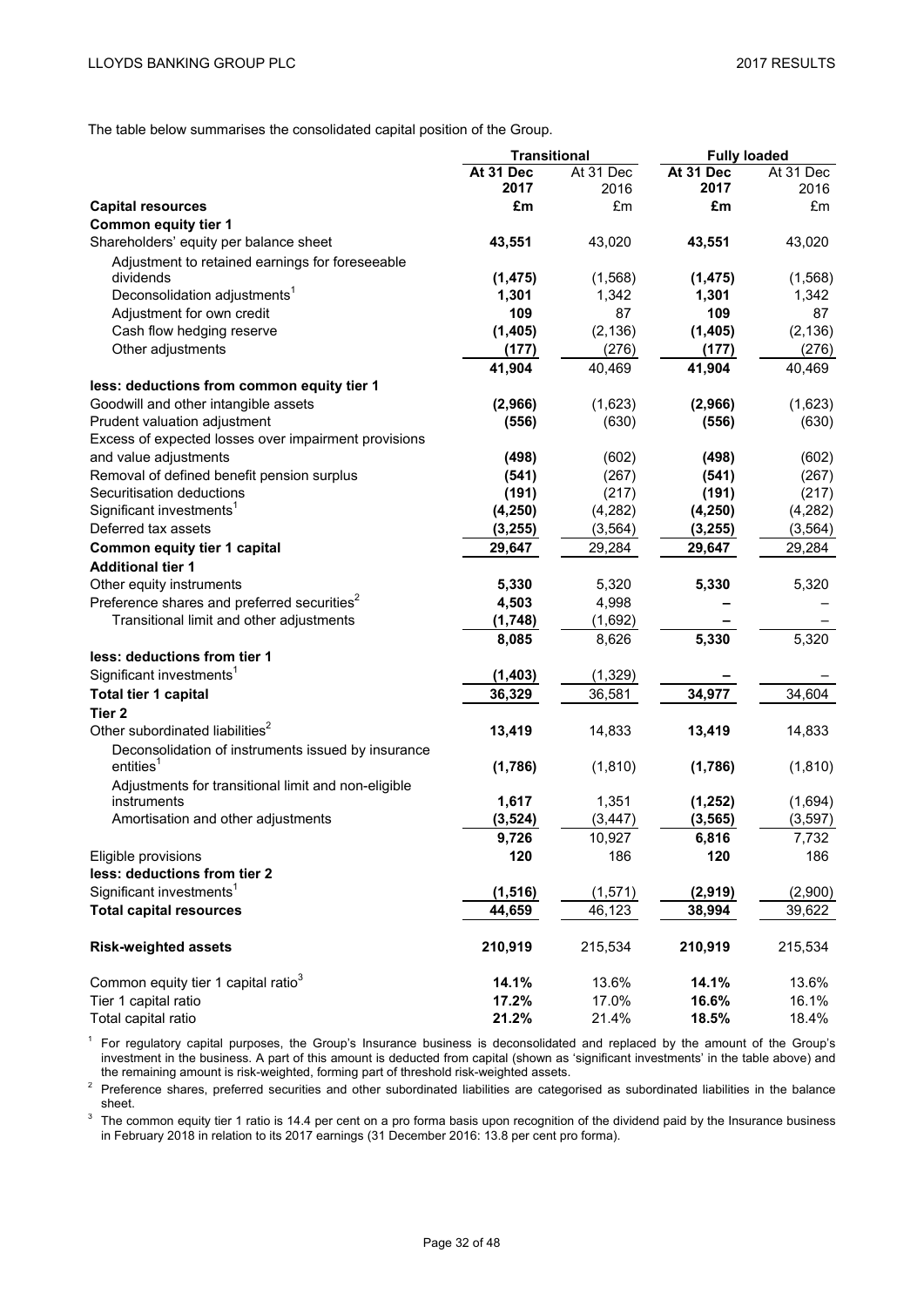## **Risk-weighted assets**

|                                                             | At 31 Dec | At 31 Dec |
|-------------------------------------------------------------|-----------|-----------|
|                                                             | 2017      | 2016      |
|                                                             | £m        | £m        |
| Foundation Internal Ratings Based (IRB) Approach            | 60,207    | 64,907    |
| Retail IRB Approach                                         | 61,588    | 64,970    |
| Other IRB Approach                                          | 17,191    | 17,788    |
| <b>IRB Approach</b>                                         | 138,986   | 147,665   |
| Standardised (STA) Approach                                 | 25,503    | 18,956    |
| <b>Credit risk</b>                                          | 164.489   | 166,621   |
| Counterparty credit risk                                    | 6,055     | 8,419     |
| Contributions to the default fund of a central counterparty | 428       | 340       |
| Credit valuation adjustment risk                            | 1,402     | 864       |
| Operational risk                                            | 25,326    | 25,292    |
| Market risk                                                 | 3,051     | 3,147     |
| Underlying risk-weighted assets                             | 200,751   | 204,683   |
| Threshold risk-weighted assets <sup>1</sup>                 | 10,168    | 10,851    |
| <b>Total risk-weighted assets</b>                           | 210,919   | 215,534   |

<sup>1</sup> Threshold risk-weighted assets reflect the element of significant investments and deferred tax assets that are permitted to be risk-weighted instead of being deducted from CET1 capital. Significant investments primarily arise from investment in the Group's Insurance business.

## **Stress testing**

The Group undertakes a wide ranging programme of stress testing providing a comprehensive view of the potential impacts arising from the risks to which the Group is exposed. One of the most important uses of stress testing is to assess the resilience of the operational and strategic plans of the Group to adverse economic conditions and other key vulnerabilities. As part of this programme, and in line with previous years, the Group conducted macroeconomic stress tests of the operating plan.

The concurrent UK stress test run by the Bank of England was also undertaken in 2017. As announced in November, despite the severity of the stress scenario, the Group exceeded the capital and leverage thresholds set out for the purpose of the stress test and was not required to take any capital action as a result.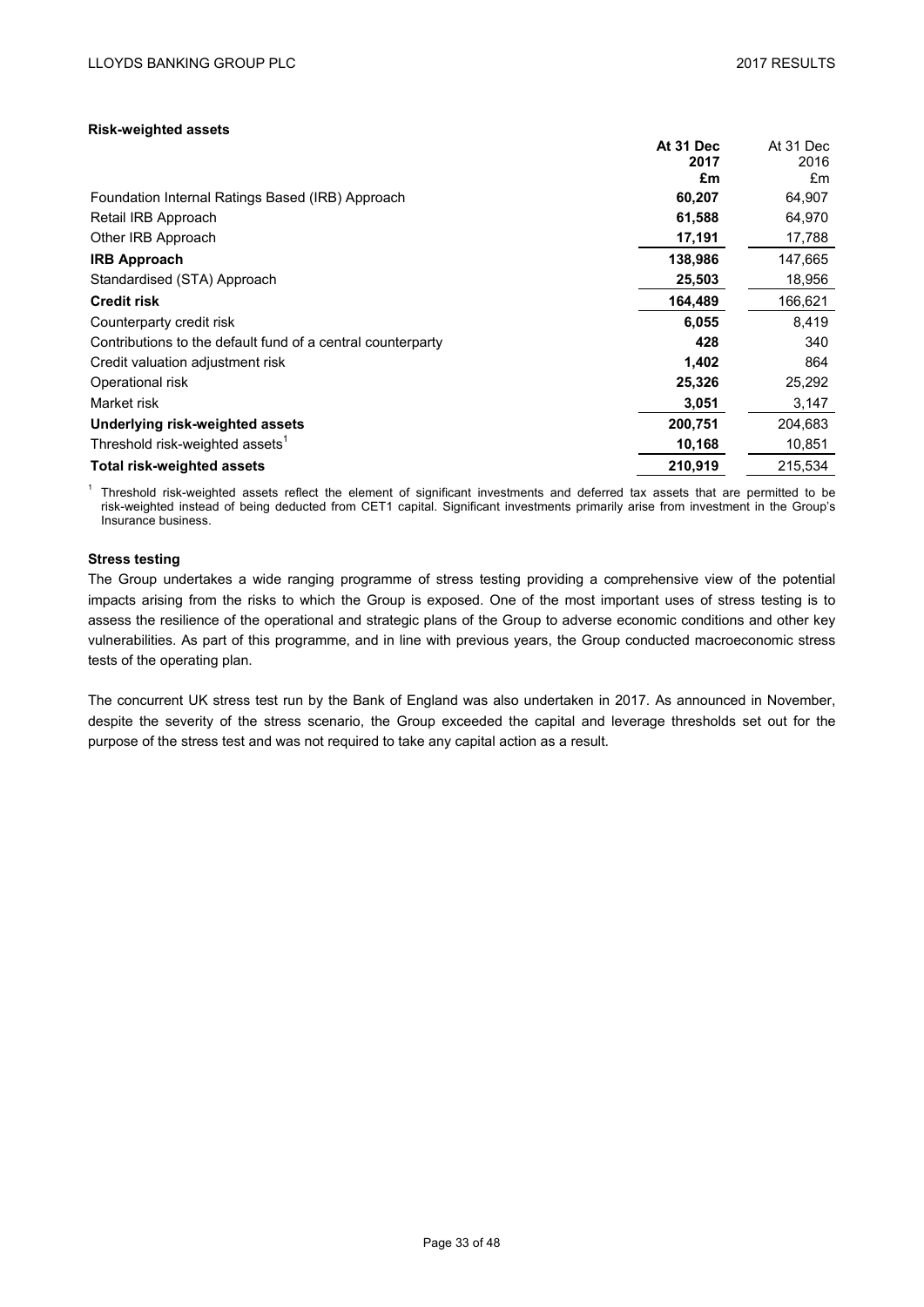|                                               | <b>Fully loaded</b> |            |
|-----------------------------------------------|---------------------|------------|
|                                               | At 31 Dec           | At 31 Dec  |
|                                               | 2017                | 2016       |
| Leverage ratio                                | £m                  | £m         |
| Total tier 1 capital for leverage ratio       |                     |            |
| Common equity tier 1 capital                  | 29,647              | 29,284     |
| Additional tier 1 capital                     | 5,330               | 5,320      |
| <b>Total tier 1 capital</b>                   | 34,977              | 34,604     |
| <b>Exposure measure</b>                       |                     |            |
| <b>Statutory balance sheet assets</b>         |                     |            |
| Derivative financial instruments              | 25,834              | 36,138     |
| Securities financing transactions             | 49,193              | 42,285     |
| Loans and advances and other assets           | 737,082             | 739,370    |
| <b>Total assets</b>                           | 812,109             | 817,793    |
| <b>Qualifying central bank claims</b>         | (53, 842)           | (41, 510)  |
| Deconsolidation adjustments <sup>1</sup>      |                     |            |
| Derivative financial instruments              | (2,043)             | (2, 403)   |
| Securities financing transactions             | (85)                | 112        |
| Loans and advances and other assets           | (140, 387)          | (142, 955) |
| <b>Total deconsolidation adjustments</b>      | (142, 515)          | (145, 246) |
| <b>Derivatives adjustments</b>                |                     |            |
| Adjustments for regulatory netting            | (13, 031)           | (20, 490)  |
| Adjustments for cash collateral               | (7, 380)            | (8, 432)   |
| Net written credit protection                 | 881                 | 699        |
| Regulatory potential future exposure          | 12,335              | 13,188     |
| <b>Total derivatives adjustments</b>          | (7, 195)            | (15,035)   |
| Securities financing transactions adjustments | (2,022)             | 39         |
| <b>Off-balance sheet items</b>                | 58,357              | 58,685     |
| Regulatory deductions and other adjustments   | (7,658)             | (9, 128)   |
| Total exposure measure <sup>2</sup>           | 657,234             | 665,598    |
| Average exposure measure <sup>4</sup>         | 660,557             |            |
| UK Leverage ratio <sup>2,3,6</sup>            | 5.3%                | 5.2%       |
| Average UK leverage ratio <sup>4</sup>        | 5.4%                |            |
| CRD IV exposure measure <sup>5</sup>          | 711,076             | 707,108    |
| CRD IV leverage ratio <sup>5</sup>            | 4.9%                | 4.9%       |

<sup>1</sup> Deconsolidation adjustments relate to the deconsolidation of certain Group entities that fall outside the scope of the Group's regulatory capital consolidation, being primarily the Group's Insurance business.

<sup>2</sup> Calculated in accordance with the UK Leverage Ratio Framework which requires qualifying central bank claims to be excluded from the leverage exposure measure.

<sup>3</sup> The countercyclical leverage ratio buffer is currently nil.

<sup>4</sup> The average UK leverage ratio is based on the average of the month end tier 1 capital and exposure measures over the quarter (1 October 2017 to 31 December 2017). The average of 5.4 per cent compares to 5.4 per cent at the start and 5.3 per cent at the end of the quarter.

<sup>5</sup> Calculated in accordance with CRD IV rules which include central bank claims within the leverage exposure measure.

<sup>6</sup> The UK leverage ratio is 5.4 per cent on a pro forma basis upon recognition of the dividend paid by the Insurance business in February 2018 in relation to its 2017 earnings (31 December 2016: 5.3 per cent pro forma).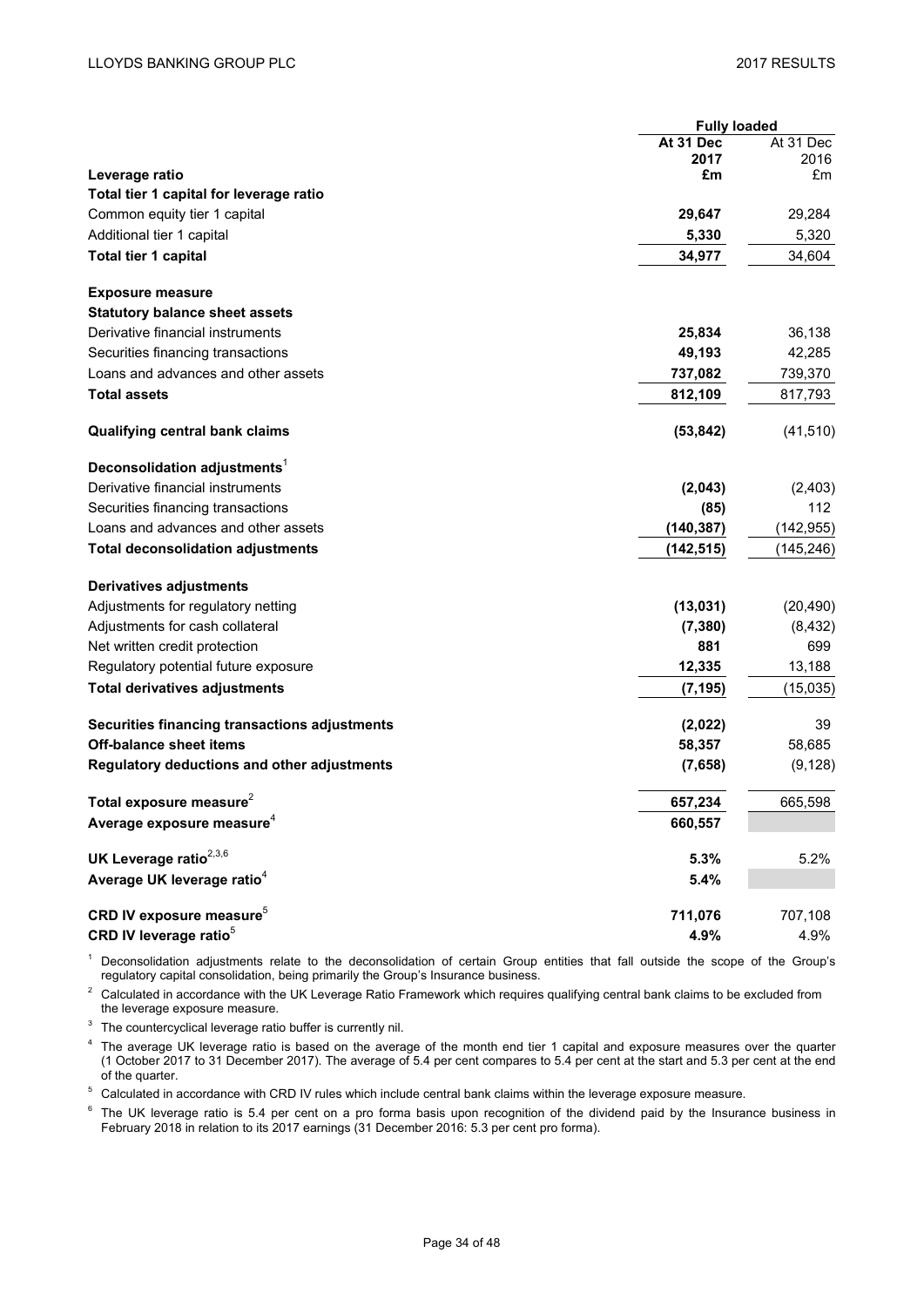# **CONDENSED CONSOLIDATED FINANCIAL STATEMENTS**

## **CONSOLIDATED INCOME STATEMENT**

|                                                          | <b>Note</b>    | 2017<br>£ million | 2016<br>£ million |
|----------------------------------------------------------|----------------|-------------------|-------------------|
|                                                          |                |                   |                   |
| Interest and similar income                              |                | 16,006            | 16,620            |
| Interest and similar expense                             |                | (5,094)           | (7, 346)          |
| Net interest income                                      |                | 10,912            | 9,274             |
| Fee and commission income                                |                | 2,965             | 3,045             |
| Fee and commission expense                               |                | (1, 382)          | (1, 356)          |
| Net fee and commission income                            |                | 1,583             | 1,689             |
| Net trading income                                       |                | 11,817            | 18,545            |
| Insurance premium income                                 |                | 7,930             | 8,068             |
| Other operating income                                   |                | 1,995             | 2,035             |
| Other income                                             |                | 23,325            | 30,337            |
| <b>Total income</b>                                      |                | 34,237            | 39,611            |
| Insurance claims                                         |                | (15, 578)         | (22, 344)         |
| Total income, net of insurance claims                    |                | 18,659            | 17,267            |
| Regulatory provisions                                    |                | (2, 515)          | (2,024)           |
| Other operating expenses                                 |                | (10, 181)         | (10, 253)         |
| <b>Total operating expenses</b>                          |                | (12, 696)         | (12, 277)         |
| <b>Trading surplus</b>                                   |                | 5,963             | 4,990             |
| Impairment                                               |                | (688)             | (752)             |
| Profit before tax                                        |                | 5,275             | 4,238             |
| Tax expense                                              | $\overline{c}$ | (1,728)           | (1, 724)          |
| Profit for the year                                      |                | 3,547             | 2,514             |
| Profit attributable to ordinary shareholders             |                | 3,042             | 2,001             |
| Profit attributable to other equity holders <sup>1</sup> |                | 415               | 412               |
| Profit attributable to equity holders                    |                | 3,457             | 2,413             |
| Profit attributable to non-controlling interests         |                | 90                | 101               |
| Profit for the year                                      |                | 3,547             | 2,514             |
| Basic earnings per share                                 | 3              | 4.4p              | 2.9 <sub>p</sub>  |
| Diluted earnings per share                               | 3              | 4.3p              | 2.9 <sub>p</sub>  |

<sup>1</sup> The profit after tax attributable to other equity holders of £415 million (2016: £412 million) is offset in reserves by a tax credit attributable to ordinary shareholders of £102 million (2016: £91 million).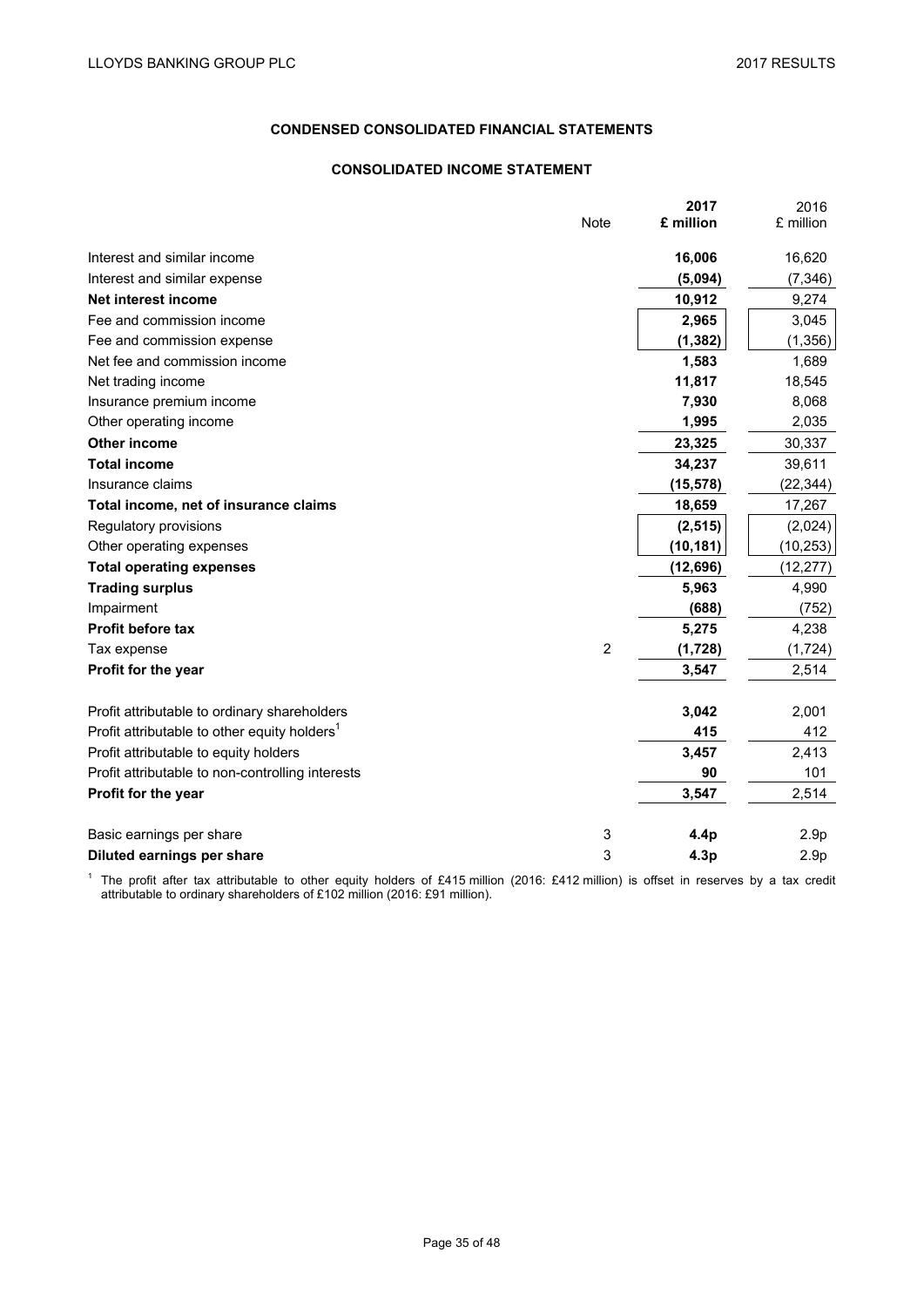# **CONSOLIDATED STATEMENT OF COMPREHENSIVE INCOME**

|                                                                                     | 2017<br>£ million | 2016<br>£ million |
|-------------------------------------------------------------------------------------|-------------------|-------------------|
| Profit for the year                                                                 | 3,547             | 2,514             |
| Other comprehensive income                                                          |                   |                   |
| Items that will not subsequently be reclassified to profit or loss:                 |                   |                   |
| Post-retirement defined benefit scheme remeasurements:                              |                   |                   |
| Remeasurements before tax                                                           | 628               | (1, 348)          |
| Tax                                                                                 | (146)             | 320               |
|                                                                                     | 482               | (1,028)           |
| Gains and losses attributable to own credit risk:                                   |                   |                   |
| Gains (losses) before tax                                                           | (55)              |                   |
| Tax                                                                                 | 15                |                   |
|                                                                                     | (40)              |                   |
| Items that may subsequently be reclassified to profit or loss:                      |                   |                   |
| Movements in revaluation reserve in respect of available-for-sale financial assets: |                   |                   |
| Adjustment on transfer from held-to-maturity portfolio                              |                   | 1,544             |
| Change in fair value                                                                | 303               | 356               |
| Income statement transfers in respect of disposals                                  | (446)             | (575)             |
| Income statement transfers in respect of impairment                                 | 6                 | 173               |
| Tax                                                                                 | 63                | (301)             |
|                                                                                     | (74)              | 1,197             |
| Movement in cash flow hedging reserve:                                              |                   |                   |
| Effective portion of changes in fair value taken to other comprehensive income      | (363)             | 2,432             |
| Net income statement transfers                                                      | (651)             | (557)             |
| Tax                                                                                 | 283               | (466)             |
|                                                                                     | (731)             | 1,409             |
| Currency translation differences (tax: nil)                                         | (32)              | (4)               |
| Other comprehensive income for the year, net of tax                                 | (395)             | 1,574             |
| Total comprehensive income for the year                                             | 3,152             | 4,088             |
|                                                                                     |                   |                   |
| Total comprehensive income attributable to ordinary shareholders                    | 2,647             | 3,575             |
| Total comprehensive income attributable to other equity holders                     | 415               | 412               |
| Total comprehensive income attributable to equity holders                           | 3,062             | 3,987             |
| Total comprehensive income attributable to non-controlling interests                | 90                | 101               |
| Total comprehensive income for the year                                             | 3,152             | 4,088             |
|                                                                                     |                   |                   |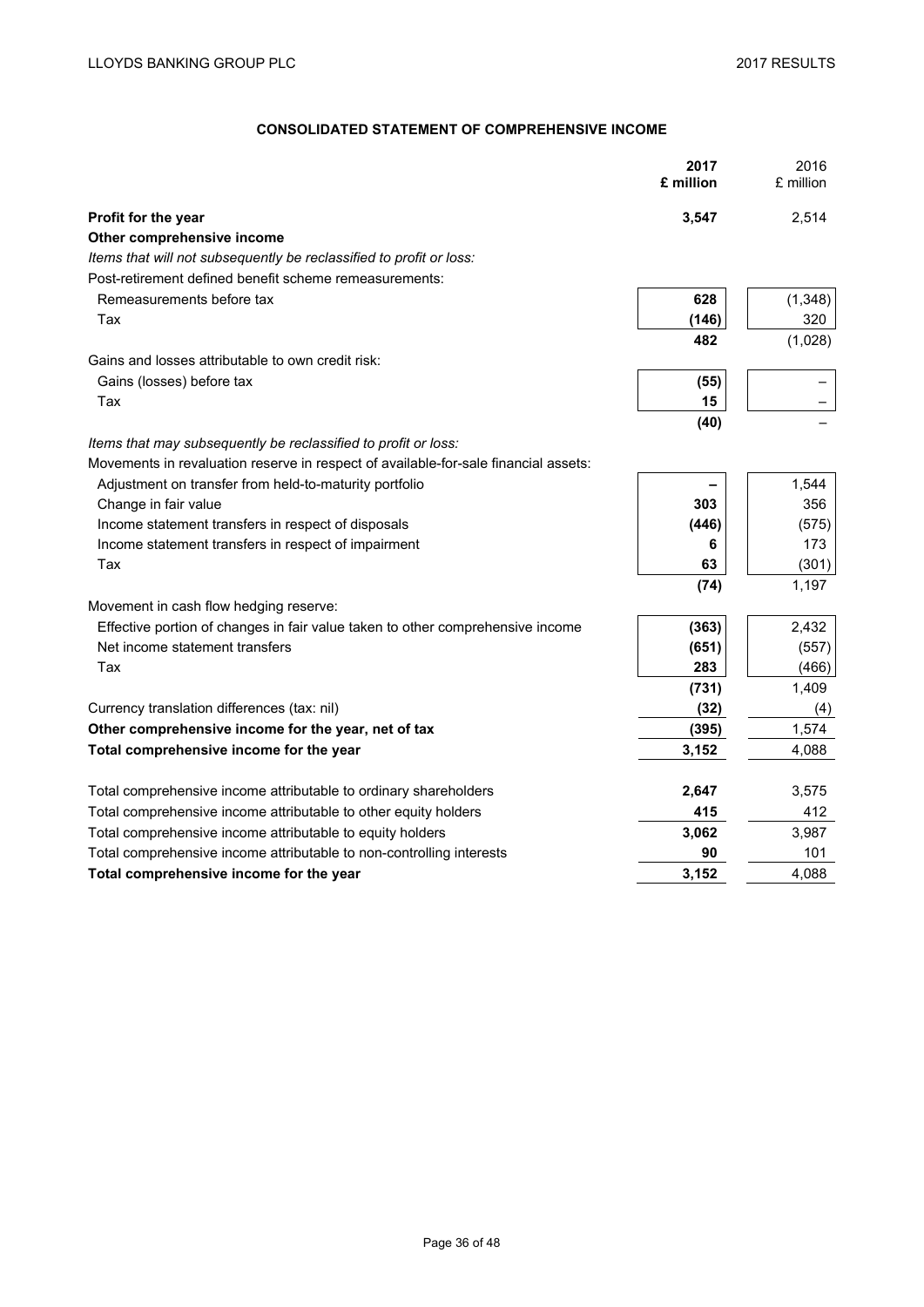# **CONSOLIDATED BALANCE SHEET**

|                                                                         | At 31 Dec         | At 31 Dec         |
|-------------------------------------------------------------------------|-------------------|-------------------|
|                                                                         | 2017<br>£ million | 2016<br>£ million |
|                                                                         |                   |                   |
| <b>Assets</b>                                                           |                   |                   |
| Cash and balances at central banks                                      | 58,521            | 47,452            |
| Items in the course of collection from banks                            | 755               | 706               |
| Trading and other financial assets at fair value through profit or loss | 162,878           | 151,174           |
| Derivative financial instruments                                        | 25,834            | 36,138            |
| Loans and receivables:                                                  |                   |                   |
| Loans and advances to banks                                             | 6,611             | 26,902            |
| Loans and advances to customers                                         | 472,498           | 457,958           |
| Debt securities                                                         | 3,643             | 3,397             |
|                                                                         | 482,752           | 488,257           |
| Available-for-sale financial assets                                     | 42,098            | 56,524            |
| Goodwill                                                                | 2,310             | 2,016             |
| Value of in-force business                                              | 4,839             | 5,042             |
| Other intangible assets                                                 | 2,835             | 1,681             |
| Property, plant and equipment                                           | 12,727            | 12,972            |
| Current tax recoverable                                                 | 16                | 28                |
| Deferred tax assets                                                     | 2,284             | 2,706             |
| Retirement benefit assets                                               | 723               | 342               |
| Other assets                                                            | 13,537            | 12,755            |
| <b>Total assets</b>                                                     | 812,109           | 817,793           |
|                                                                         |                   |                   |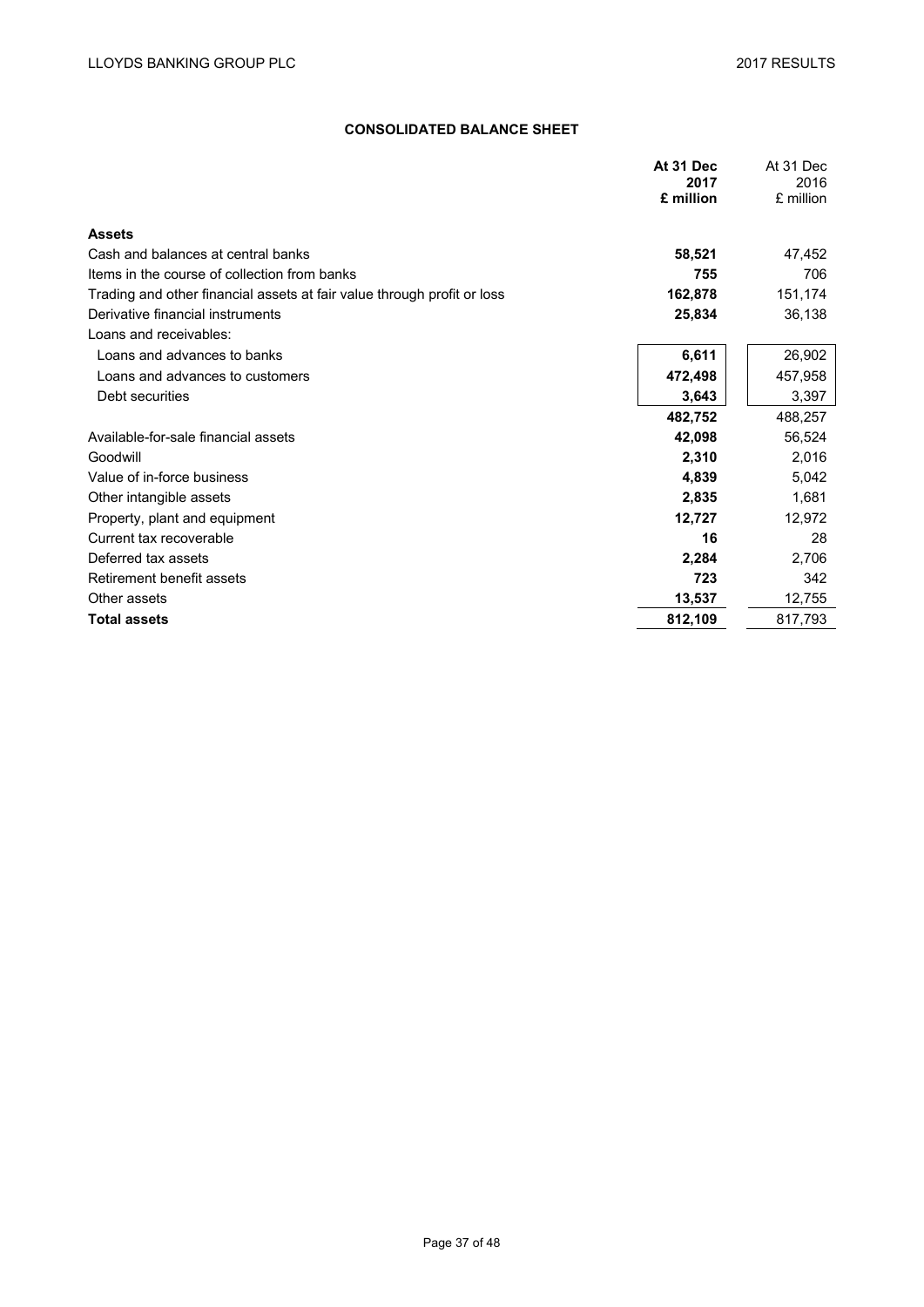| <b>Equity and liabilities</b>                                                       | At 31 Dec<br>2017<br>£ million | At 31 Dec<br>2016<br>£ million |
|-------------------------------------------------------------------------------------|--------------------------------|--------------------------------|
| <b>Liabilities</b>                                                                  |                                |                                |
| Deposits from banks                                                                 | 29,804                         | 16,384                         |
| Customer deposits                                                                   | 418,124                        | 415,460                        |
| Items in course of transmission to banks                                            | 584                            | 548                            |
| Trading and other financial liabilities at fair value through profit or loss        | 50,877                         | 54,504                         |
| Derivative financial instruments                                                    | 26,124                         | 34,924                         |
| Notes in circulation                                                                | 1,313                          | 1,402                          |
| Debt securities in issue                                                            | 72,450                         | 76,314                         |
| Liabilities arising from insurance contracts and participating investment contracts | 103,413                        | 94,390                         |
| Liabilities arising from non-participating investment contracts                     | 15,447                         | 20,112                         |
| Other liabilities                                                                   | 20,730                         | 29,193                         |
| Retirement benefit obligations                                                      | 358                            | 822                            |
| <b>Current tax liabilities</b>                                                      | 274                            | 226                            |
| Deferred tax liabilities                                                            |                                |                                |
| Other provisions                                                                    | 5,546                          | 4,868                          |
| Subordinated liabilities                                                            | 17,922                         | 19,831                         |
| <b>Total liabilities</b>                                                            | 762,966                        | 768,978                        |
| <b>Equity</b>                                                                       |                                |                                |
| Share capital                                                                       | 7,197                          | 7,146                          |
| Share premium account                                                               | 17,634                         | 17,622                         |
| Other reserves                                                                      | 13,815                         | 14,652                         |
| Retained profits                                                                    | 4,905                          | 3,600                          |
| Shareholders' equity                                                                | 43,551                         | 43,020                         |
| Other equity instruments                                                            | 5,355                          | 5,355                          |
| Total equity excluding non-controlling interests                                    | 48,906                         | 48,375                         |
| Non-controlling interests                                                           | 237                            | 440                            |
| <b>Total equity</b>                                                                 | 49,143                         | 48,815                         |
| <b>Total equity and liabilities</b>                                                 | 812,109                        | 817,793                        |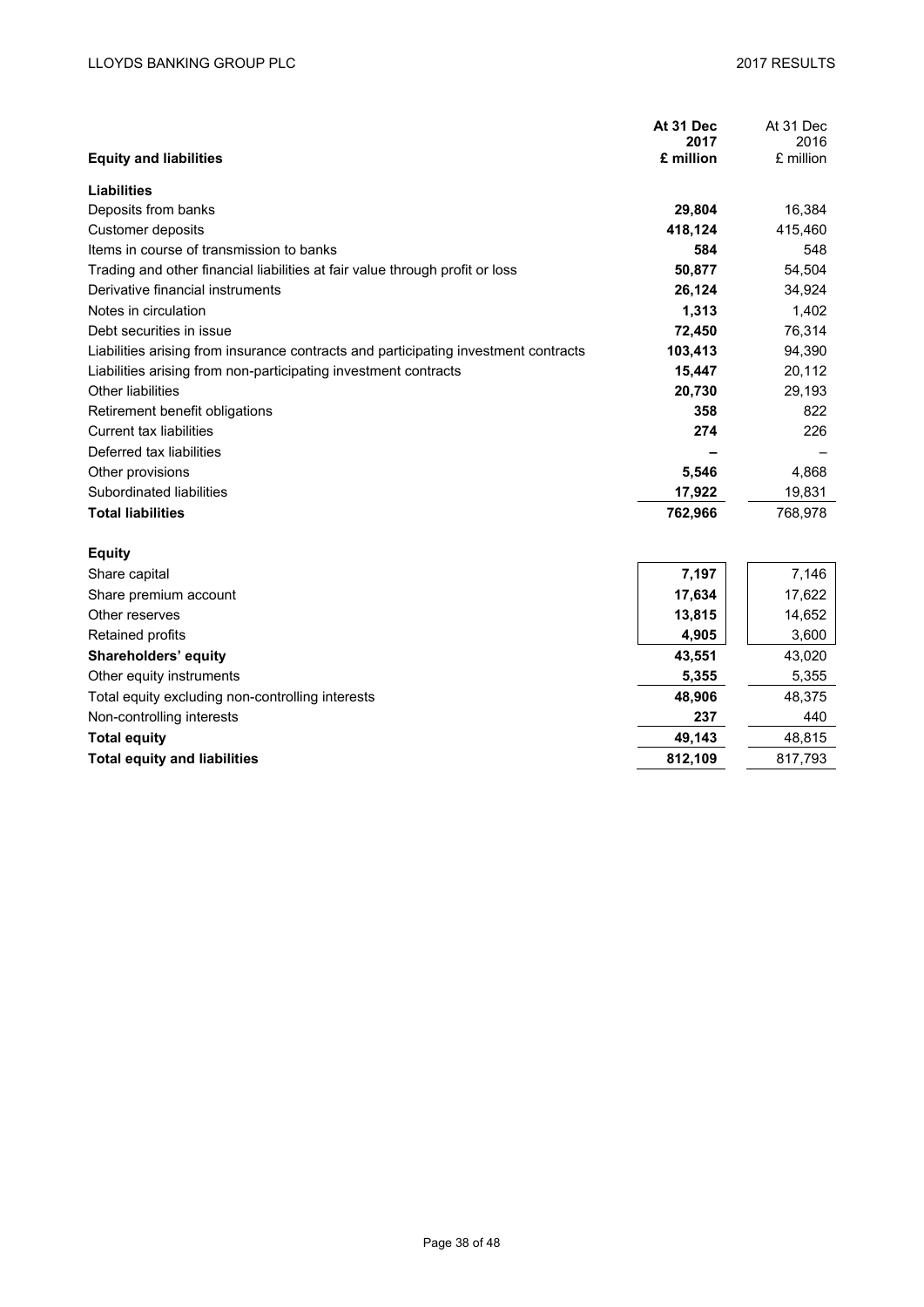# **CONSOLIDATED STATEMENT OF CHANGES IN EQUITY**

|                                                                                                         |                                                        |                                       | Attributable to equity shareholders     |                           |                                             |                                                      |                           |
|---------------------------------------------------------------------------------------------------------|--------------------------------------------------------|---------------------------------------|-----------------------------------------|---------------------------|---------------------------------------------|------------------------------------------------------|---------------------------|
|                                                                                                         | <b>Share</b><br>capital<br>and<br>premium<br>£ million | <b>Other</b><br>reserves<br>£ million | <b>Retained</b><br>profits<br>£ million | <b>Total</b><br>£ million | Other<br>equity<br>instruments<br>£ million | Non-<br>controlling<br><b>interests</b><br>£ million | <b>Total</b><br>£ million |
| Balance at 1 January 2017<br><b>Comprehensive income</b>                                                | 24,768                                                 | 14,652                                | 3,600                                   | 43,020                    | 5,355                                       | 440                                                  | 48,815                    |
| Profit for the year                                                                                     |                                                        |                                       | 3,457                                   | 3,457                     |                                             | 90                                                   | 3,547                     |
| Other comprehensive<br>income                                                                           |                                                        |                                       |                                         |                           |                                             |                                                      |                           |
| Post-retirement defined<br>benefit scheme<br>remeasurements, net of tax                                 |                                                        |                                       | 482                                     | 482                       |                                             |                                                      | 482                       |
| Movements in revaluation<br>reserve in respect of<br>available-for-sale financial<br>assets, net of tax |                                                        | (74)                                  |                                         | (74)                      |                                             |                                                      | (74)                      |
| Gains and losses<br>attributable to own credit<br>risk, net of tax                                      |                                                        |                                       | (40)                                    | (40)                      |                                             |                                                      | (40)                      |
| Movements in cash flow                                                                                  |                                                        |                                       |                                         |                           |                                             |                                                      |                           |
| hedging reserve, net of tax<br>Currency translation                                                     |                                                        | (731)                                 |                                         | (731)                     |                                             | -                                                    | (731)                     |
| differences (tax: £nil)                                                                                 |                                                        | (32)                                  |                                         | (32)                      |                                             |                                                      | (32)                      |
| Total other comprehensive                                                                               |                                                        |                                       |                                         |                           |                                             |                                                      |                           |
| income<br><b>Total comprehensive</b>                                                                    |                                                        | (837)                                 | 442                                     | (395)                     |                                             |                                                      | (395)                     |
| income                                                                                                  |                                                        | (837)                                 | 3,899                                   | 3,062                     |                                             | 90                                                   | 3,152                     |
| <b>Transactions with</b><br>owners                                                                      |                                                        |                                       |                                         |                           |                                             |                                                      |                           |
| Dividends<br>Distributions on other<br>equity instruments, net of                                       |                                                        |                                       | (2, 284)                                | (2, 284)                  |                                             | (51)                                                 | (2, 335)                  |
| tax                                                                                                     |                                                        |                                       | (313)                                   | (313)                     |                                             |                                                      | (313)                     |
| Issue of ordinary shares                                                                                | 63                                                     |                                       |                                         | 63                        |                                             |                                                      | 63                        |
| Movement in treasury<br>shares                                                                          |                                                        |                                       | (411)                                   | (411)                     |                                             |                                                      | (411)                     |
| Value of employee<br>services:                                                                          |                                                        |                                       |                                         |                           |                                             |                                                      |                           |
| Share option schemes                                                                                    |                                                        |                                       | 82                                      | 82                        |                                             |                                                      | 82                        |
| Other employee award<br>schemes                                                                         |                                                        |                                       | 332                                     | 332                       |                                             |                                                      | 332                       |
| Changes in non-controlling<br>interests                                                                 |                                                        |                                       |                                         |                           |                                             | (242)                                                | (242)                     |
| <b>Total transactions with</b><br>owners                                                                | 63                                                     |                                       | (2, 594)                                | (2, 531)                  |                                             | (293)                                                | (2,824)                   |
| <b>Balance at</b><br>31 December 2017                                                                   | 24,831                                                 | 13,815                                | 4,905                                   | 43,551                    | 5,355                                       | 237                                                  | 49,143                    |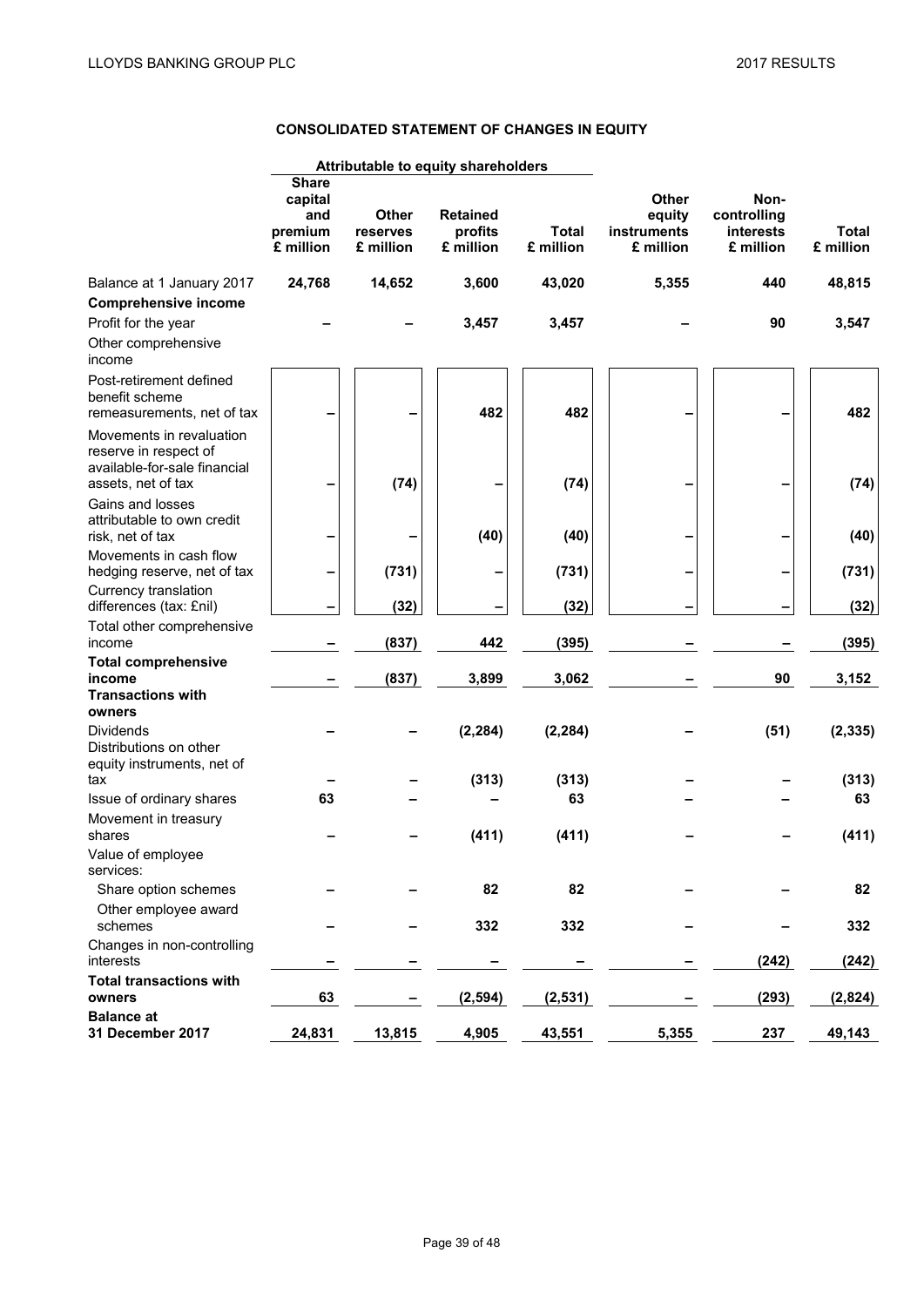|                                                                                                      |                                                          |           | Attributable to equity shareholders                  |          |                                         |                                                      |                    |
|------------------------------------------------------------------------------------------------------|----------------------------------------------------------|-----------|------------------------------------------------------|----------|-----------------------------------------|------------------------------------------------------|--------------------|
|                                                                                                      | Share<br>capital<br>and<br>premium reserves<br>£ million | £ million | Other Retained<br>profits<br>$£$ million $£$ million |          | Other<br>Total instruments<br>£ million | Non-<br>equity controlling<br>interests<br>£ million | Total<br>£ million |
| Balance at 1 January 2016                                                                            | 24,558                                                   | 12,260    | 4,416                                                | 41,234   | 5,355                                   | 391                                                  | 46,980             |
| <b>Comprehensive income</b>                                                                          |                                                          |           |                                                      |          |                                         |                                                      |                    |
| Profit for the year                                                                                  |                                                          |           | 2,413                                                | 2,413    |                                         | 101                                                  | 2,514              |
| Other comprehensive income                                                                           |                                                          |           |                                                      |          |                                         |                                                      |                    |
| Post-retirement defined benefit scheme<br>remeasurements, net of tax                                 |                                                          |           | (1,028)                                              | (1,028)  |                                         |                                                      | (1,028)            |
| Movements in revaluation reserve in<br>respect of available-for-sale financial<br>assets, net of tax |                                                          | 1,197     |                                                      | 1,197    |                                         |                                                      | 1,197              |
| Movements in cash flow hedging reserve,<br>net of tax                                                | —                                                        | 1,409     |                                                      | 1,409    |                                         |                                                      | 1,409              |
| Currency translation differences (tax: £nil)                                                         |                                                          | (4)       |                                                      | (4)      |                                         |                                                      | (4)                |
| Total other comprehensive income                                                                     | $\qquad \qquad$                                          | 2,602     | (1,028)                                              | 1,574    |                                         |                                                      | 1,574              |
| <b>Total comprehensive income</b>                                                                    |                                                          | 2,602     | 1,385                                                | 3,987    |                                         | 101                                                  | 4,088              |
| <b>Transactions with owners</b>                                                                      |                                                          |           |                                                      |          |                                         |                                                      |                    |
| <b>Dividends</b>                                                                                     |                                                          |           | (2,014)                                              | (2,014)  |                                         | (29)                                                 | (2,043)            |
| Distributions on other equity instruments,<br>net of tax                                             |                                                          |           | (321)                                                | (321)    |                                         | —                                                    | (321)              |
| Redemption of preference shares                                                                      | 210                                                      | (210)     |                                                      |          |                                         |                                                      |                    |
| Movement in treasury shares                                                                          |                                                          |           | (175)                                                | (175)    |                                         |                                                      | (175)              |
| Value of employee services:                                                                          |                                                          |           |                                                      |          |                                         |                                                      |                    |
| Share option schemes                                                                                 | -                                                        |           | 141                                                  | 141      |                                         |                                                      | 141                |
| Other employee award schemes                                                                         |                                                          |           | 168                                                  | 168      |                                         |                                                      | 168                |
| Changes in non-controlling interests                                                                 |                                                          |           |                                                      |          |                                         | (23)                                                 | (23)               |
| <b>Total transactions with owners</b>                                                                | 210                                                      | (210)     | (2, 201)                                             | (2, 201) |                                         | (52)                                                 | (2, 253)           |
| <b>Balance at 31 December 2016</b>                                                                   | 24,768                                                   | 14,652    | 3,600                                                | 43,020   | 5,355                                   | 440                                                  | 48,815             |
|                                                                                                      |                                                          |           |                                                      |          |                                         |                                                      |                    |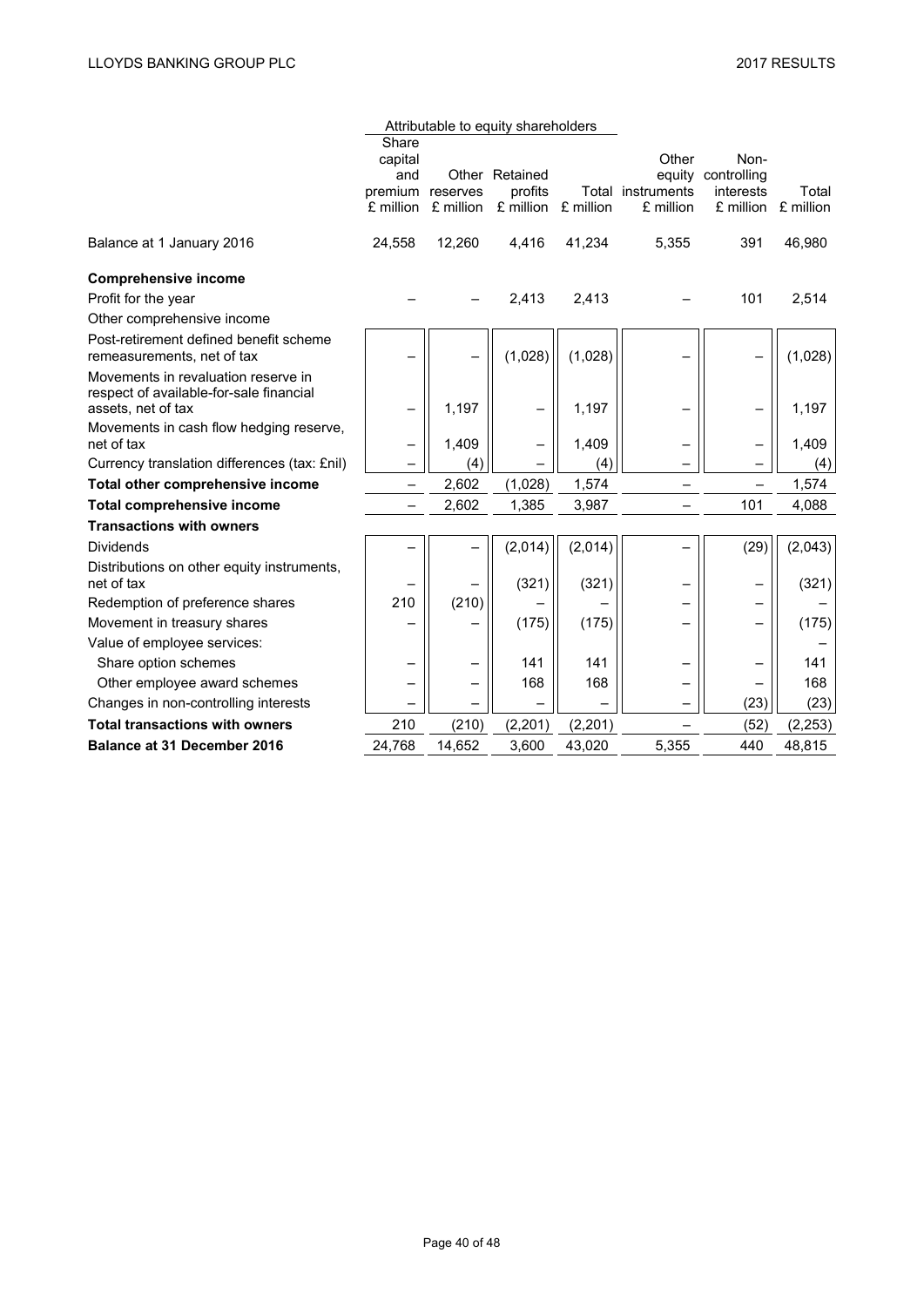## **NOTES TO THE CONSOLIDATED FINANCIAL STATEMENTS**

## **1. Accounting policies, presentation and estimates**

These condensed consolidated financial statements as at and for the year to 31 December 2017 have been prepared in accordance with the Listing Rules of the Financial Conduct Authority (FCA) relating to Preliminary Announcements and comprise the results of Lloyds Banking Group plc (the Company) together with its subsidiaries (the Group). They do not include all of the information required for full annual financial statements. Copies of the 2017 Annual Report and Accounts will be available on the Group's website and upon request from Investor Relations, Lloyds Banking Group plc, 25 Gresham Street, London EC2V 7HN.

Except as noted below, the accounting policies are consistent with those applied by the Group in its 2016 Annual Report and Accounts, and there have been no significant changes in the basis upon which estimates have been determined, compared to that applied at 31 December 2016.

With effect from 1 January 2017 the Group has elected to early adopt the provision in IFRS9 for gains and losses attributable to changes in own credit risk on financial liabilities designated at fair value through profit or loss to be presented in other comprehensive income. The impact has been to increase profit after tax and reduce other comprehensive income by £40 million in the year ended 31 December 2017; there is no impact on total liabilities or shareholders' equity. Comparatives have not been restated.

## **2. Taxation**

The UK corporation tax rate for the year was 19.25 per cent (2016: 20 per cent). An explanation of the relationship between tax expense and accounting profit is set out below:

|                                                   | 2017    | 2016     |
|---------------------------------------------------|---------|----------|
|                                                   | £m      | £m       |
| Profit before tax                                 | 5,275   | 4,238    |
| UK corporation tax thereon                        | (1,015) | (848)    |
| Impact of surcharge on banking profits            | (452)   | (266)    |
| Non-deductible costs: conduct charges             | (352)   | (219)    |
| Non-deductible costs: bank levy                   | (44)    | (40)     |
| Other non-deductible costs                        | (59)    | (135)    |
| Non-taxable income                                | 72      | 75       |
| Tax-exempt gains on disposals                     | 128     | 19       |
| Recognition of losses that arose in prior years   |         | 59       |
| Remeasurement of deferred tax due to rate changes | (9)     | (201)    |
| Differences in overseas tax rates                 | (15)    | 10       |
| Policyholder tax <sup>1</sup>                     | (66)    | (241)    |
| Adjustments in respect of prior years             | 85      | 64       |
| Tax effect of share of results of joint ventures  | (1)     | (1)      |
| Tax expense                                       | (1,728) | (1, 724) |

 $1$  In 2016 this included a £231 million write down of the deferred tax asset held within the life business, reflecting the Group's utilisation estimate which was restricted by the prevailing economic environment.

The UK corporation tax rate will reduce from 19 per cent to 17 per cent on 1 April 2020. The Group measures its deferred tax assets and liabilities at the value expected to be recoverable or payable in future periods, and remeasures them at each reporting date based on the most recent estimates of utilisation or settlement, including the impact of the bank surcharge where appropriate. The deferred tax impact of this remeasurement in 2017 is a charge of £9 million in the income statement and a credit of £22 million in other comprehensive income.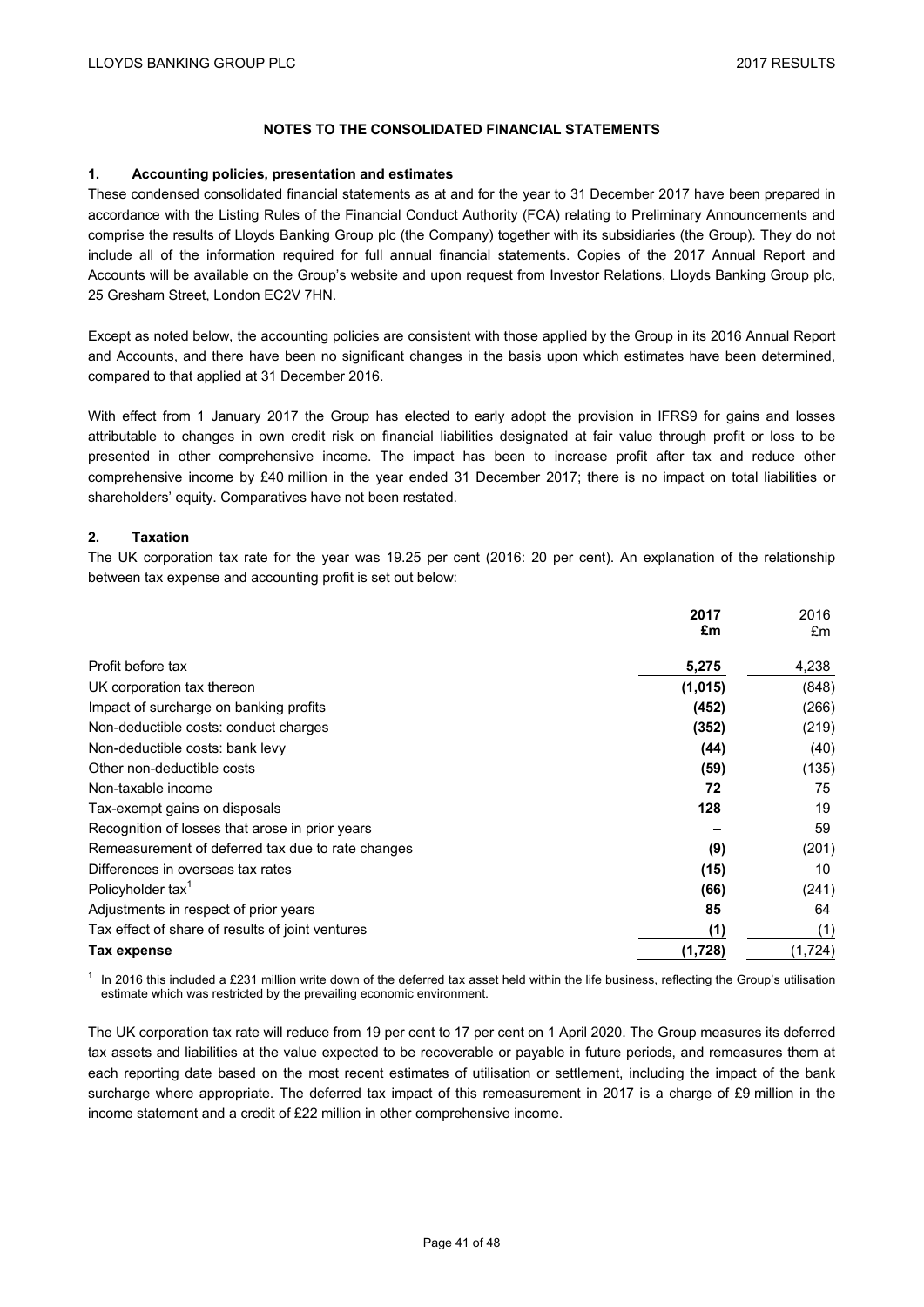## **3. Earnings per share**

|                                                                | 2017<br>£m       | 2016<br>£m       |
|----------------------------------------------------------------|------------------|------------------|
| Profit attributable to equity shareholders – basic and diluted | 3,042            | 2,001            |
| Tax credit on distributions to other equity holders            | 102              | 91               |
|                                                                | 3,144            | 2,092            |
|                                                                | 2017<br>million  | 2016<br>million  |
| Weighted average number of ordinary shares in issue – basic    | 71,710           | 71,234           |
| Adjustment for share options and awards                        | 683              | 790              |
| Weighted average number of ordinary shares in issue – diluted  | 72,393           | 72,024           |
| Basic earnings per share                                       | 4.4 <sub>p</sub> | 2.9 <sub>p</sub> |
| Diluted earnings per share                                     | 4.3p             | 2.9 <sub>p</sub> |

## **4. Provisions for liabilities and charges**

## **Payment protection insurance (excluding MBNA)**

The Group increased the provision for PPI costs by a further £1,650 million in 2017, of which £600 million was in the fourth quarter, bringing the total amount provided to £18,675 million. The remaining provision is consistent with an average of 11,000 complaints per week (previously 9,000) through to the industry deadline of August 2019, in line with the average experience over the last nine months.

The higher volume of complaints received has been driven by increased claims management company (CMC) marketing activity and the Financial Conduct Authority (FCA) advertising campaign.

At 31 December 2017, a provision of £2,438 million remained unutilised relating to complaints and associated administration costs. Total cash payments were £1,470 million during the year to 31 December 2017.

## *Sensitivities*

The Group estimates that it has sold approximately 16 million PPI policies since 2000. These include policies that were not mis-sold and those that have been successfully claimed upon. Since the commencement of the PPI redress programme in 2011 the Group estimates that it has contacted, settled or provided for approximately 53 per cent of the policies sold since 2000.

The total amount provided for PPI represents the Group's best estimate of the likely future cost. However a number of risks and uncertainties remain in particular with respect to future volumes. The cost could differ from the Group's estimates and the assumptions underpinning them, and could result in a further provision being required. There is significant uncertainty around the impact of the regulatory changes, FCA media campaign and Claims Management Company and customer activity.

For every additional 1,000 reactive complaints per week above 11,000 on average through to the industry deadline of August 2019, the Group would expect an additional charge of £200 million.

## **Payment protection insurance (MBNA)**

With regard to MBNA, as announced in December 2016, the Group's exposure is capped at £240 million, already provided for, through an indemnity received from Bank of America.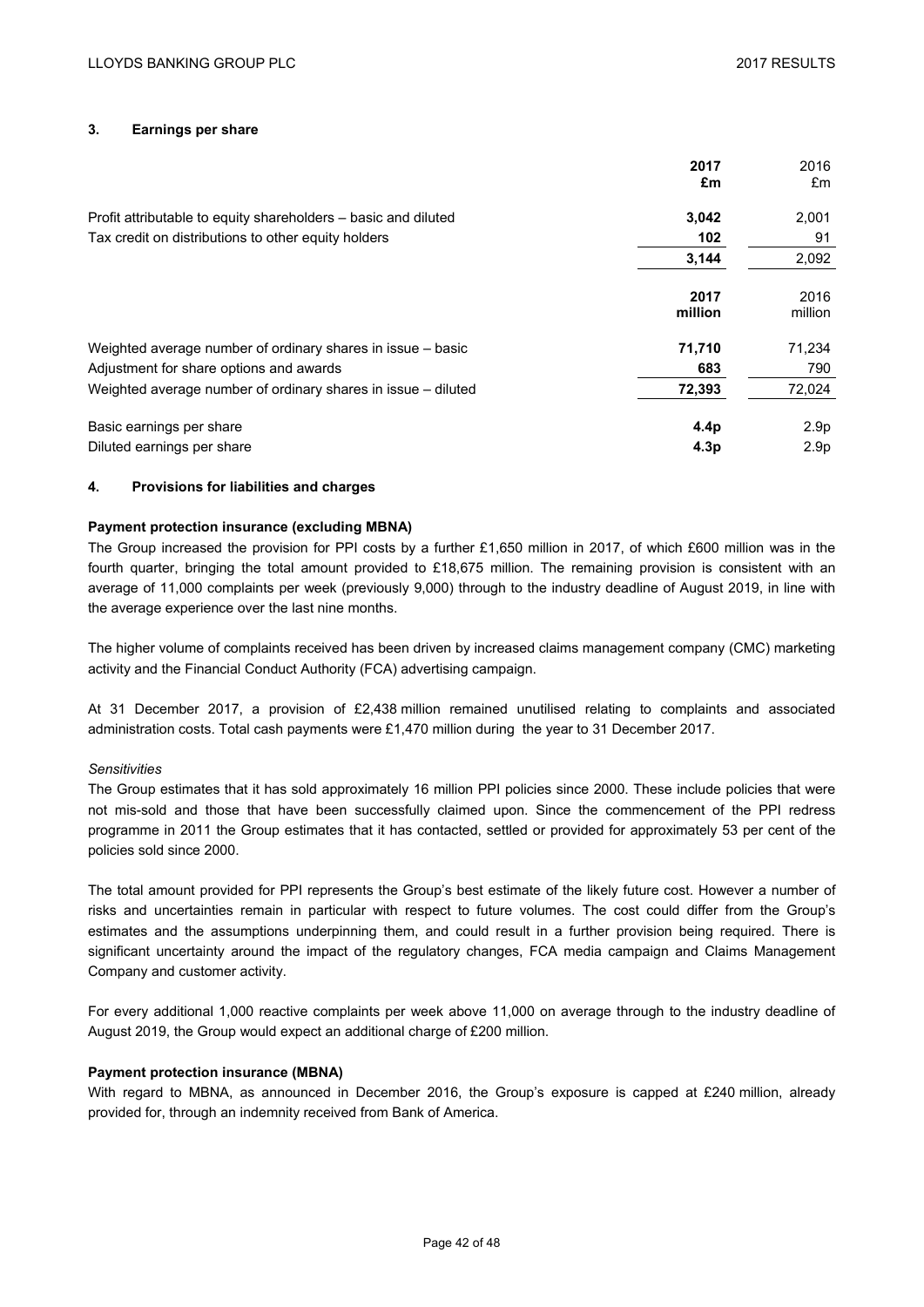## **Other provisions for legal actions and regulatory matters**

In the course of its business, the Group is engaged in discussions with the PRA, FCA and other UK and overseas regulators and other governmental authorities on a range of matters. The Group also receives complaints in connection with its past conduct and claims brought by or on behalf of current and former employees, customers, investors and other third parties and is subject to legal proceedings and other legal actions. Where significant, provisions are held against the costs expected to be incurred in relation to these matters and matters arising from related internal reviews. During the year ended 31 December 2017 the Group charged a further £865 million in respect of legal actions and other regulatory matters, the unutilised balance at 31 December 2017 was £1,292 million (31 December 2016: £1,339 million). The most significant items are as follows.

## *Arrears handling related activities*

The Group has provided an additional £245 million (bringing the total provided to date to £642 million), for the costs of identifying and rectifying certain arrears management fees and activities. Following a review of the Group's arrears handling activities, the Group has put in place a number of actions to improve further its handling of customers in these areas and has made good progress in reimbursing mortgage arrears fees to the 590,000 impacted customers.

#### *Packaged bank accounts*

In 2017 the Group provided an additional £245 million in respect of complaints relating to alleged mis-selling of packaged bank accounts raising the total amount provided to £750 million. A number of risks and uncertainties remain in particular with respect to future volumes.

## *Customer claims in relation to insurance branch business in Germany*

The Group continues to receive claims in Germany from customers relating to policies issued by Clerical Medical Investment Group Limited (subsequently renamed Scottish Widows Limited). The German industry-wide issue regarding notification of contractual 'cooling off' periods continued to lead to an increasing number of claims in 2016 and 2017. Up to 31 December 2016 the Group had provided a total of £639 million and no further amounts have been provided to 31 December 2017. The validity of the claims facing the Group depends upon the facts and circumstances in respect of each claim. As a result the ultimate financial effect, which could be significantly different from the current provision, will be known only once all relevant claims have been resolved.

## *HBOS Reading – customer review*

The Group is undertaking a review into a number of customer cases from the former HBOS Impaired Assets Office based in Reading. This review follows the conclusion of a criminal trial in which a number of individuals, including two former HBOS employees, were convicted of conspiracy to corrupt, fraudulent trading and associated money laundering offences which occurred prior to the acquisition of HBOS by the Group in 2009. The Group has provided £100 million in the year to 31 December 2017 and is in the process of paying compensation to the victims of the fraud for economic losses as well as ex-gratia payments and awards for distress and inconvenience. The review is ongoing and at 12 February 2018, the Group had made offers to 57 customers, which represents more than 80 per cent of the customers in the review.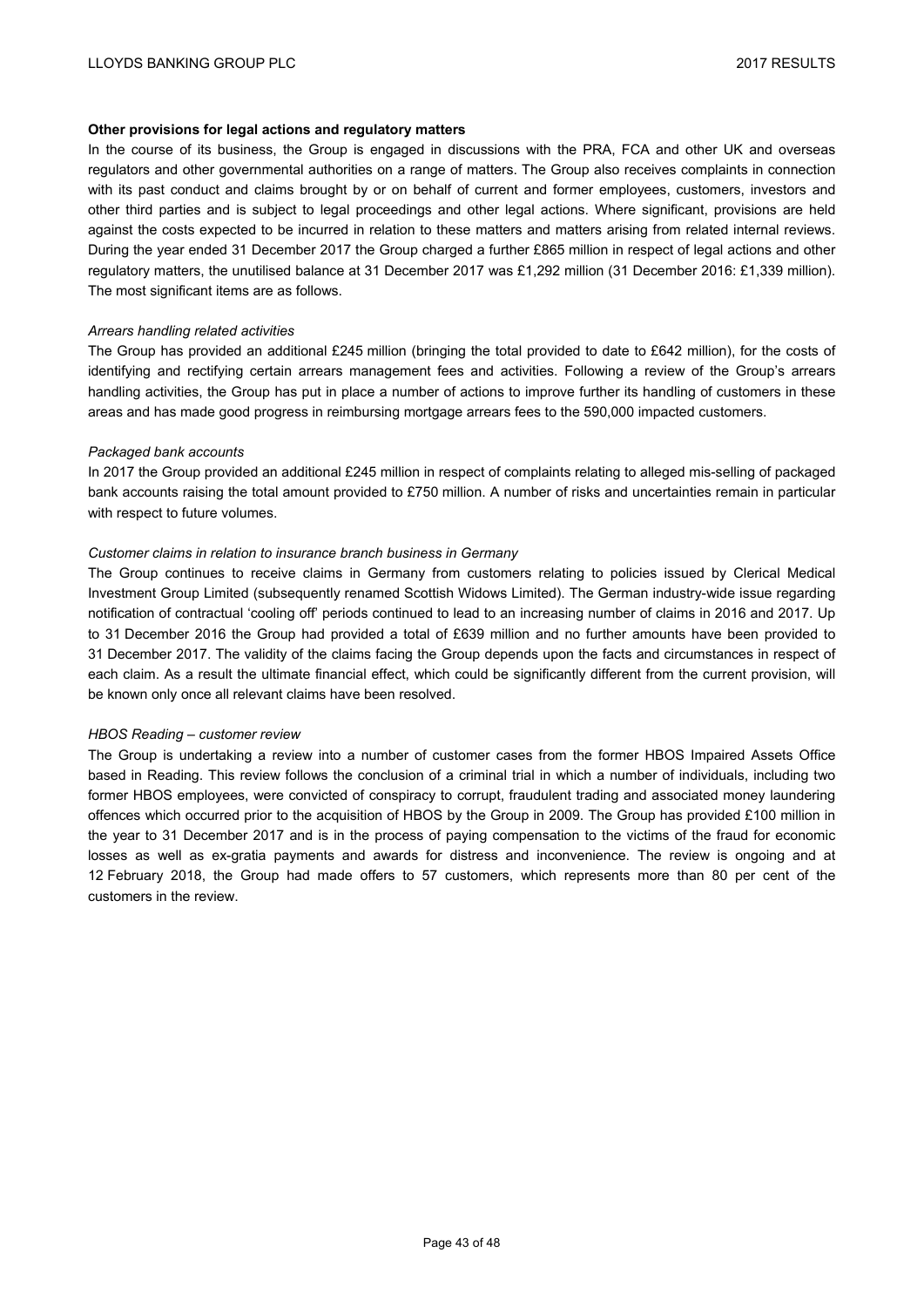## **5. Contingent liabilities and commitments**

#### **Interchange fees**

With respect to multi-lateral interchange fees (MIFs), the Group is not directly involved in the ongoing investigations and litigation (as described below) which involve card schemes such as Visa and MasterCard. However, the Group is a member of Visa and MasterCard and other card schemes.

- The European Commission continues to pursue competition investigations against MasterCard and Visa probing, amongst other things, MIFs paid in respect of cards issued outside the EEA;
- Litigation brought by retailers continues in the English Courts against both Visa and MasterCard.
- Any ultimate impact on the Group of the above investigations and litigation against Visa and MasterCard remains uncertain at this time.

Visa Inc completed its acquisition of Visa Europe on 21 June 2016. As part of this transaction, the Group and certain other UK banks also entered into a Loss Sharing Agreement (LSA) with Visa Inc, which clarifies the allocation of liabilities between the parties should the litigation referred to above result in Visa Inc being liable for damages payable by Visa Europe. The maximum amount of liability to which the Group may be subject under the LSA is capped at the cash consideration which was received by the Group at completion. Visa Inc may also have recourse to a general indemnity, previously in place under Visa Europe's Operating Regulations, for damages claims concerning inter or intra-regional MIF setting activities.

## **LIBOR and other trading rates**

In July 2014, the Group announced that it had reached settlements totalling £217 million (at 30 June 2014 exchange rates) to resolve with UK and US federal authorities legacy issues regarding the manipulation several years ago of Group companies' submissions to the British Bankers' Association (BBA) London Interbank Offered Rate (LIBOR) and Sterling Repo Rate. The Group continues to cooperate with various other government and regulatory authorities, including the Serious Fraud Office, the Swiss Competition Commission, and a number of US State Attorneys General, in conjunction with their investigations into submissions made by panel members to the bodies that set LIBOR and various other interbank offered rates.

Certain Group companies, together with other panel banks, have also been named as defendants in private lawsuits, including purported class action suits, in the US in connection with their roles as panel banks contributing to the setting of US Dollar, Japanese Yen and Sterling LIBOR and the Australian BBSW Reference Rate. Certain of the plaintiffs' claims, including those in connection with USD and JPY LIBOR, have been dismissed by the US Federal Court for Southern District of New York, and decisions are awaited on the Group's motions to dismiss the Sterling LIBOR and BBSW claims. The decisions leading to the Group's dismissal from the USD LIBOR claims are subject to two appeals; the first took place on 25 September 2017 and a decision is expected in the first quarter of 2018, and the second is expected to take place in the first half of 2018. The decisions leading to the Group's dismissal from the JPY LIBOR claims are not presently subject to appeal.

Certain Group companies are also named as defendants in (i) UK based claims; and (ii) in a Dutch class action, each raising LIBOR manipulation allegations. A number of the claims against the Group in relation to the alleged mis-sale of interest rate hedging products also include allegations of LIBOR manipulation.

It is currently not possible to predict the scope and ultimate outcome on the Group of the various outstanding regulatory investigations not encompassed by the settlements, any private lawsuits or any related challenges to the interpretation or validity of any of the Group's contractual arrangements, including their timing and scale.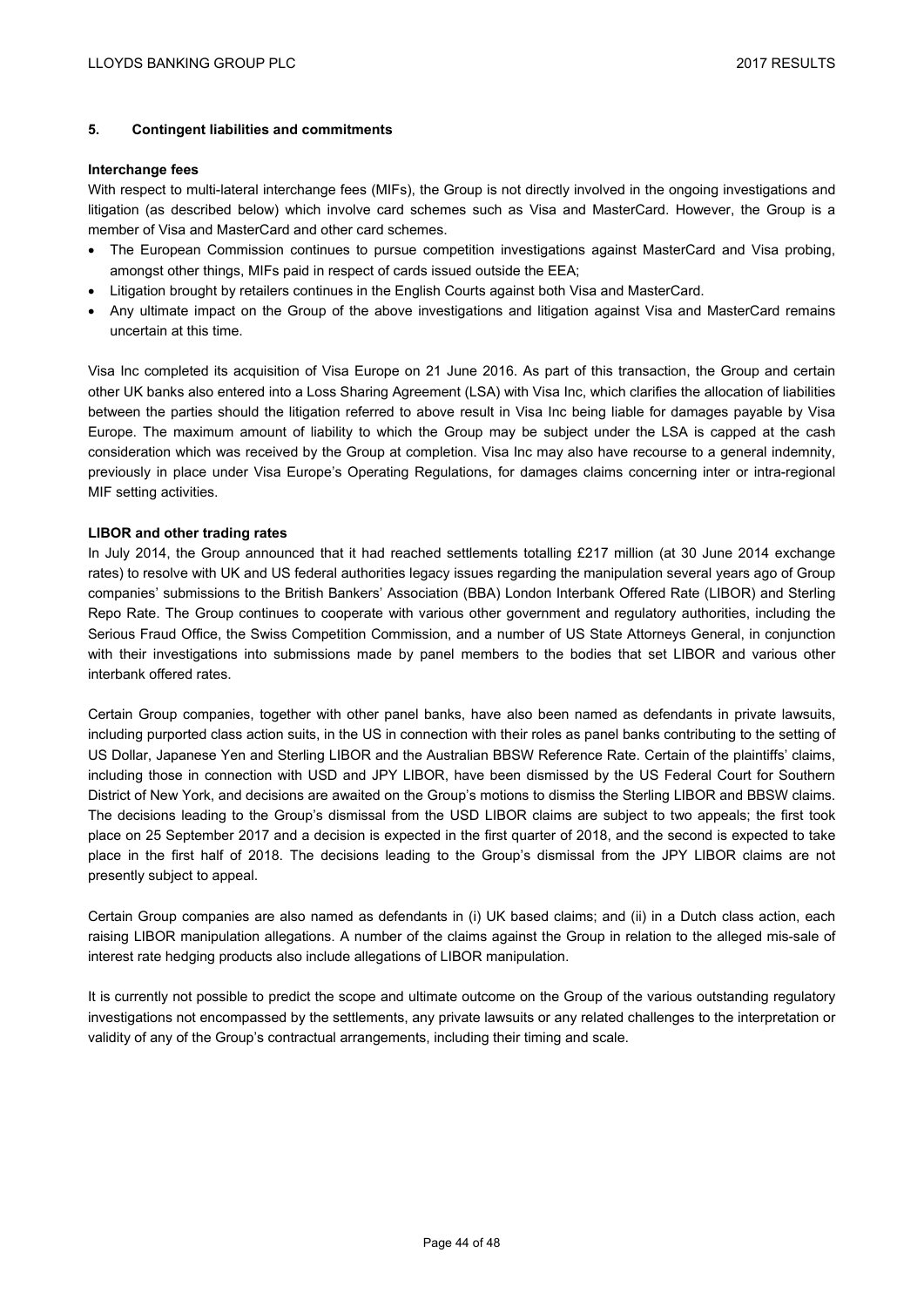## **UK shareholder litigation**

In August 2014, the Group and a number of former directors were named as defendants in a claim by a number of claimants who held shares in Lloyds TSB Group plc (LTSB) prior to the acquisition of HBOS plc, alleging breaches of duties in relation to information provided to shareholders in connection with the acquisition and the recapitalisation of LTSB. The defendants refute all claims made. A trial commenced in the English High Court on 18 October 2017 and is scheduled to conclude in the first quarter of 2018 with judgment to follow. It is currently not possible to determine the ultimate impact on the Group (if any).

## **Financial Services Compensation Scheme**

Following the default of a number of deposit takers in 2008, the Financial Services Compensation Scheme (FSCS) borrowed funds from HM Treasury to meet the compensation costs for customers of those firms. In June 2017, the FSCS announced that following the sale of certain Bradford & Bingley mortgage assets, the principal balance outstanding on the HM Treasury loan was £4,678 million (31 December 2016: £15,655 million). Although it is anticipated that the substantial majority of this loan will be repaid from funds the FSCS receives from asset sales, surplus cash flow or other recoveries in relation to the assets of the firms that defaulted, any shortfall will be funded by deposit-taking participants, including the Group, of the FSCS. The amount of future levies payable by the Group depends on a number of factors, principally, the amounts recovered by the FSCS from asset sales.

## **Tax authorities**

The Group has an open matter in relation to a claim for group relief of losses incurred in its former Irish banking subsidiary, which ceased trading on 31 December 2010. In 2013 HMRC informed the Group that their interpretation of the UK rules which allow the offset of such losses denies the claim. If HMRC's position is found to be correct management estimate that this would result in an increase in current tax liabilities of approximately £650 million (including interest) and a reduction in the Group's deferred tax asset of approximately £350 million. The Group does not agree with HMRC's position and, having taken appropriate advice, does not consider that this is a case where additional tax will ultimately fall due. There are a number of other open matters on which the Group is in discussion with HMRC (including the tax treatment of certain costs arising from the divestment of TSB Banking Group plc), none of which is expected to have a material impact on the financial position of the Group.

## **Residential mortgage repossessions**

In August 2014, the Northern Ireland High Court handed down judgment in favour of the borrowers in relation to three residential mortgage test cases concerning certain aspects of the Group's practice with respect to the recalculation of contractual monthly instalments of customers in arrears. The FCA is actively engaged with the industry in relation to these considerations and has published Guidance on the treatment of customers with mortgage payment shortfalls. The Guidance covers remediation for mortgage customers who may have been affected by the way firms calculate these customers' monthly mortgage instalments. The Group is now determining its detailed approach to implementation of the Guidance and will contact affected customers during 2018.

## **Mortgage arrears handling activities**

On 26 May 2016, the Group was informed that an enforcement team at the FCA had commenced an investigation in connection with the Group's mortgage arrears handling activities. This investigation is ongoing and it is currently not possible to make a reliable assessment of the liability, if any, that may result from the investigation.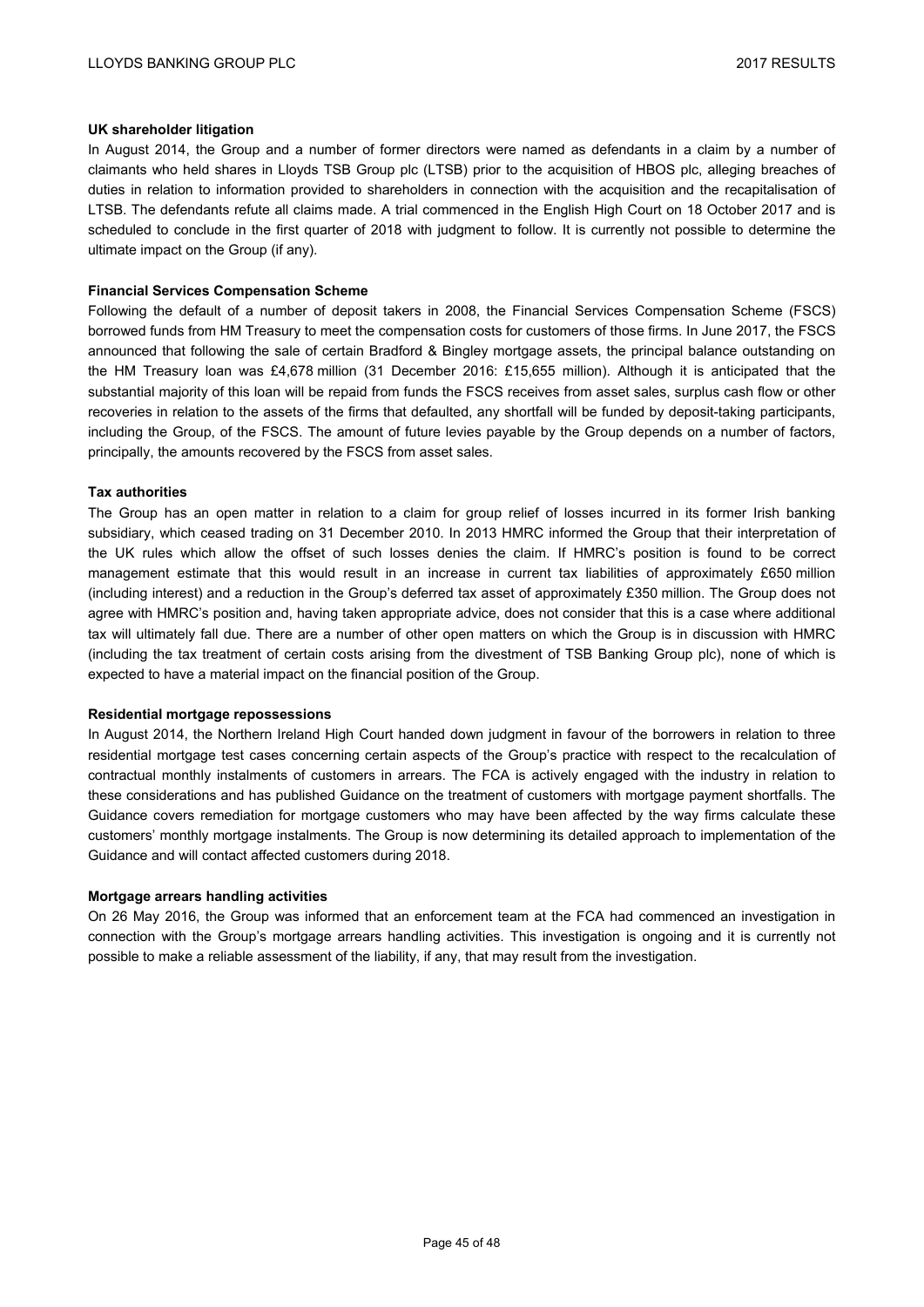## **Other legal actions and regulatory matters**

In addition, during the ordinary course of business the Group is subject to other complaints and threatened or actual legal proceedings (including class or group action claims) brought by or on behalf of current or former employees, customers, investors or other third parties, as well as legal and regulatory reviews, challenges, investigations and enforcement actions, both in the UK and overseas. All such material matters are periodically reassessed, with the assistance of external professional advisers where appropriate, to determine the likelihood of the Group incurring a liability. In those instances where it is concluded that it is more likely than not that a payment will be made, a provision is established to management's best estimate of the amount required at the relevant balance sheet date. In some cases it will not be possible to form a view, for example because the facts are unclear or because further time is needed properly to assess the merits of the case, and no provisions are held in relation to such matters. In these circumstances, specific disclosure in relation to a contingent liability will be made where material. However the Group does not currently expect the final outcome of any such case to have a material adverse effect on its financial position, operations or cash flows.

## **6. Dividends on ordinary shares**

The directors have recommended a final dividend, which is subject to approval by the shareholders at the Annual General Meeting, of 2.05 pence per share (2016: 1.7 pence per share) totalling £1,475 million. These financial statements do not reflect this recommended dividend.

Shareholders who have already joined the dividend reinvestment plan will automatically participate in the plan instead of receiving a cash dividend. Key dates for the payment of the dividends are:

| Shares quoted ex-dividend                                        | <b>19 April 2018</b> |
|------------------------------------------------------------------|----------------------|
| Record date                                                      | 20 April 2018        |
| Final date for joining or leaving the dividend reinvestment plan | 4 May 2018           |
| Dividends paid                                                   | 29 May 2018          |

The final and special dividends in respect of 2016 of 1.7 pence and 0.5 pence per ordinary share were paid to shareholders on 16 May 2017 and an interim dividend for 2017 of 1.0 pence per ordinary share was paid on 27 September 2017; the cash cost of these dividends was £2,284 million net of a credit in respect of unclaimed dividends written-back in accordance with the Company's Articles of Association.

## **7. Events since the balance sheet date**

The Group intends to implement a share buyback of up to £1 billion. This represents the return to shareholders of capital surplus to that required to provide capacity for growth, meet regulatory requirements and cover uncertainties. The share buyback programme will commence in March 2018 and is expected to be completed during the next 12 months.

## **8. Other information**

Financial information contained in this document does not constitute statutory accounts within the meaning of section 434 of the Companies Act 2006 ('the Act'). The statutory accounts for the year ended 31 December 2017 will be published on the Group's website. The report of the auditor on those statutory accounts was unqualified, did not draw attention to any matters by way of emphasis and did not contain a statement under section 498(2) or (3) of the Act. The statutory accounts for the year ended 31 December 2017 have been filed with the Registrar of Companies.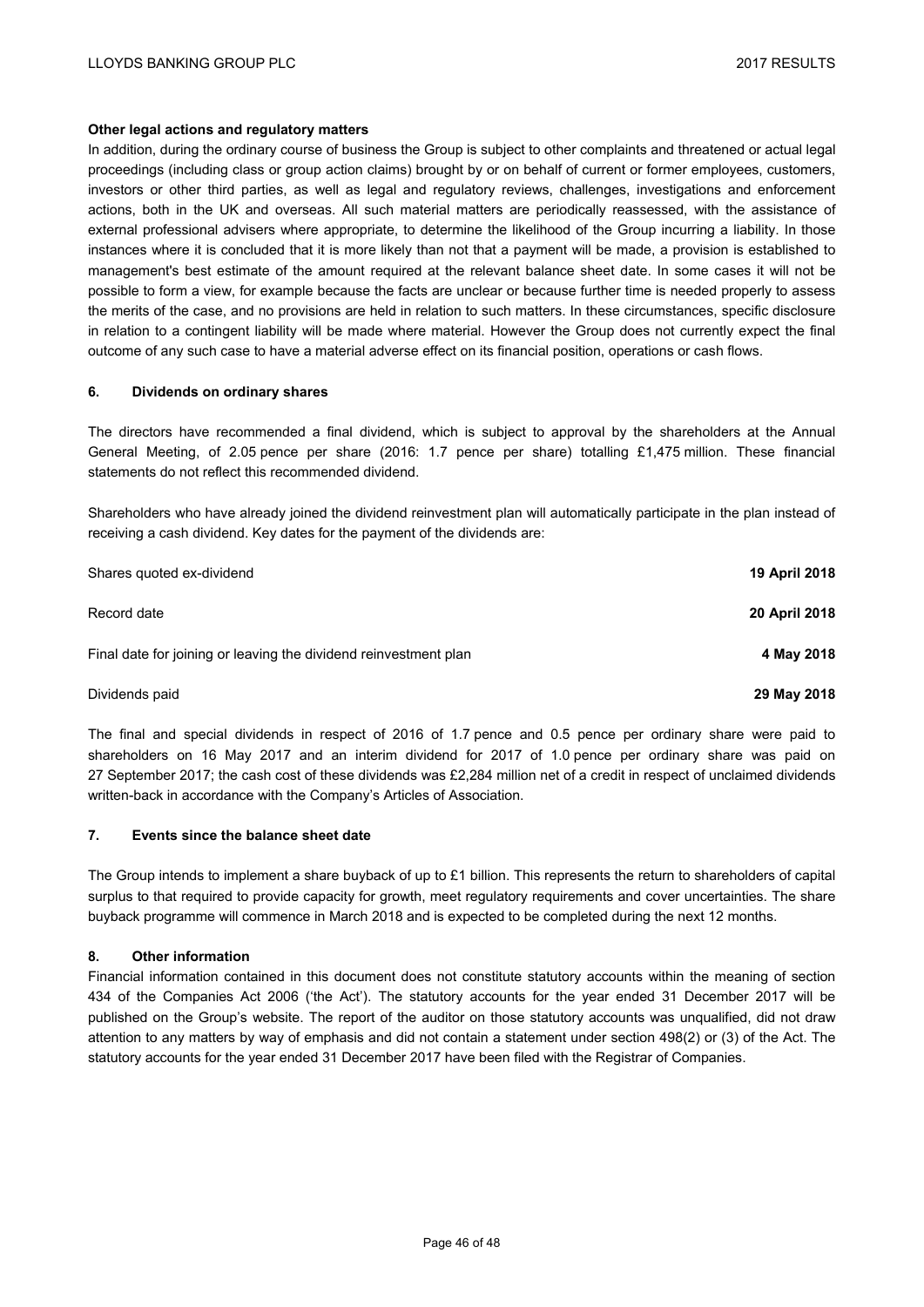# **Summary of alternative performance measures**

The Group calculates a number of metrics that are used throughout the banking and insurance industries on an underlying basis. A description of these measures and their calculation is set out below.

| Asset quality ratio                                      | The underlying impairment charge for the period (on an annualised basis) in respect of loans<br>and advances to customers after releases and write-backs, expressed as a percentage of<br>average gross loans and advances to customers for the period            |
|----------------------------------------------------------|-------------------------------------------------------------------------------------------------------------------------------------------------------------------------------------------------------------------------------------------------------------------|
| Banking net interest<br>margin                           | Banking net interest income on customer and product balances in the banking businesses as<br>a percentage of average gross banking interest-earning assets for the period                                                                                         |
| Cost:income ratio                                        | Operating costs as a percentage of net income calculated on an underlying basis                                                                                                                                                                                   |
| Gross asset quality<br>ratio                             | The underlying impairment charge for the period (on an annualised basis) in respect of loans<br>and advances to customers before releases and write-backs, expressed as a percentage of<br>average gross loans and advances to customers for the period           |
| Impaired loans as a<br>percentage of closing<br>advances | Impaired loans and advances to customers adjusted to exclude Retail loans in recoveries,<br>expressed as a percentage of closing gross loans and advances to customers                                                                                            |
| Loan to deposit ratio                                    | Loans and advances to customers net of allowance for impairment losses and excluding<br>reverse repurchase agreements divided by customer deposits excluding repurchase<br>agreements                                                                             |
| Operating jaws                                           | The difference between the period on period percentage change in net income and the<br>period on period change in operating costs calculated on an underlying basis                                                                                               |
| Present value of new<br>business premium                 | The total single premium sales received in the period (on an annualised basis) plus the<br>discounted value of premiums expected to be received over the term of the new regular<br>premium contracts                                                             |
| Return on<br>risk-weighted assets                        | Underlying profit before tax divided by average risk-weighted assets                                                                                                                                                                                              |
| Return on tangible<br>equity                             | Statutory profit after tax adjusted to add back amortisation of intangible assets, and to deduct<br>profit attributable to non-controlling interests and other equity holders, divided by average<br>tangible net assets                                          |
| Tangible net assets<br>per share                         | Net assets excluding intangible assets such as goodwill and acquisition-related intangibles<br>divided by the weighted average number of ordinary shares in issue                                                                                                 |
| Underlying profit                                        | Statutory profit adjusted for certain items as detailed in the Basis of Presentation                                                                                                                                                                              |
| Underlying return on<br>tangible equity                  | Underlying profit after tax at the standard UK corporation tax rate adjusted to add back<br>amortisation of intangible assets, and to deduct profit attributable to non-controlling interests<br>and other equity holders, divided by average tangible net assets |